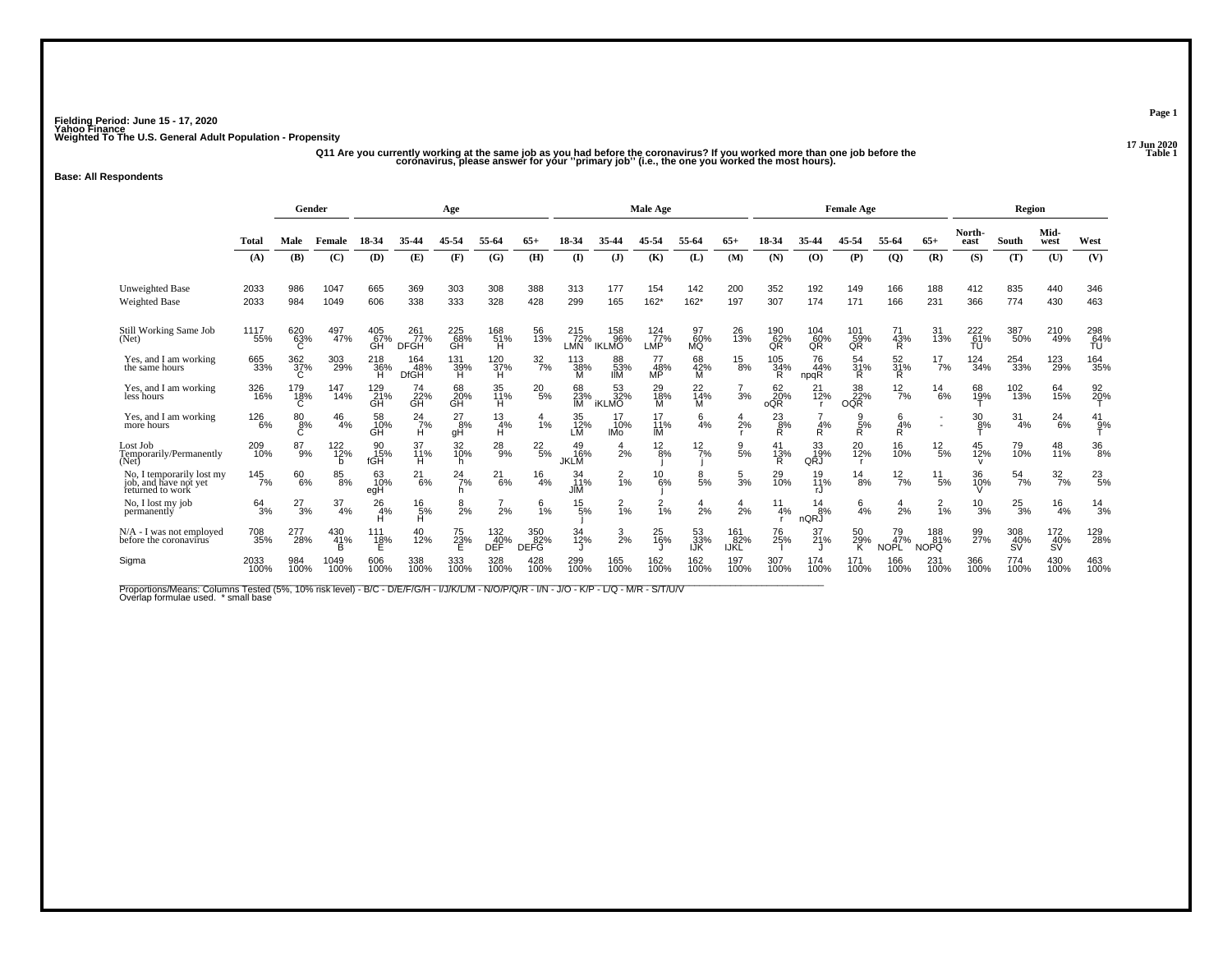17 Jun 2020<br>2 Table 2 (i.e. the coronavirus? If you worked more than one job before the the coronavirus, please answer for<br>2 Coronavirus, please answer for your "primary job" (i.e., the one you worked the most hours).

### **Base: All Respondents**

|                                                                        |                | <b>Household Income</b>      |                        |                                  |                          | <b>Education</b> |                        | <b>Employed</b>    |                 |               | <b>Children</b><br>in HH | <b>Parent of Child</b><br>Under 18 |                     |                 | Home<br>Ownership         |                           | <b>Marital</b><br><b>Status</b> |                              |
|------------------------------------------------------------------------|----------------|------------------------------|------------------------|----------------------------------|--------------------------|------------------|------------------------|--------------------|-----------------|---------------|--------------------------|------------------------------------|---------------------|-----------------|---------------------------|---------------------------|---------------------------------|------------------------------|
|                                                                        | Total          | Less<br>Than<br><b>\$50K</b> | <b>\$50K</b>           | \$75K<br>\$74.9K \$99.9K \$100K+ |                          | HS<br>or<br>Less | Some<br>College        | College<br>$Grad+$ | Yes             | No            | Yes                      | N <sub>0</sub>                     | Yes                 | N <sub>0</sub>  | Home-<br>owner            | Renter                    | Marr-<br>ied                    | <b>Not</b><br>married        |
|                                                                        | (A)            | (B)                          | (C)                    | (D)                              | (E)                      | (F)              | (G)                    | (H)                | (1)             | (J)           | (K)                      | (L)                                | (M)                 | (N)             | (O)                       | (P)                       | $\overline{Q}$                  | (R)                          |
| Unweighted Base<br><b>Weighted Base</b>                                | 2033<br>2033   | 766<br>650                   | 369<br>351             | 337<br>279                       | 522<br>718               | 602<br>640       | 662<br>707             | 769<br>686         | 1173<br>1181    | 860<br>852    | 796<br>785               | 1237<br>1248                       | 726<br>688          | 1307<br>1345    | 1464<br>1495              | 521<br>490                | 1071<br>992                     | 962<br>1041                  |
| Still Working Same Job<br>(Net)                                        | 1117<br>55%    | 273<br>42%                   | 175<br>50%             | 163<br>58%<br>Bc                 | 496<br>$69\%$ BCD        | 252<br>39%       | 347<br>49%             | 518<br>75%<br>FG   | 1070<br>91%     | 46            | 548<br>5% 70%            | 569<br>46%                         | 533<br>77%<br>N     | 584<br>43%      | 832<br>56%                | 265<br>54%                | 543<br>55%                      | 573<br>55%                   |
| Yes, and I am working<br>the same hours                                | 665<br>33%     | 140<br>22%                   | 110<br>31%<br>в        | 107<br>38%<br>в                  | 305<br>43%<br>BČ         | 134<br>21%       | 213<br>30%             | 319<br>46%<br>FĞ   | 650<br>55%      | 15            | 315<br>2% 40%            | 350<br>28%                         | 306<br>44%<br>N     | 359<br>27%      | 500<br>33%                | 155<br>32%                | 343<br>35%                      | 322<br>31%                   |
| Yes, and I am working<br>less hours                                    | 326<br>16%     | 8<br>13%                     | 46<br>13%              | 39<br>14%                        | 147<br>20%<br><b>BCD</b> | 73<br>11%        | 96<br>14%              | 156<br>23%<br>FG   | 303<br>26%      | $^{23}_{3\%}$ | 168<br>21%               | 158<br>13%                         | 165<br>24%<br>N     | 160<br>12%      | 244<br>16%                | 75<br>15%                 | 161<br>16%                      | 164<br>16%                   |
| Yes, and I am working<br>more hours                                    | 126<br>6%      | 46<br>7%                     | $^{19}_{\ 5\%}$        | 16<br>6%                         | 44<br>6%                 | 45<br>7%         | $\substack{38 \\ 5\%}$ | 43<br>6%           | 118<br>10%      | 8<br>1%       | 65<br>8%                 | 61<br>5%                           | 61<br>$\frac{9}{8}$ | 65<br>5%        | $\underset{6\%}{^{88}}$   | 36<br>7%                  | 39<br>4%                        | 87<br>8%<br>Q                |
| Lost Job<br>Temporarily/Permanently<br>(Net)                           | 209<br>10%     | 85<br>13%<br>E               | 38<br>11%              | 30<br>11%                        | $\frac{52}{7\%}$         | 88<br>14%<br>н   | 84<br>12%<br>н         | 37<br>5%           | 96<br>8%        | 113<br>13%    | 75<br>10%                | 134<br>11%                         | $^{58}_{\ 8\%}$     | 151<br>11%      | $^{125}_{\phantom{1}8\%}$ | 78<br>16%<br>O            | 60<br>6%                        | 149<br>14%<br>Q              |
| No, I temporarily lost my<br>job, and have not yet<br>returned to work | 145<br>7%      | $^{58}_{9\%}$<br>e           | $^{29}_{\ 8\%}$        | 18<br>6%                         | $^{39}_{\ 5\%}$          | 63<br>10%<br>н   | 59<br>8%<br>н          | $^{23}_{3\%}$      | $^{75}_{\ 6\%}$ | $^{69}_{8\%}$ | $\frac{55}{7\%}$         | $\frac{89}{7\%}$                   | $^{43}_{6\%}$       | 102<br>8%       | $\substack{89 \\ 6\%}$    | 52<br>11%<br>O            | 43<br>4%                        | 101<br>10%<br>Q              |
| No, I lost my job<br>permanently                                       | $64 \over 3\%$ | 28<br>4%<br>e                | $\frac{9}{3}$ %        | $^{12}_{4\%}$<br>e               | $^{14}_{2\%}$            | $^{25}_{4\%}$    | $^{25}_{3\%}$          | $^{14}_{2\%}$      | $^{21}_{2\%}$   | $43/5\%$      | 20<br>3%                 | 44<br>4%                           | $^{15}_{2\%}$       | $^{49}_{4\%}$   | $\frac{36}{2\%}$          | $^{26}_{5\%}$<br>$\Omega$ | 16<br>2%                        | $^{48}_{\frac{5}{6}\%}$<br>Q |
| N/A - I was not employed<br>before the coronavirus                     | 708<br>35%     | 292<br>45%<br>DE             | 138<br>$\frac{39}{45}$ | 87<br>$\frac{31}{5}$ %           | 170<br>24%               | 301<br>47%<br>GĤ | 276<br>39%<br>H        | 131<br>19%         | 15<br>1%        | 693           | 162<br>81% 21%           | 545<br>44%<br>ĸ                    | 98<br>14%           | 610<br>45%<br>M | 538<br>$\frac{36}{5}$ %   | 146<br>30%                | 389<br>39%<br>R                 | 318<br>31%                   |
| Sigma                                                                  | 2033<br>100%   | 650<br>100%                  | 351<br>100%            | 279<br>100%                      | 718<br>100%              | 640<br>100%      | 707<br>100%            | 686<br>100%        | 1181<br>100%    | 852           | 785<br>100% 100%         | 1248<br>100%                       | 688<br>100%         | 1345<br>100%    | 1495<br>100%              | 490<br>100%               | 992<br>100%                     | 1041<br>100%                 |

Proportions/Means: Columns Tested (5%, 10% risk level) - B/C/D/E - F/G/H - I/J - K/L - M/N - O/P - Q/R<br>Overlap formulae used.

**Page 2**

17 Jun 2020<br>Table 2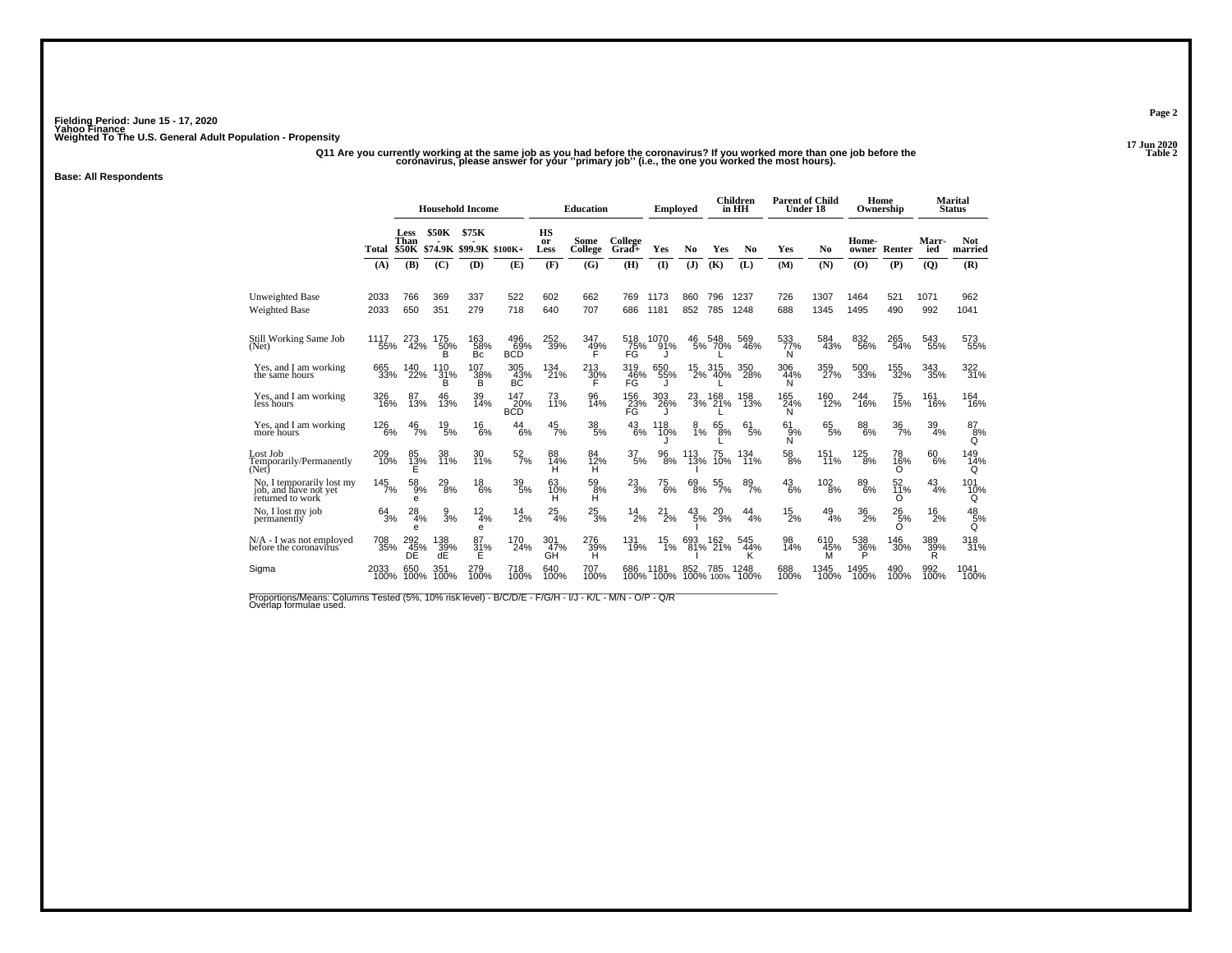**17 Jun 2020Q12 Are you currently working from home?**

### **Base: Employed**

|                                                                                                                    |               |                            | Gender<br>Age |                          |                           |                  |                 |                 | Male Age      |                           |                 |                 |             | <b>Female Age</b>  |                |                 |                  | Region          |                               |                 |                 |                 |
|--------------------------------------------------------------------------------------------------------------------|---------------|----------------------------|---------------|--------------------------|---------------------------|------------------|-----------------|-----------------|---------------|---------------------------|-----------------|-----------------|-------------|--------------------|----------------|-----------------|------------------|-----------------|-------------------------------|-----------------|-----------------|-----------------|
|                                                                                                                    | <b>Total</b>  | Male                       | Female        | 18-34                    | 35-4                      | 45-54            | 55-6            |                 | $18-34$       |                           |                 | 55-64           | 65+         | 18-34              | 35.44          | 45-54           | 55-64            | $65+$           | North-<br>east                | South           | Mid-<br>west    | West            |
|                                                                                                                    | (A)           | <b>(B)</b>                 | (C)           | (D)                      | (E)                       | (F)              | (G)             | (H)             | (I)           | $\mathbf{J}$              | (K)             | (L)             | (M)         | (N)                | (O)            | (P)             | $\overline{Q}$   | (R)             | (S)                           | (T)             | (U)             | (V)             |
| Unweighted Base                                                                                                    | 1173          | 637                        | 536           | 439                      | 301                       | 219              | 160             | 54              | 231           | 171                       | 124             | 83              | 28          | 208                | 130            | 95              | 77               | 26              | 255                           | 455             | 227             | 236             |
| Weighted Base                                                                                                      | 1181          | 651                        | 530           | 413                      | 277                       | 254              | 178             | $60*$           | 228           | 158                       | $136*$          | $101*$          | $28**$      | 185                | $119*$         | $118*$          | $77*$            | $32**$          | 236                           | 415             | 217             | 313             |
| Worked From Home Due<br>To Coronavirus (Net)                                                                       | 687<br>58%    | 397<br>61%<br>c            | 290<br>55%    | 257<br>62%<br><b>FGH</b> | 206<br>74%<br><b>DFGH</b> | 124<br>49%<br>h. | 80<br>45%       | 20<br>33%       | 137<br>60%    | 137%<br><b>IKLO</b>       | 68<br>50%       | 46<br>46%       | 32%         | 120<br>65%<br>PQ   | 69<br>58%      | 56<br>48%       | 34<br>44%        | 34%             | 165<br>70%<br>TUv             | 234<br>56%<br>u | 101<br>47%      | 187<br>60%      |
| Currently Working From<br>Home Due To<br>Coronavirus (Sub-Net)                                                     | 635<br>54%    | 369<br>57%<br>$\mathbf{c}$ | 265<br>50%    | 230<br>56%<br>fGH        | 196<br>71%<br><b>DFGH</b> | 116<br>46%<br>H  | 77<br>43%       | 16<br>27%       | 124<br>54%    | 131<br>83%<br><b>IKLO</b> | 64<br>47%       | 43<br>42%       | 26%         | 106<br>57%<br>D    | 65<br>54%      | 52<br>44%       | 34<br>44%        | 9<br>29%        | 159<br>TUV<br>TUV             | 210<br>51%      | 92<br>43%       | 173<br>55%<br>U |
| Yes - I am working from<br>home 100% of the time<br>due to coronavirus                                             | 478<br>40%    | 282<br>43%<br>c            | 196<br>37%    | 170<br>41%<br>qh         | 155<br>56%<br><b>DFGH</b> | 84<br>33%        | 54<br>31%       | 15<br>25%       | 95<br>41%     | 102<br>65%<br><b>IKLO</b> | 48<br>35%       | 31<br>30%       | 24%         | 75<br>41%          | 53<br>45%<br>n | 36<br>30%       | $^{24}_{31\%}$   | 8<br>27%        | 123<br>52%<br>TU <sub>v</sub> | 156<br>37%      | 71<br>33%       | 129<br>41%      |
| Yes - I am working from<br>home part of the time<br>due to coronavirus                                             | 157<br>13%    | 87<br>13%                  | 69<br>13%     | 60<br>15%<br>н           | 41<br>15%<br>H.           | 32<br>13%<br>h.  | 23<br>13%<br>h  | $\frac{1}{2\%}$ | 30<br>13%     | 29<br>18%<br>$\Omega$     | 16<br>12%       | $^{12}_{12\%}$  | 2%          | 31<br>17%          | 12<br>10%      | 16<br>14%       | 10<br>13%        | 2%              | 37<br>15%                     | 54<br>13%       | 21<br>10%       | 45<br>14%       |
| No - I started working<br>from home due to<br>coronavirus, but have<br>since returned to my<br>workplace full-time | $^{52}_{4\%}$ | $^{28}_{4\%}$              | $^{25}_{5\%}$ | $^{27}_{7\%}$<br>g       | 10<br>4%                  | $\frac{9}{3}$ %  | $\frac{3}{2}$ % | $\frac{3}{6\%}$ | $^{13}_{6\%}$ | $\frac{5}{3}$ %           | $\frac{4}{3}$ % | $\frac{3}{3}$ % | $^{2}_{6%}$ | $^{14}_{8\%}$<br>O | 4%             | $\frac{4}{4}$ % |                  | $\frac{2}{5}$ % | $\frac{6}{2}$ %               | $^{25}_{6\%}$   | $\frac{9}{4%}$  | $^{13}_{4\%}$   |
| Yes - I was already<br>working from home before<br>coronavirus began                                               | 111<br>9%     | $\frac{46}{7%}$            | 65<br>12%     | $^{28}_{7\%}$            | $^{15}_{5\%}$             | 36<br>14%<br>DE  | 22<br>12%<br>dE | 10<br>18%<br>DE | 13<br>6%      | $\frac{2}{1\%}$           | 17<br>12%       | 10%             | 13%         | $^{15}_{8\%}$      | 13<br>11%      | 19<br>16%<br>n  | 12<br>15%        | 22%             | $\frac{8}{3%}$                | 37<br>9%        | 28<br>13%       | 38<br>12%<br>S  |
| No - I am not working<br>from home now, and have<br>not since the coronavirus<br>began                             | 383<br>32%    | 209<br>32%                 | 174<br>33%    | $^{128}_{31\%}$<br>F     | 56<br>20%                 | 94<br>37%<br>E   | 75<br>42%<br>DE | 30<br>49%<br>DĚ | 78<br>34%     | 19<br>12%                 | 51<br>38%       | 44%             | 15<br>55%   | 50<br>27%          | 37<br>31%      | 43<br>36%       | $31_{41\%}$<br>n | 14<br>44%       | 64<br>27%                     | 143<br>35%      | 87<br>40%<br>SV | 89%             |
| Sigma                                                                                                              | 1181<br>100%  | 651<br>100%                | 100%          | 100%                     |                           | 100%             | 100%            | 100%            | 100%          | 158<br>100%               | 100%            | 100%            | 100%        |                    |                | 118<br>100%     | 100%             |                 | 100%                          | 415<br>100%     | 217<br>100%     | 313<br>100%     |

Proportions/Means: Columns Tested (5%, 10% risk level) - B/C - D/E/F/G/H - I/J/K/L/M - N/O/P/Q/R - I/N - J/O - K/P - L/Q - M/R - S/T/U/V<br>Overlap formulae used. \*small base; \* very small base (under 30) ineligible for sig t

**Page 3**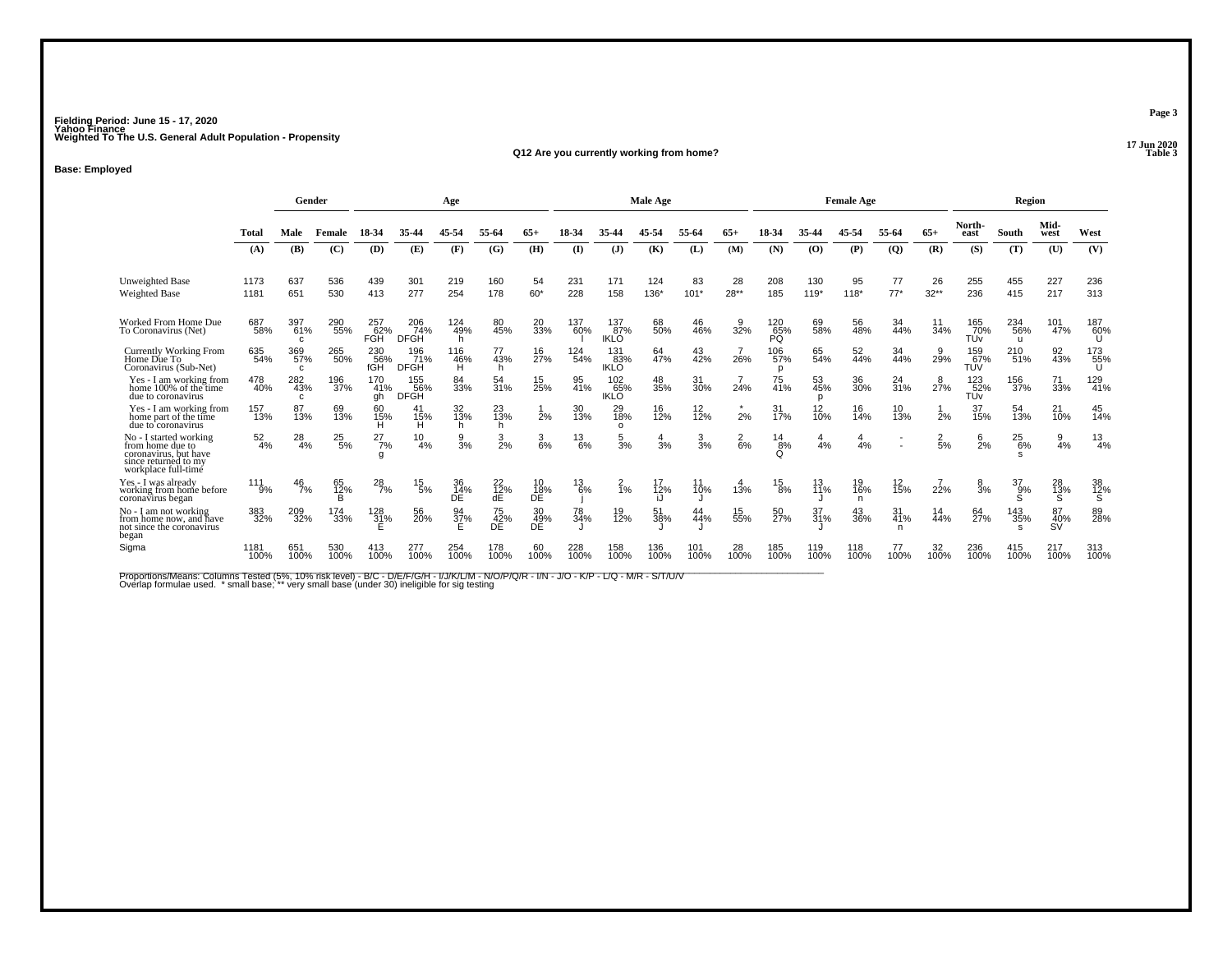**17 Jun 2020Q12 Are you currently working from home?**

**Base: Employed**

|                                                                                                                    |                  |                                     | <b>Household Income</b> |                                  |                          |                         | <b>Education</b> |                  | <b>Employed</b>  |                          |             | <b>Children</b><br>in HH | <b>Parent of Child</b><br>Under 18 |                |                 | Home<br>Ownership |                 | <b>Marital</b><br><b>Status</b> |
|--------------------------------------------------------------------------------------------------------------------|------------------|-------------------------------------|-------------------------|----------------------------------|--------------------------|-------------------------|------------------|------------------|------------------|--------------------------|-------------|--------------------------|------------------------------------|----------------|-----------------|-------------------|-----------------|---------------------------------|
|                                                                                                                    | Total            | <b>Less</b><br>Than<br><b>\$50K</b> | <b>\$50K</b>            | \$75K<br>\$74.9K \$99.9K \$100K+ |                          | <b>HS</b><br>or<br>Less | Some<br>College  | College<br>Grad+ | Yes              | No                       | Yes         | N <sub>0</sub>           | Yes                                | N <sub>0</sub> | Home-<br>owner  | Renter            | Marr-<br>ied    | <b>Not</b><br>married           |
|                                                                                                                    | (A)              | (B)                                 | (C)                     | (D)                              | (E)                      | (F)                     | (G)              | (H)              | $($ $\Gamma$     | (J)                      | (K)         | (L)                      | (M)                                | (N)            | (O)             | (P)               | (Q)             | (R)                             |
| <b>Unweighted Base</b>                                                                                             | 1173             | 342                                 | 203                     | 217                              | 402                      | 246                     | 335              | 592              | 1173             |                          | 582         | 591                      | 566                                | 607            | 862             | 292               | 619             | 554                             |
| Weighted Base                                                                                                      | 1181             | 297                                 | 193                     | 173                              | 514                      | 278                     | 379              | 523              | 1181             | $\cdot^{\star\star}$     | 569         | 612                      | 547                                | 634            | 879             | 285               | 566             | 615                             |
| Worked From Home Due<br>To Coronavirus (Net)                                                                       | 687<br>58%       | 131<br>44%                          | 91<br>47%               | 107<br>62%<br>BC                 | 357<br>70%<br><b>BCd</b> | 108<br>39%              | 161<br>42%       | 418<br>80%<br>FĞ | 687<br>58%       | $\overline{\phantom{a}}$ | 379<br>67%  | 308<br>50%               | 370<br>68%<br>N                    | 317<br>50%     | 535<br>61%<br>P | 144<br>51%        | 368<br>65%<br>R | 319<br>52%                      |
| <b>Currently Working From</b><br>Home Due To<br>Coronavirus (Sub-Net)                                              | 635<br>54%       | 111<br>38%                          | 86<br>44%               | 99<br>57%<br>BC.                 | 337<br>66%<br><b>BCd</b> | 92<br>33%               | 138<br>36%       | 404<br>77%<br>FG | 635<br>54%       | $\overline{\phantom{a}}$ | 350<br>62%  | 285<br>46%               | 341<br>62%<br>N                    | 294<br>46%     | 496<br>56%<br>Þ | 135<br>47%        | 340<br>60%<br>R | 295<br>48%                      |
| Yes - I am working from<br>home 100% of the time<br>due to coronavirus                                             | 478<br>40%       | 77<br>26%                           | 63<br>33%               | 71<br>$\frac{41\%}{B}$           | 268<br>BCD               | 74<br>26%               | 93<br>24%        | 312<br>60%<br>FG | 478<br>40%       | $\overline{\phantom{a}}$ | 259<br>46%  | 218<br>36%               | 250<br>46%<br>Ñ                    | 228<br>36%     | 378<br>43%      | 96<br>34%         | 259<br>46%      | 219<br>36%                      |
| Yes - I am working from<br>home part of the time<br>due to coronavirus                                             | 157<br>13%       | 12%                                 | 12%                     | 28<br>16%                        | 70<br>14%                | $^{19}_{7\%}$           | 45<br>12%        | 93<br>18%<br>Fg  | 157<br>13%       | $\blacksquare$           | 16%         | 66<br>11%                | 91<br>17%<br>N                     | 66<br>10%      | 118<br>13%      | 38<br>13%         | 81<br>14%       | 76<br>12%                       |
| No - I started working<br>from home due to<br>coronavirus, but have<br>since returned to my<br>workplace full-time | $\frac{52}{4\%}$ | 20<br>7%                            | $\frac{5}{3%}$          | 8<br>4%                          | 20<br>4%                 | 16<br>6%                | 23<br>6%<br>h.   | 14<br>3%         | $\frac{52}{4\%}$ |                          | 29<br>5%    | 23<br>4%                 | $^{30}_{\ 5\%}$                    | 23<br>4%       | 39<br>4%        | 10<br>3%          | 28<br>5%        | $^{24}_{4\%}$                   |
| Yes - I was alreadv<br>working from home before<br>coronavirus began                                               | 111<br>9%        | 26<br>9%                            | 21<br>11%               | 15<br>9%                         | $^{48}_{9\%}$            | $^{23}_{\ 8\%}$         | 49<br>13%<br>н   | $\frac{39}{7\%}$ | 111<br>9%        | $\blacksquare$           | 40<br>7%    | 71<br>12%<br>κ           | $\frac{39}{7\%}$                   | 72<br>11%<br>м | $^{74}_{\ 8\%}$ | 34<br>12%         | 59<br>10%       | $\frac{52}{8\%}$                |
| No - I am not working<br>from home now, and have<br>not since the coronavirus<br>began                             | 383<br>32%       | 139<br>47%<br>DE                    | 81<br>42%<br>DE         | 51<br>30%<br>Е                   | 109<br>21%               | 147<br>53%<br>н         | 170<br>45%<br>н  | 66<br>13%        | 383<br>32%       | $\overline{\phantom{a}}$ | 149<br>26%  | 234<br>38%               | 138<br>25%                         | 245<br>39%     | 270<br>31%      | 106<br>37%        | 139<br>25%      | 244<br>40%<br>Q                 |
| Sigma                                                                                                              | 1181<br>100%     | 297<br>100%                         | 193<br>100%             | 173<br>100%                      | 514<br>100%              | 278<br>100%             | 379<br>100%      | 523<br>100%      | 1181<br>100%     | $\overline{\phantom{a}}$ | 569<br>100% | 612<br>100%              | 547<br>100%                        | 634<br>100%    | 879<br>100%     | 285<br>100%       | 566<br>100%     | 615<br>100%                     |

Proportions/Means: Columns Tested (5%, 10% risk level) - B/C/D/E - F/G/H - I/J - K/L - M/N - O/P - Q/R<br>Overlap formulae used. \*\* very small base (under 30) ineligible for sig testing

**Page 4**

17 Jun 2020<br>Table 4 **Table 4 Table 4 Table 4 Table 4 Table 4 Table 4 Table 4 Table 4 Table 4 Table 4 Table 4 Table 4 Table 4 Table 4 Table 4 Table 4 Table 4 Table 4 Table 4 Table 4 Table 4 Table 4 T**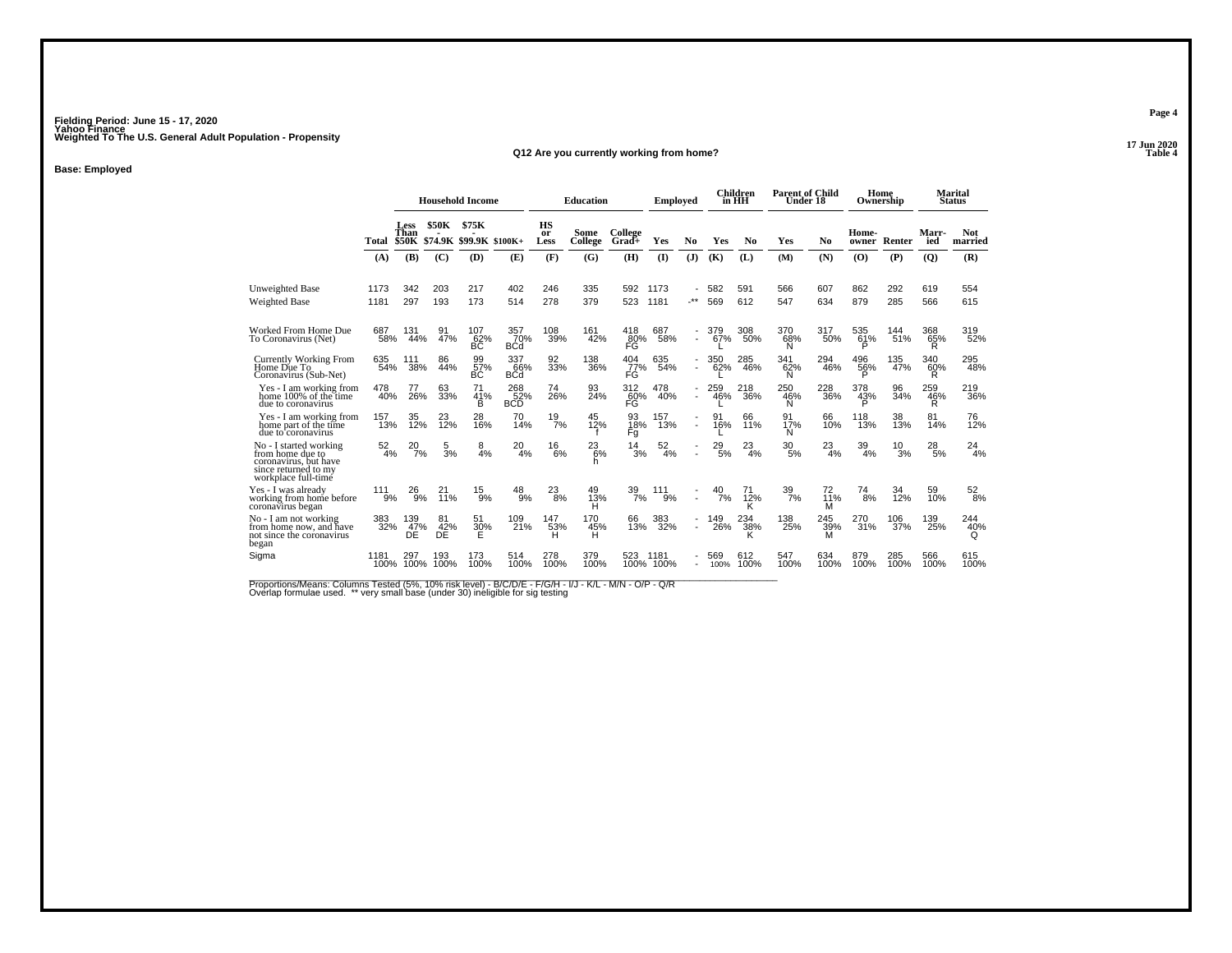## **17 Jun 2020Q13 Do you find working from home is better or worse than working from your workplace?**

**Base: Worked From Home Due To Coronavirus**

|                                  |             | Gender          |               |                 | Age         |               |                |                  |                 |              | Male Age       |                  |                  |                |              | <b>Female Age</b> |                  |                |                    | Region      |                 |               |
|----------------------------------|-------------|-----------------|---------------|-----------------|-------------|---------------|----------------|------------------|-----------------|--------------|----------------|------------------|------------------|----------------|--------------|-------------------|------------------|----------------|--------------------|-------------|-----------------|---------------|
|                                  | Total       | Male            | Female        | 18-34           | 35-44       | 45-54         | 55-64          | $65+$            | 18-34           | 35-44        | 45-54          | 55-64            | $65+$            | 18-34          | 35-44        | 45-54             | 55-64            | $65+$          | North-<br>east     | South       | Mid-<br>west    | West          |
|                                  | (A)         | <b>(B)</b>      | (C)           | (D)             | (E)         | (F)           | (G)            | (H)              | (I)             | $\mathbf{J}$ | (K)            | (L)              | (M)              | (N)            | (0)          | (P)               | $\overline{Q}$   | (R)            | (S)                | (T)         | (U)             | (V)           |
| Unweighted Base<br>Weighted Base | 704<br>687  | 411<br>397      | 293<br>290    | 272<br>257      | 229<br>206  | 116<br>$124*$ | 68<br>$80*$    | 19<br>$20**$     | 147<br>$137*$   | 151<br>137   | 71<br>68*      | 34<br>$46**$     | 8<br>$9**$       | 125<br>$120*$  | 78<br>69*    | 45<br>$56*$       | 34<br>$34**$     | 11<br>$11***$  | 189<br>165         | 257<br>234  | 111<br>$101*$   | 147<br>187    |
| Much/Somewhat Better<br>(Net)    | 348<br>51%  | 209<br>53%      | 139<br>48%    | 138<br>54%      | 103<br>50%  | 54<br>44%     | 44<br>55%      | $^{9}_{44\%}$    | 73 <sub>%</sub> | 71<br>52%    | 34<br>50%      | 26<br>57%        | 42%              | 65<br>54%<br>n | 32<br>46%    | 20<br>36%         | 18<br>52%        | 46%            | 76<br>46%          | 117<br>50%  | 50%             | 104<br>56%    |
| Much better                      | 160<br>23%  | 99<br>25%       | 60<br>21%     | 60<br>23%       | 47<br>23%   | 29<br>23%     | 20<br>26%      | $1\frac{3}{7}\%$ | 33<br>24%       | 31<br>23%    | 17<br>26%      | 15<br>33%        | $2^{2}_{3\%}$    | 27<br>22%      | 16<br>23%    | 11<br>20%         | 15%              | 12%            | 28<br>17%          | 59<br>25%   | 23 <sub>%</sub> | 49<br>26%     |
| Somewhat better                  | 188<br>27%  | 109<br>28%      | 79<br>27%     | 78<br>30%       | 56<br>27%   | 26<br>21%     | 24<br>29%      | $\frac{5}{27%}$  | 40<br>29%       | 40<br>29%    | 17<br>25%      | $11$<br>24%      | $1\frac{2}{9}$ % | 38<br>32%<br>D | 16<br>23%    | $\frac{9}{16\%}$  | $\frac{12}{37%}$ | 4<br>33%       | 48<br>29%          | 58<br>25%   | 27<br>26%       | 55<br>30%     |
| About the same                   | 131<br>19%  | 66<br>17%       | 65<br>22%     | 48<br>19%       | 40<br>19%   | 26<br>21%     | 15<br>18%      | 3/14%            | 24<br>17%       | 21<br>15%    | 12<br>18%      | $1\frac{8}{7}\%$ | $\frac{1}{9%}$   | 25<br>21%      | 18<br>27%    | $14$<br>24%       | 6<br>19%         | 18%            | 34<br>21%          | 48<br>21%   | 19 <sub>%</sub> | 29<br>16%     |
| Much/Somewhat Worse<br>(Net)     | 208<br>30%  | $^{122}_{31\%}$ | 86<br>30%     | 71<br>28%       | 63<br>31%   | 44<br>35%     | $^{22}_{27\%}$ | 42%              | 40<br>29%       | 44<br>32%    | $^{22}_{32\%}$ | $^{12}_{25\%}$   | 49%              | 31<br>26%      | 19<br>28%    | 22 <sub>0%</sub>  | 10<br>29%        | 36%            | 54<br>33%          | 69<br>29%   | 32 <sub>%</sub> | 53<br>29%     |
| Somewhat worse                   | 151<br>22%  | 86<br>22%       | 65<br>22%     | 59<br>23%       | 43<br>21%   | 30<br>25%     | 13<br>17%      | $\frac{5}{24%}$  | 35 <sub>%</sub> | 28<br>20%    | 16<br>24%      | 12%              | 16%              | 25<br>20%      | 15<br>21%    | 14<br>25%         | $^{8}_{23\%}$    | 31%            | 43<br>26%          | 44<br>19%   | 23<br>22%       | 41<br>22%     |
| Much worse                       | 58<br>8%    | 37<br>9%        | $^{21}_{7\%}$ | $^{12}_{\ 5\%}$ | 21<br>10%   | 14<br>11%     | $^{8}_{10\%}$  | $1\frac{3}{7\%}$ | $6\frac{6}{4%}$ | 16<br>12%    | $\frac{5}{8%}$ | $^{6}_{14\%}$    | 32%              | $\frac{6}{5%}$ | $^{4}_{6\%}$ | 15%               | $\frac{2}{6%}$   | $\frac{1}{5%}$ | $11$ <sub>7%</sub> | 25<br>11%   | $\frac{9}{9\%}$ | $^{12}_{6\%}$ |
| Sigma                            | 687<br>100% | 397<br>100%     | 290<br>100%   | 257<br>100%     | 206<br>100% | 124<br>100%   | 80<br>100%     | 20<br>100%       | 137<br>100%     | 137<br>100%  | 68<br>100%     | 46<br>100%       | 100%             | 120<br>100%    | 69<br>100%   | 56<br>100%        | 34<br>100%       | 11<br>100%     | 165<br>100%        | 234<br>100% | 101<br>100%     | 187<br>100%   |

Proportions/Means: Columns Tested (5%, 10% risk level) - B/C - D/E/F/G/H - I/J/K/L/M - N/O/P/Q/R - I/N - J/O - K/P - L/Q - M/R - S/T/U/V<br>Overlap formulae used. \*small base; \* very small base (under 30) ineligible for sig t

**Page 5**

17 Jun 2020<br>Table 5 **Table 5 Table 5**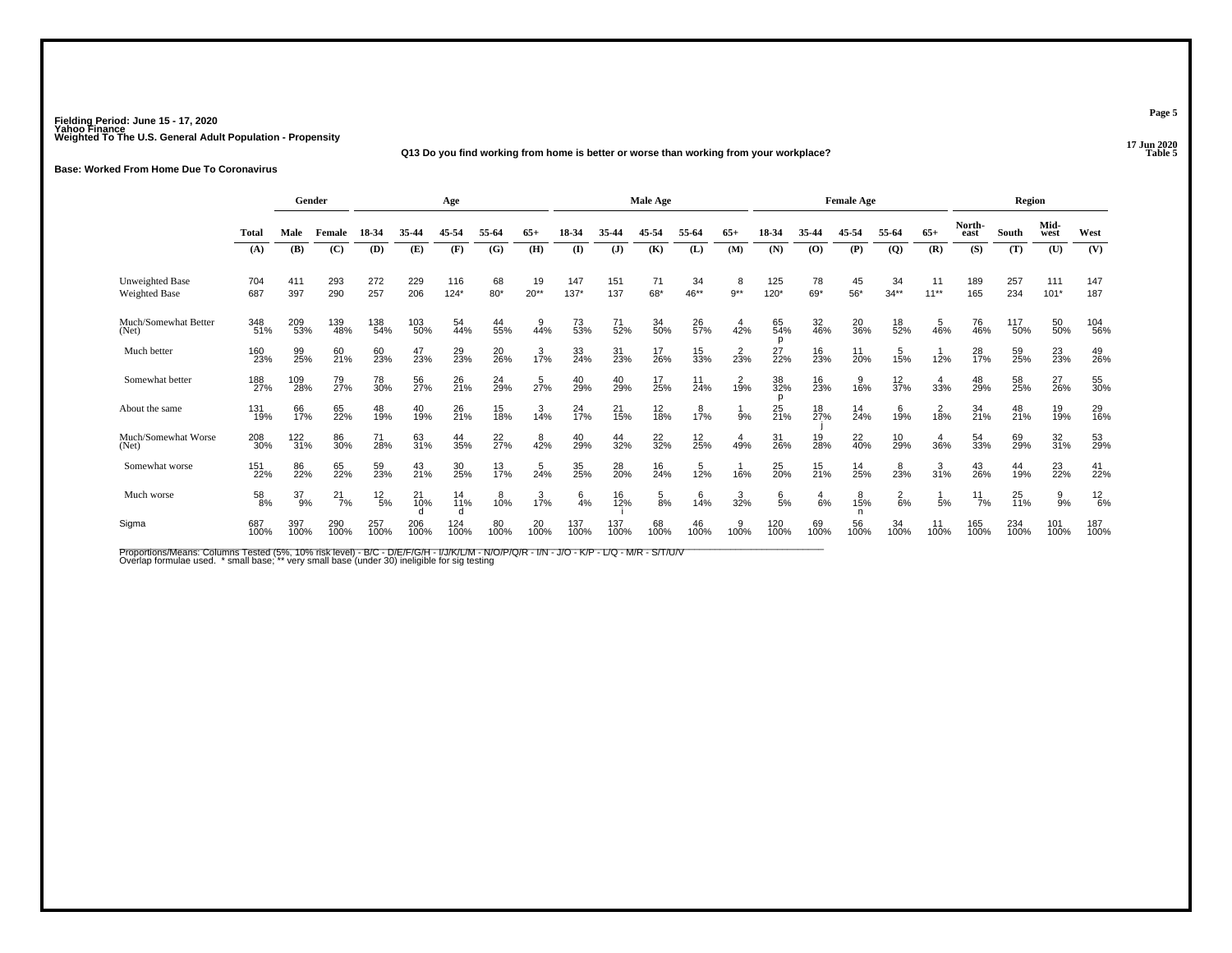## **17 Jun 2020Q13 Do you find working from home is better or worse than working from your workplace?**

**Base: Worked From Home Due To Coronavirus**

|                                         |             | <b>Household Income</b> |                   |                                        |                     | <b>Education</b>        |                 | <b>Employed</b>    |                    |                          | <b>Children</b><br>in HH | <b>Parent of Child</b><br>Under 18 |             |                | Home<br>Ownership |               | Marital<br><b>Status</b> |                       |
|-----------------------------------------|-------------|-------------------------|-------------------|----------------------------------------|---------------------|-------------------------|-----------------|--------------------|--------------------|--------------------------|--------------------------|------------------------------------|-------------|----------------|-------------------|---------------|--------------------------|-----------------------|
|                                         | Total       | <b>Less</b><br>Than     | <b>\$50K</b>      | \$75K<br>\$50K \$74.9K \$99.9K \$100K+ |                     | <b>HS</b><br>or<br>Less | Some<br>College | College<br>$Grad+$ | Yes                | N <sub>0</sub>           | Yes                      | No                                 | Yes         | N <sub>0</sub> | Home-<br>owner    | Renter        | Marr-<br>ied             | <b>Not</b><br>married |
|                                         | (A)         | (B)                     | (C)               | (D)                                    | (E)                 | (F)                     | (G)             | (H)                | $\mathbf{I}$       | (J)                      | <b>(K)</b>               | (L)                                | (M)         | (N)            | (0)               | (P)           | (Q)                      | (R)                   |
| Unweighted Base<br><b>Weighted Base</b> | 704<br>687  | 154<br>$131*$           | 104<br>$91*$      | 139<br>$107*$                          | 304<br>357          | 92<br>108*              | 142<br>$161*$   | 470<br>418         | 704<br>687         | $\cdot^{\star\star}$     | 412<br>379               | 292<br>308                         | 407<br>370  | 297<br>317     | 545<br>535        | 150<br>$144*$ | 416<br>368               | 288<br>319            |
| Much/Somewhat Better<br>(Net)           | 348<br>51%  | 69<br>53%               | 46<br>50%         | 45<br>42%                              | 188<br>53%<br>Ч     | 53<br>49%               | 78<br>49%       | 216<br>52%         | 348<br>51%         | $\overline{\phantom{a}}$ | 189<br>50%               | 158<br>51%                         | 183<br>49%  | 165<br>52%     | 273<br>51%        | 72<br>50%     | 192<br>52%               | 155<br>49%            |
| Much better                             | 160<br>23%  | 23<br>18%               | $\frac{27}{30\%}$ | 24<br>22%                              | 85<br>24%           | 25<br>23%               | 40<br>25%       | 95<br>23%          | <sup>160</sup> 23% | Ĩ,                       | 91<br>24%                | 69<br>22%                          | 87<br>23%   | 73<br>23%      | 144<br>27%        | 16<br>11%     | 93<br>25%                | 66<br>21%             |
| Somewhat better                         | 188<br>27%  | $^{46}_{35\%}$          | 18<br>20%         | 21<br>20%                              | 102<br>29%          | 28<br>26%               | 39<br>24%       | 121<br>29%         | 188<br>27%         | $\overline{\phantom{a}}$ | 98<br>26%                | 90<br>29%                          | 96<br>26%   | 92<br>29%      | 129<br>24%        | 56<br>39%     | 99<br>27%                | 89<br>28%             |
| About the same                          | 131<br>19%  | 29<br>22%               | 21<br>23%         | 23<br>21%                              | 58<br>16%           | 29<br>27%               | 32<br>20%       | 70<br>17%          | 131<br>19%         | $\blacksquare$           | 62<br>16%                | 69<br>22%                          | 64<br>17%   | 67<br>21%      | 103<br>19%        | 27<br>19%     | 58<br>16%                | 73<br>23%<br>q        |
| Much/Somewhat Worse<br>(Net)            | 208<br>30%  | 33<br>25%               | 24<br>27%         | 39<br>37%<br>h                         | $\frac{112}{31\%}$  | 26<br>24%               | 50<br>31%       | 132<br>32%         | 208<br>30%         | $\blacksquare$           | 128<br>34%               | 81<br>26%                          | 124<br>33%  | 85<br>27%      | 159<br>30%        | 45<br>31%     | 117<br>32%               | 91<br>29%             |
| Somewhat worse                          | 151<br>22%  | $^{27}_{20\%}$          | $^{23}_{25\%}$    | 27<br>25%                              | 74<br>21%           | 18<br>17%               | 36<br>22%       | 97<br>23%          | 151<br>22%         | $\blacksquare$           | 96<br>25%                | 55<br>18%                          | 88<br>24%   | 63<br>20%      | 109<br>20%        | 37<br>26%     | 79<br>21%                | 72<br>23%             |
| Much worse                              | 58<br>8%    | 5%                      | 1%                | 12<br>$^{12\%}_{C}$                    | 38<br>$^{11\%}_{C}$ | 8<br>7%                 | 15<br>9%        | 35<br>8%           | 58<br>8%           | ٠                        | $\frac{32}{8\%}$         | $^{26}_{\ 8\%}$                    | 36<br>10%   | $^{22}_{7\%}$  | 50<br>9%          | 8<br>5%       | 39<br>10%                | $^{19}_{6\%}$         |
| Sigma                                   | 687<br>100% | 131<br>100%             | 91<br>100%        | 107<br>100%                            | 357<br>100%         | 108<br>100%             | 161<br>100%     | 418<br>100%        | 687<br>100%        | ٠                        | 379<br>100%              | 308<br>100%                        | 370<br>100% | 317<br>100%    | 535<br>100%       | 144<br>100%   | 368<br>100%              | 319<br>100%           |

Proportions/Means: Columns Tested (5%, 10% risk level) - B/C/D/E - F/G/H - I/J - K/L - M/N - O/P - Q/R<br>Overlap formulae used. \* small base; \*\* very small base (under 30) ineligible for sig testing

**Page 6**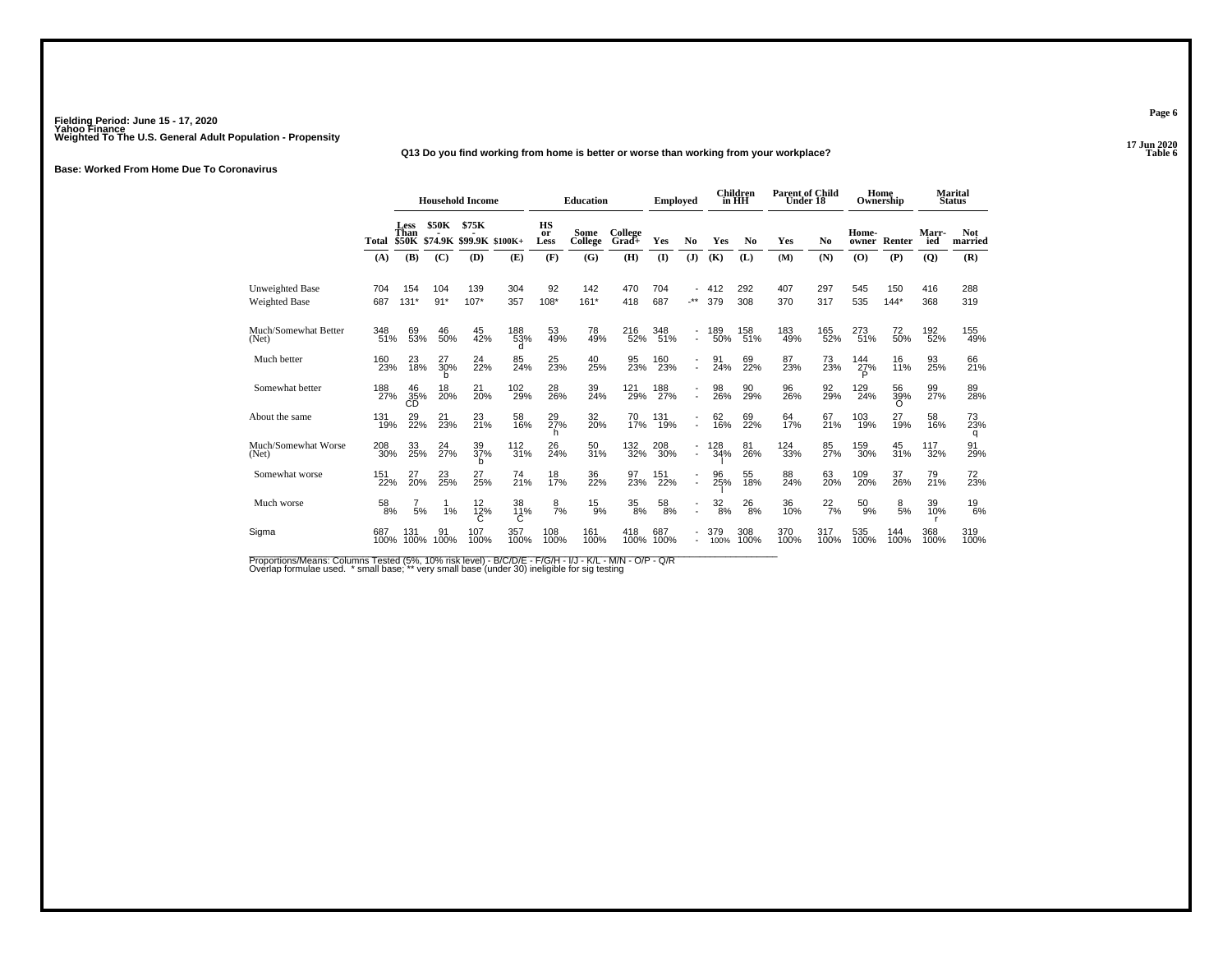## **17 Jun 2020Q13 Do you find working from home is better or worse than working from your workplace?**

**Base: Currently Working From Home Due To Coronavirus**

|                                         |                  | Gender           |               | Age               |                 |                |                |                  |                | Male Age      |                  |                   |                  |                | <b>Female Age</b> |                   |                  |                | Region         |                |                 |                |
|-----------------------------------------|------------------|------------------|---------------|-------------------|-----------------|----------------|----------------|------------------|----------------|---------------|------------------|-------------------|------------------|----------------|-------------------|-------------------|------------------|----------------|----------------|----------------|-----------------|----------------|
|                                         | Total            | Male             | Female        | 18-34             | 35-44           | 45-54          | 55-64          | $65+$            | 18-34          | 35.44         | 45-54            | 55-64             | $65+$            | 18-34          | 35-44             | 45-54             | 55-64            | $65+$          | North-<br>east | South          | Mid-<br>west    | West           |
|                                         | (A)              | <b>(B)</b>       | (C)           | (D)               | (E)             | (F)            | (G)            | (H)              | $\mathbf{I}$   | (J)           | (K)              | (L)               | (M)              | (N)            | (0)               | (P)               | $\overline{Q}$   | (R)            | (S)            | (T)            | (U)             | (V)            |
| <b>Unweighted Base</b><br>Weighted Base | 648<br>635       | 378<br>369       | 270<br>265    | 240<br>230        | 219<br>196      | 108<br>$116*$  | 65<br>$77*$    | 16<br>$16***$    | 130<br>$124*$  | 144<br>$131*$ | 67<br>$64*$      | 31<br>$43**$      | 6<br>$7**$       | 110<br>106*    | 75<br>$65*$       | 41<br>$52*$       | 34<br>$34**$     | 10<br>$9**$    | 182<br>159     | 231<br>210     | 100<br>$92*$    | 135<br>$173*$  |
| Much/Somewhat Better<br>(Net)           | 334<br>53%       | 202<br>55%       | 131<br>50%    | 130<br>56%        | 100<br>51%      | 53<br>46%      | 43<br>56%      | 43%              | 69<br>55%      | 71<br>54%     | 33<br>52%        | 26<br>60%         | $\frac{4}{53%}$  | 61<br>58%      | 29<br>45%         | 20 <sub>39%</sub> | 18<br>52%        | 36%            | 74<br>47%      | 109<br>52%     | 48<br>52%       | 102<br>59%     |
| Much better                             | 157<br>25%       | 98<br>27%        | 59<br>22%     | 59<br>26%         | 46<br>24%       | 29<br>25%      | 20<br>26%      | 3/21%            | 33<br>27%      | 31<br>23%     | 17<br>27%        | 15<br>34%         | $2^{2}_{9\%}$    | 26<br>24%      | 16<br>24%         | $\frac{11}{22\%}$ | 15%              | 15%            | 28<br>18%      | 58<br>27%<br>s | 23<br>25%       | 48<br>28%<br>s |
| Somewhat better                         | 176<br>28%       | 104<br>28%       | 72<br>27%     | $\frac{71}{31\%}$ | 54<br>27%       | 25<br>21%      | $^{24}_{31\%}$ | $4\over 22\%$    | 36<br>29%      | 40<br>30%     | 16<br>25%        | $\frac{11}{26\%}$ | $2^{2}_{4\%}$    | 35<br>33%      | 14<br>21%         | 17%               | $\frac{12}{37%}$ | $2^{2}_{1\%}$  | 46<br>29%      | 52<br>25%      | 24<br>26%       | 54<br>31%      |
| About the same                          | 114<br>18%       | 56<br>15%        | 58<br>22%     | 39<br>17%         | 35<br>18%       | $^{24}_{21\%}$ | 13<br>16%      | 15%              | 19<br>15%      | 19<br>15%     | $11$<br>$17%$    | 6<br>14%          | 7%               | 20<br>19%      | 16<br>25%         | 14<br>26%         | 6<br>19%         | $2^{2}_{22\%}$ | 34<br>21%      | 41<br>19%      | 19<br>20%       | 20<br>12%      |
| Much/Somewhat Worse<br>(Net)            | 187<br>29%       | 111<br>30%       | 76<br>29%     | 61 <sub>27%</sub> | 61 <sub>%</sub> | 38<br>33%      | $^{21}_{27\%}$ | 42%              | 36<br>29%      | 41<br>32%     | $\frac{20}{31%}$ | $11_{26\%}$       | 3/40%            | 25<br>24%      | 19<br>30%         | 18<br>34%         | 10<br>29%        | 43%            | 51<br>32%      | 60<br>28%      | 26 <sub>%</sub> | 51<br>29%      |
| Somewhat worse                          | 136<br>21%       | 79<br>21%        | 57<br>21%     | 51<br>22%         | $^{41}_{21\%}$  | 27<br>23%      | 13<br>17%      | $\frac{3}{21\%}$ | 31<br>25%      | 26<br>20%     | 16<br>26%        | 13%               |                  | 20<br>19%      | 15<br>23%         | 10<br>20%         | 823%             | 37%            | 40<br>25%      | 36<br>17%      | 18<br>19%       | 41<br>24%      |
| Much worse                              | $\frac{51}{8\%}$ | $\frac{33}{9\%}$ | $^{19}_{7\%}$ | $^{10}_{4\%}$     | 20<br>10%       | $^{11}_{9\%}$  | $^{8}_{10\%}$  | $\frac{3}{21\%}$ | $\frac{5}{4%}$ | 16<br>12%     | $\frac{3}{5\%}$  | 13%               | $\frac{3}{40\%}$ | $\frac{5}{4%}$ | $\frac{4}{7}$ %   | 14%               | $\frac{2}{6}$ %  | 6%             | $^{10}_{7\%}$  | 24<br>11%      | $\frac{8}{9\%}$ | $\frac{9}{5%}$ |
| Sigma                                   | 635<br>100%      | 369<br>100%      | 265<br>100%   | 230<br>100%       | 196<br>100%     | 116<br>100%    | 77<br>100%     | 16<br>100%       | 124<br>100%    | 131<br>100%   | 64<br>100%       | 43<br>100%        | 100%             | 106<br>100%    | 65<br>100%        | 52<br>100%        | 34<br>100%       | 100%           | 159<br>100%    | 210<br>100%    | 92<br>100%      | 173<br>100%    |

Proportions/Means: Columns Tested (5%, 10% risk level) - B/C - D/E/F/G/H - I/J/K/L/M - N/O/P/Q/R - I/N - J/O - K/P - L/Q - M/R - S/T/U/V<br>Overlap formulae used. \*small base; \* very small base (under 30) ineligible for sig t

**Page 7**

17 Jun 2020<br>Table 7 **Table 7 Table 7**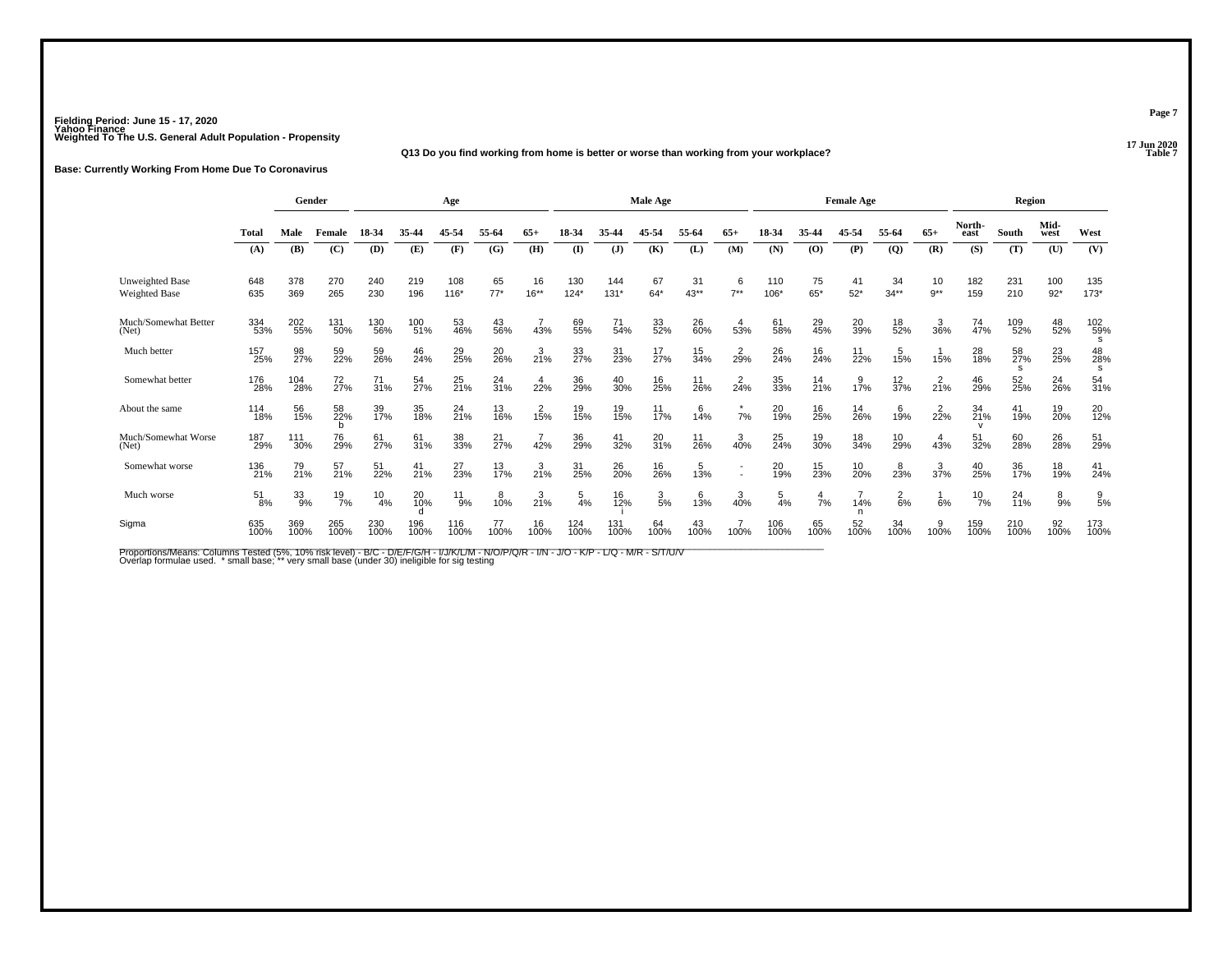## **17 Jun 2020Q13 Do you find working from home is better or worse than working from your workplace?**

**Base: Currently Working From Home Due To Coronavirus**

|                                         |             | <b>Household Income</b>          |                   |                                        |                 |                         | <b>Education</b> |                  | <b>Employed</b> |                          |                  | Children<br>in HH | <b>Parent of Child</b><br>Under 18 |                |                | Home<br>Ownership     |              | Marital<br><b>Status</b> |
|-----------------------------------------|-------------|----------------------------------|-------------------|----------------------------------------|-----------------|-------------------------|------------------|------------------|-----------------|--------------------------|------------------|-------------------|------------------------------------|----------------|----------------|-----------------------|--------------|--------------------------|
|                                         | Total       | <b>Less</b><br>Than              | <b>\$50K</b>      | \$75K<br>\$50K \$74.9K \$99.9K \$100K+ |                 | <b>HS</b><br>or<br>Less | Some<br>College  | College<br>Grad+ | Yes             | N <sub>0</sub>           | Yes              | N <sub>0</sub>    | Yes                                | N <sub>0</sub> | Home-<br>owner | Renter                | Marr-<br>ied | <b>Not</b><br>married    |
|                                         | (A)         | (B)                              | (C)               | (D)                                    | (E)             | (F)                     | (G)              | (H)              | $\mathbf{I}$    | (J)                      | (K)              | (L)               | (M)                                | (N)            | (O)            | (P)                   | $\mathbf{Q}$ | (R)                      |
| Unweighted Base<br><b>Weighted Base</b> | 648<br>635  | 130<br>$111*$                    | 98<br>$86*$       | 129<br>$99*$                           | 288<br>337      | 77<br>$92*$             | 119<br>138*      | 452<br>404       | 648<br>635      | $\cdot^{\star\star}$     | 379<br>350       | 269<br>285        | 374<br>341                         | 274<br>294     | 503<br>496     | 139<br>$135*$         | 385<br>340   | 263<br>295               |
| Much/Somewhat Better<br>(Net)           | 334<br>53%  | 65<br>58%                        | 46<br>53%         | 42<br>43%                              | 180<br>53%      | 51<br>55%               | 71<br>51%        | 212<br>52%       | 334<br>53%      | $\blacksquare$           | 182<br>52%       | 151<br>53%        | 177<br>52%                         | 157<br>53%     | 260<br>52%     | 71<br>53%             | 186<br>55%   | 148<br>50%               |
| Much better                             | 157<br>25%  | 22 <sub>0%</sub>                 | $\frac{27}{32\%}$ | 23 <sub>%</sub>                        | 85<br>25%       | 25<br>27%               | 39<br>28%        | 94<br>23%        | $^{157}_{25\%}$ | $\mathbf{r}$             | 90<br><b>26%</b> | 67<br>24%         | 86<br>25%                          | 71<br>24%      | 141<br>29%     | 16<br>12%             | 92<br>27%    | 65<br>22%                |
| Somewhat better                         | 176<br>28%  | 43<br>$\overset{39}{\text{CDe}}$ | 18<br>21%         | 20 <sub>%</sub>                        | 95<br>28%       | 26<br>29%               | 32<br>23%        | 118<br>29%       | 176<br>28%      | $\mathbf{r}$             | 92<br>26%        | 84<br>30%         | 91<br>27%                          | 85<br>29%      | 119<br>24%     | 55<br>41%<br>$\Omega$ | 94<br>28%    | 82<br>28%                |
| About the same                          | 114<br>18%  | 20<br>18%                        | 20<br>23%         | 22<br>22%                              | 52<br>16%       | 20<br>21%               | 28<br>20%        | 66<br>16%        | 114<br>18%      | $\blacksquare$           | 50<br>14%        | 64<br>23%         | 51<br>15%                          | 63<br>22%<br>m | 91<br>18%      | 22<br>16%             | 49<br>15%    | 65<br>22%<br>q           |
| Much/Somewhat Worse<br>(Net)            | 187<br>29%  | 27<br>24%                        | 21<br>24%         | 35<br>35%                              | 105<br>31%      | 21<br>23%               | 39<br>28%        | 127<br>31%       | 187<br>29%      | $\overline{\phantom{a}}$ | 118<br>34%       | 69<br>24%         | 113<br>33%<br>n                    | 74<br>25%      | 144<br>29%     | 42<br>31%             | 105<br>31%   | 82<br>28%                |
| Somewhat worse                          | 136<br>21%  | $^{22}_{20\%}$                   | 19<br>23%         | 25<br>26%                              | 69<br>20%       | 15<br>16%               | 28<br>20%        | 93<br>23%        | 136<br>21%      | $\blacksquare$           | 26%              | 45<br>16%         | 82<br>24%                          | 54<br>18%      | 99<br>20%      | 35<br>26%             | 70<br>21%    | 65<br>22%                |
| Much worse                              | 51<br>8%    | 5<br>4%                          | 1%                | 10<br>10%                              | 36<br>11%<br>bĊ | $\frac{7}{7\%}$         | 11<br>8%         | $\frac{34}{8\%}$ | 51<br>8%        | $\blacksquare$           | 28<br>8%         | 24<br>8%          | 31<br>9%                           | $^{20}_{7\%}$  | 45<br>9%       | 6/5%                  | 34<br>10%    | $^{17}_{6\%}$            |
| Sigma                                   | 635<br>100% | 111<br>100%                      | 86<br>100%        | 99<br>100%                             | 337<br>100%     | 92<br>100%              | 138<br>100%      | 404<br>100%      | 635<br>100%     |                          | 350<br>100%      | 285<br>100%       | 341<br>100%                        | 294<br>100%    | 496<br>100%    | 135<br>100%           | 340<br>100%  | 295<br>100%              |

Proportions/Means: Columns Tested (5%, 10% risk level) - B/C/D/E - F/G/H - I/J - K/L - M/N - O/P - Q/R<br>Overlap formulae used. \* small base; \*\* very small base (under 30) ineligible for sig testing

**Page 8**

17 Jun 2020<br>Table 8 **Table 8**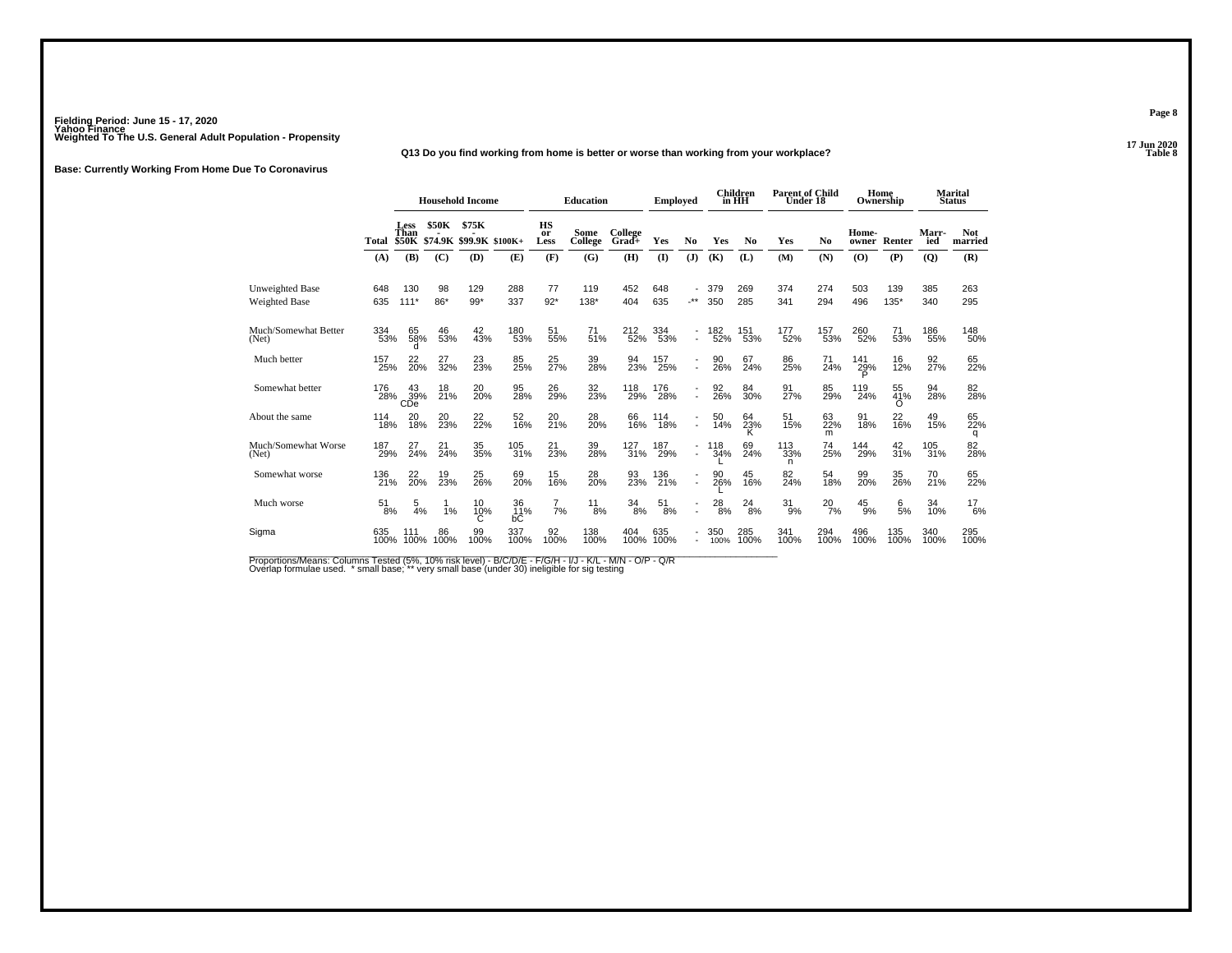## **17 Jun 2020Q14 How much have each of the following decreased due to the coronavirus?**

**Summary Of Any Decrease**

### **Base: All Respondents**

|                                  |              |            | Gender<br>Age |                   |                   |            |            |            |                   |                          | Male Age              |                |            |                                |                  | <b>Female Age</b> |                |            |                    | Region     |              |            |
|----------------------------------|--------------|------------|---------------|-------------------|-------------------|------------|------------|------------|-------------------|--------------------------|-----------------------|----------------|------------|--------------------------------|------------------|-------------------|----------------|------------|--------------------|------------|--------------|------------|
|                                  | Total        | Male       | Female        | 18-34             | 35 44             | 45-54      | 55-64      | $65+$      | 18-34             | 35-44                    | 45-54                 | 55-64          | $65+$      | 18-34                          | 35-44            | 45-54             | 55-64          | $65+$      | North-<br>east     | South      | Mid-<br>west | West       |
|                                  | (A)          | (B)        | (C)           | (D)               | (E)               | (F)        | (G)        | (H)        | (I)               | $\mathbf{J}$             | (K)                   | (L)            | (M)        | (N)                            | (0)              | (P)               | $\overline{Q}$ | (R)        | (S)                | (T)        | (U)          | (V)        |
| Unweighted Base<br>Weighted Base | 2033<br>2033 | 986<br>984 | 1047<br>1049  | 665<br>606        | 369<br>338        | 303<br>333 | 308<br>328 | 388<br>428 | 313<br>299        | 177<br>165               | 154<br>$162*$         | 142<br>$162*$  | 200<br>197 | 352<br>307                     | 192<br>174       | 149<br>171        | 166<br>166     | 188<br>231 | 412<br>366         | 835<br>774 | 440<br>430   | 346<br>463 |
| My personal monthly<br>spending  | 1660<br>82%  | 793<br>81% | 867<br>83%    | 510<br>84%        | 285<br>84%        | 279<br>84% | 262<br>80% | 324<br>76% | 252<br>84%        | 141<br>86%               | 134<br>83%<br>M       | 130<br>80%     | 136<br>69% | 258<br>84%                     | 144<br>83%       | 145<br>85%        | 132<br>80%     | 188<br>81% | 316<br><u>8</u> 6% | 622<br>80% | 347<br>81%   | 376<br>81% |
| My total household income        | 1270<br>62%  | 621<br>63% | 649<br>62%    | 448<br>74%<br>FGH | 249<br>74%<br>FGH | 215<br>65% | 192<br>59% | 165<br>39% | 223<br>75%<br>KLM | 127<br>77%<br><b>KLM</b> | 100<br>$\frac{62}{M}$ | 95<br>59%<br>M | 76<br>39%  | 225<br>$\overline{73}$ %<br>QR | 122<br>70%<br>αŔ | 115<br>67%        | 97<br>58%      | 89<br>39%  | 246<br>67%<br>tU   | 470<br>61% | 252<br>59%   | 302<br>65% |

Proportions/Means: Columns Tested (5%, 10% risk level) - B/C - D/E/F/G/H - I/J/K/L/M - N/O/P/Q/R - I/N - J/O - K/P - L/Q - M/R - S/T/U/V<br>Overlap formulae used. \*small base

**Page 9**

### 17 Jun 2020<br>Table 9 **Properties and the set of the set of the set of the set of the set of the set of the set of the set of the set of the set of the set of the set of the set of the set of the set of the set of the set of the set of the set**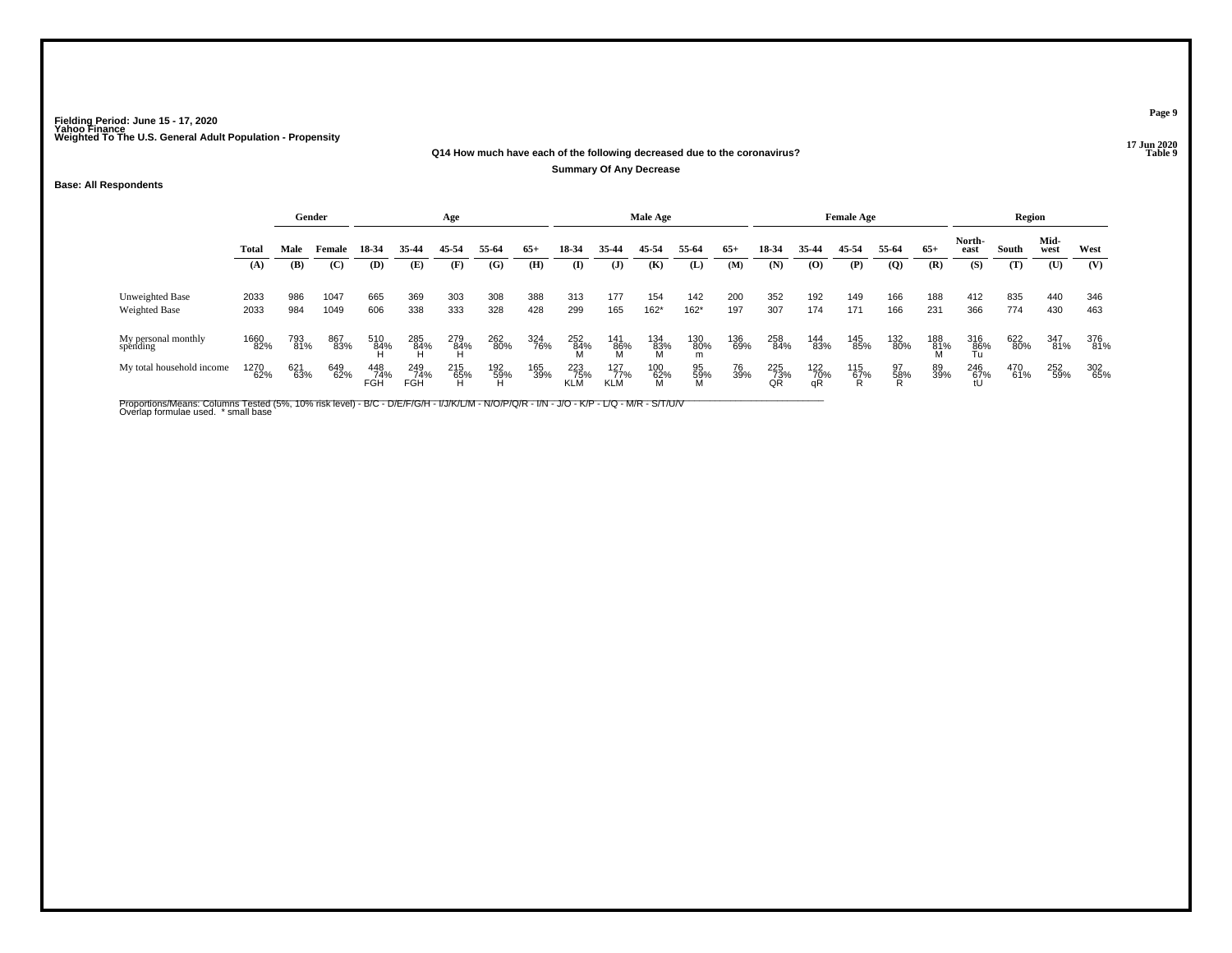## **17 Jun 2020Q14 How much have each of the following decreased due to the coronavirus?**

### **Summary Of Any Decrease**

### **Base: All Respondents**

|                                  |              |                     |              | <b>Household Income</b>                |            |                             | <b>Education</b> |                  | <b>Employed</b> |            |            | Children<br>in HH | <b>Parent of Child</b><br>Under 18 |                | Ownership      | Home       |                    | <b>Marital</b><br><b>Status</b> |
|----------------------------------|--------------|---------------------|--------------|----------------------------------------|------------|-----------------------------|------------------|------------------|-----------------|------------|------------|-------------------|------------------------------------|----------------|----------------|------------|--------------------|---------------------------------|
|                                  | Total        | <b>Less</b><br>Than | <b>\$50K</b> | \$75K<br>\$50K \$74.9K \$99.9K \$100K+ |            | HS<br><sub>or</sub><br>Less | Some<br>College  | College<br>Grad+ | Yes             | No.        | Yes        | N <sub>0</sub>    | Yes                                | N <sub>0</sub> | Home-<br>owner | Renter     | <b>Marr</b><br>ied | <b>Not</b><br>married           |
|                                  | (A)          | (B)                 | (C)          | (D)                                    | (E)        | (F)                         | (G)              | (H)              | $\mathbf{I}$    | (J)        | (K)        | (L)               | (M)                                | (N)            | (O)            | (P)        | (Q)                | (R)                             |
| Unweighted Base<br>Weighted Base | 2033<br>2033 | 766<br>650          | 369<br>351   | 337<br>279                             | 522<br>718 | 602<br>640                  | 662<br>707       | 769<br>686       | 1173<br>1181    | 860<br>852 | 796<br>785 | 1237<br>1248      | 726<br>688                         | 1307<br>1345   | 1464<br>1495   | 521<br>490 | 1071<br>992        | 962<br>1041                     |
| My personal monthly<br>spending  | 1660<br>82%  | 526<br>81%          | 290<br>82%   | 220<br>79%                             | 593<br>83% | 505<br>79%                  | 571<br>81%       | 584<br>85%<br>Fg | 1001<br>85%     | 658<br>77% | 675<br>86% | 985<br>79%        | 587<br>85%<br>N                    | 1072<br>80%    | 1207<br>81%    | 412<br>84% | 809<br>82%         | 851<br>82%                      |
| My total household income        | 1270<br>62%  | 414<br>64%          | 212<br>60%   | 164<br>59%                             | 457<br>64% | 399<br>62%                  | 432<br>61%       | 439<br>64%       | 826<br>70%      | 444<br>52% | 590<br>75% | 680<br>55%        | 523<br>76%                         | 747<br>56%     | 907<br>61%     | 325<br>66% | 598<br>60%         | 672<br>65%                      |

Proportions/Means: Columns Tested (5%, 10% risk level) - B/C/D/E - F/G/H - I/J - K/L - M/N - O/P - Q/R<br>Overlap formulae used.

**Page 10**

17 Jun 2020<br>Table 10 **P** Table 10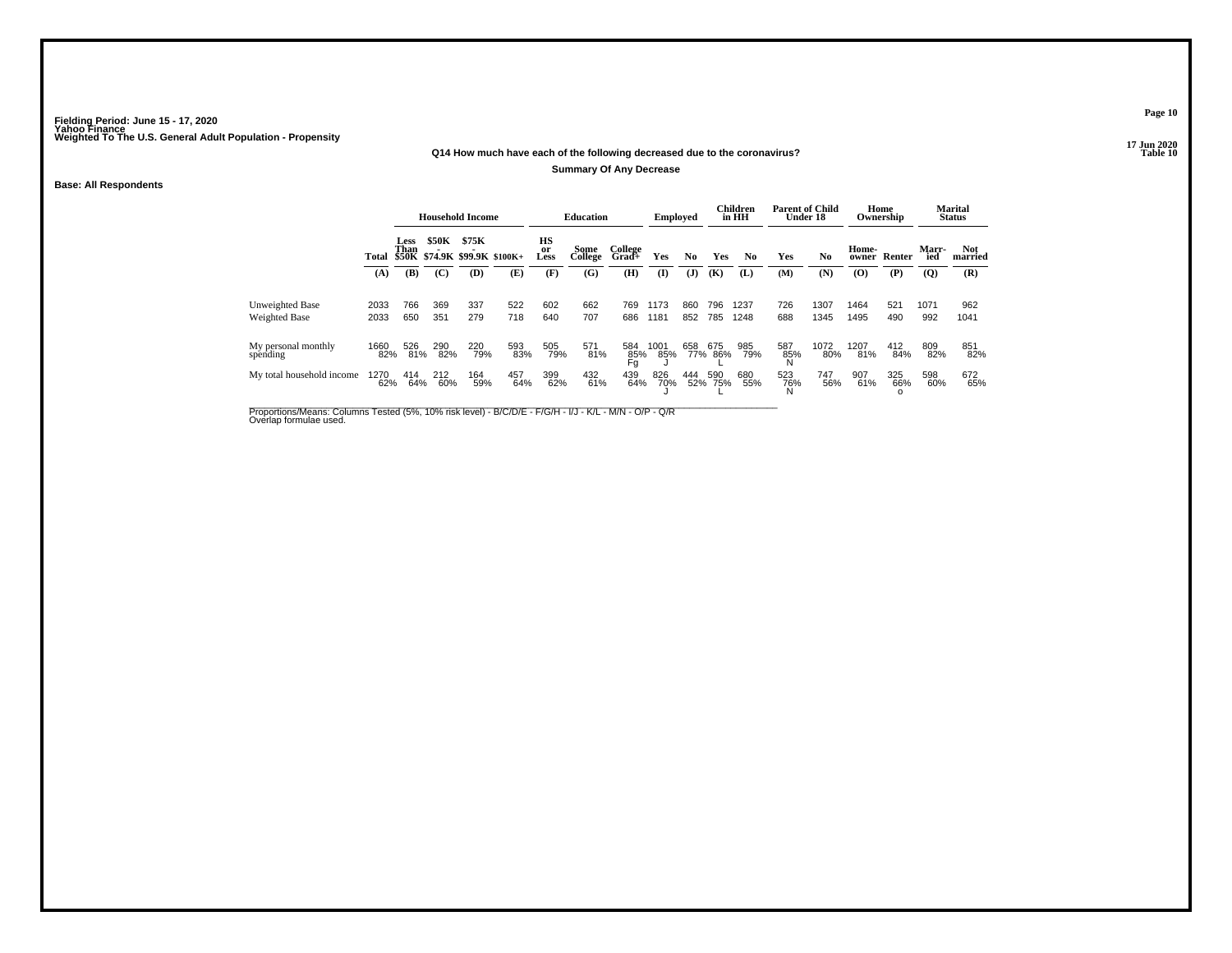### **17 Jun 2020Q14 How much have each of the following decreased due to the coronavirus?Summary Of A Great Deal/Some Decrease**

### **Base: All Respondents**

|                                  |              |            | Gender<br>Age |                   |                   |                 |            |            |                   |                         | Male Age       |                |            |            |                | <b>Female Age</b> |                |            |                   | Region     |              |            |
|----------------------------------|--------------|------------|---------------|-------------------|-------------------|-----------------|------------|------------|-------------------|-------------------------|----------------|----------------|------------|------------|----------------|-------------------|----------------|------------|-------------------|------------|--------------|------------|
|                                  | Total        | Male       | Female        | 18-34             | 35-44             | 45-54           | 55-64      | $65+$      | 18-34             | 35-44                   | 45-54          | 55-64          | $65+$      | 18-34      | 35-44          | 45-54             | 55-64          | $65+$      | North-<br>east    | South      | Mid-<br>west | West       |
|                                  | (A)          | (B)        | (C)           | (D)               | (E)               | (F)             | (G)        | (H)        | (I)               | ( <b>J</b> )            | (K)            | (L)            | (M)        | (N)        | (O)            | (P)               | $\overline{Q}$ | (R)        | (S)               | (T)        | (U)          | (V)        |
| Unweighted Base<br>Weighted Base | 2033<br>2033 | 986<br>984 | 1047<br>1049  | 665<br>606        | 369<br>338        | 303<br>333      | 308<br>328 | 388<br>428 | 313<br>299        | 177<br>165              | 154<br>$162*$  | 142<br>$162*$  | 200<br>197 | 352<br>307 | 192<br>174     | 149<br>171        | 166<br>166     | 188<br>231 | 412<br>366        | 835<br>774 | 440<br>430   | 346<br>463 |
| My personal monthly<br>spending  | 1266<br>62%  | 596<br>61% | 671<br>64%    | 394<br>65%        | 219<br>65%        | 217<br>65%      | 208<br>63% | 227<br>53% | 195<br>65%        | 115<br>70%<br>IM        | 99<br>62%      | 95<br>59%<br>m | 91<br>46%  | 199<br>65% | 105<br>60%     | 118<br>69%        | 113<br>68%     | 135<br>58% | 252<br>69%<br>TŨv | 476<br>61% | 252<br>58%   | 287<br>62% |
| My total household income        | 828<br>41%   | 403<br>41% | 424<br>40%    | 301<br>50%<br>FaH | 170<br>50%<br>FgH | 131<br>39%<br>н | 138<br>42% | 88<br>21%  | 154<br>52%<br>KLM | 91<br>55%<br><b>KLM</b> | 54<br>34%<br>m | 60<br>37%<br>M | 45<br>23%  | 147<br>48% | 79<br>45%<br>D | 77<br>45%<br>D    | 78<br>47%<br>D | 44<br>19%  | 167<br>46%        | 311<br>40% | 161<br>37%   | 188<br>41% |

Proportions/Means: Columns Tested (5%, 10% risk level) - B/C - D/E/F/G/H - I/J/K/L/M - N/O/P/Q/R - I/N - J/O - K/P - L/Q - M/R - S/T/U/V<br>Overlap formulae used. \*small base

**Page 11**

### 17 Jun 2020<br>Table 11 **P Table 11**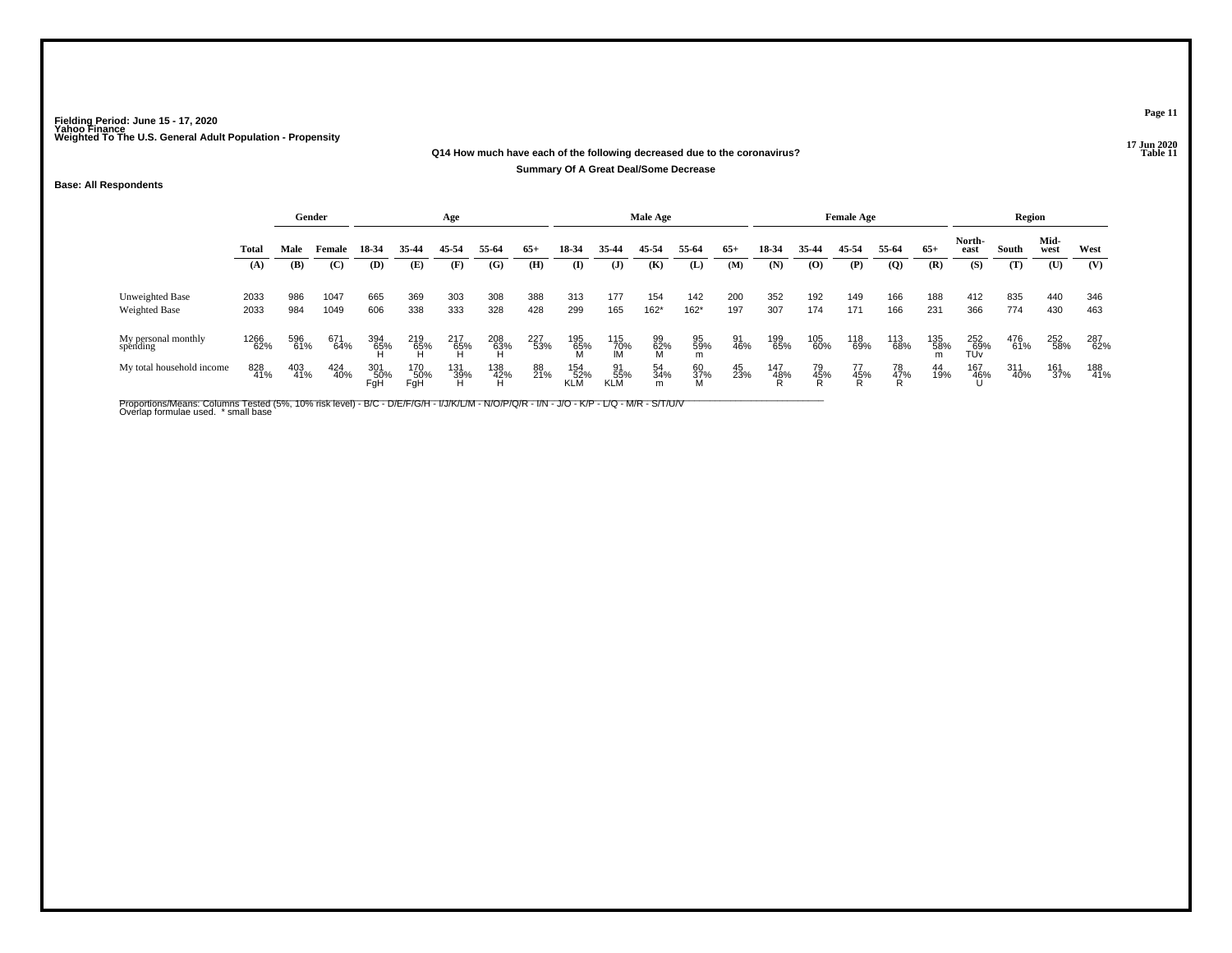## **17 Jun 2020Q14 How much have each of the following decreased due to the coronavirus?**

### **Summary Of A Great Deal/Some Decrease**

### **Base: All Respondents**

|                                  |              |                              |              | <b>Household Income</b> |                         |                  | <b>Education</b> |                  | Employed     |                |            | Children<br>in HH | <b>Parent of Child</b><br>Under 18 |                |                | Home<br>Ownership |                     | <b>Marital</b><br><b>Status</b> |
|----------------------------------|--------------|------------------------------|--------------|-------------------------|-------------------------|------------------|------------------|------------------|--------------|----------------|------------|-------------------|------------------------------------|----------------|----------------|-------------------|---------------------|---------------------------------|
|                                  | Total        | <b>Less</b><br>Than<br>\$50K | <b>\$50K</b> | \$75K                   | \$74.9K \$99.9K \$100K+ | HS<br>or<br>Less | Some<br>College  | College<br>Grad+ | Yes          | N <sub>0</sub> | Yes        | N <sub>0</sub>    | Yes                                | N <sub>0</sub> | Home-<br>owner | Renter            | <b>Marr-</b><br>ied | Not<br>married                  |
|                                  | (A)          | (B)                          | (C)          | (D)                     | (E)                     | (F)              | (G)              | (H)              | $\mathbf{I}$ | $\mathbf{J}$   | (K)        | (L)               | (M)                                | (N)            | $\bf{(O)}$     | (P)               | (Q)                 | (R)                             |
| Unweighted Base<br>Weighted Base | 2033<br>2033 | 766<br>650                   | 369<br>351   | 337<br>279              | 522<br>718              | 602<br>640       | 662<br>707       | 769<br>686       | 1173<br>1181 | 860<br>852     | 796<br>785 | 1237<br>1248      | 726<br>688                         | 1307<br>1345   | 1464<br>1495   | 521<br>490        | 1071<br>992         | 962<br>1041                     |
| My personal monthly<br>spending  | 1266<br>62%  | 386<br>59%                   | 215<br>61%   | 178<br>64%              | 469<br>65%              | 377<br>59%       | 430<br>61%       | 459<br>67%<br>Fg | 777<br>66%   | 489/57%        | 520<br>66% | 746<br>60%        | 444<br>64%                         | 822<br>61%     | 920<br>61%     | 322<br>66%        | 637<br>64%          | 629<br>60%                      |
| My total household income        | 828<br>41%   | 279<br>43%                   | 138<br>39%   | 107<br>38%              | 294<br>41%              | 258<br>40%       | 288<br>41%       | 281<br>41%       | 541<br>46%   | 286<br>34%     | 408<br>52% | 419<br>34%        | 348<br>51%                         | 479<br>36%     | 589<br>39%     | 215<br>44%        | 394<br>40%          | 433<br>42%                      |

Proportions/Means: Columns Tested (5%, 10% risk level) - B/C/D/E - F/G/H - I/J - K/L - M/N - O/P - Q/R<br>Overlap formulae used.

**Page 12**

17 Jun 2020<br>Table 12 **Table 12**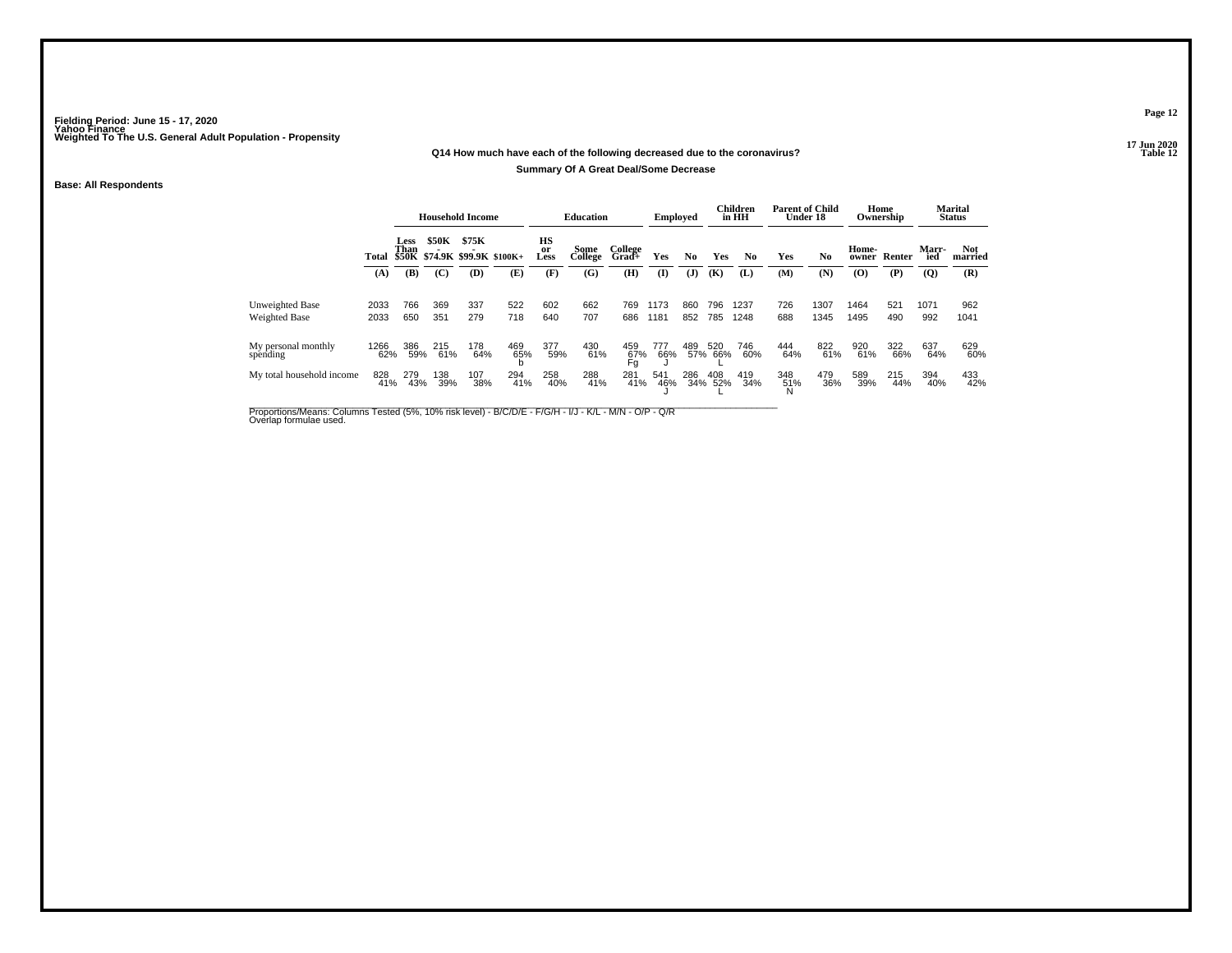### **17 Jun 2020Q14\_1 How much have each of the following decreased due to the coronavirus?P** Table 13

**My total household income**

### **Base: All Respondents**

|                                         | Gender<br>Age |                       |                         |                               |                       |                  |                  |                           |                          |                                  | Male Age        |                    |                    |                  |                      | <b>Female Age</b> |                      |                           |                | Region      |                            |             |
|-----------------------------------------|---------------|-----------------------|-------------------------|-------------------------------|-----------------------|------------------|------------------|---------------------------|--------------------------|----------------------------------|-----------------|--------------------|--------------------|------------------|----------------------|-------------------|----------------------|---------------------------|----------------|-------------|----------------------------|-------------|
|                                         | Total         | Male                  | Female                  | 18-34                         | 35-44                 | 45-54            | 55-64            | $65+$                     | 18-34                    | 35-44                            | 45-54           | 55-64              | $65+$              | 18-34            | 35-44                | 45-54             | 55-64                | $65+$                     | North-<br>east | South       | Mid-<br>west               | West        |
|                                         | (A)           | (B)                   | (C)                     | (D)                           | (E)                   | (F)              | (G)              | (H)                       | $\mathbf{I}$             | $\mathbf{J}$                     | (K)             | (L)                | (M)                | (N)              | (O)                  | (P)               | $\overline{Q}$       | (R)                       | (S)            | (T)         | (U)                        | (V)         |
| <b>Unweighted Base</b>                  | 2033          | 986                   | 1047                    | 665                           | 369                   | 303              | 308              | 388                       | 313                      | 177                              | 154             | 142                | 200                | 352              | 192                  | 149               | 166                  | 188                       | 412            | 835         | 440                        | 346         |
| <b>Weighted Base</b>                    | 2033          | 984                   | 1049                    | 606                           | 338                   | 333              | 328              | 428                       | 299                      | 165                              | $162*$          | $162*$             | 197                | 307              | 174                  | 171               | 166                  | 231                       | 366            | 774         | 430                        | 463         |
| Any Decrease (Net)                      | 1270<br>62%   | 621<br>63%            | 649<br>62%              | 448<br>74%<br>FGH             | 249<br>74%<br>FGH     | 215<br>65%<br>H  | 192<br>59%<br>Ĥ  | 165<br>39%                | 223<br>75%<br><b>KLM</b> | $\frac{127}{77}\%$<br><b>KLM</b> | 100<br>62%<br>M | 95<br>59%<br>M     | 76<br>39%          | 225<br>73%<br>QR | 122<br>70%<br>qR     | $^{115}_{67\%}$   | 97<br>$\frac{58}{R}$ | 89<br>39%                 | 246<br>67%     | 470<br>61%  | 252<br>59%                 | 302<br>65%  |
| A Great Deal/Some<br>Decrease (Sub-Net) | 828<br>41%    | 403<br>41%            | 424<br>40%              | 301<br>50%<br>FgH             | 170<br>50%<br>FgH     | 131<br>39%<br>Ή  | 138<br>42%<br>H  | 88<br>21%                 | 154<br>52%<br><b>KLM</b> | 91<br>55%<br><b>KLM</b>          | 54<br>34%<br>m  | 60<br>37%<br>M     | 45<br>23%          | 147<br>48%<br>Ŕ  | 79<br>45%<br>Ŕ.      | 77<br>45%<br>Ŕ    | 78<br>47%<br>R       | 44<br>19%                 | 167<br>46%     | 311<br>40%  | 161<br>37%                 | 188<br>41%  |
| A great deal                            | 266<br>13%    | <sup>117</sup><br>12% | 149<br>14%              | 91<br>15%                     | 62<br>18%<br>GĤ       | 51<br>15%<br>H   | 37<br>11%<br>H   | $^{25}_{6\%}$             | 43<br>14%                | $\underset{\mathsf{LM}}{33}$     | 21<br>13%<br>M  | $^{14}_{9\%}$<br>m | 3%                 | 48<br>16%<br>Ř   | 29 <sub>%</sub><br>R | 30<br>18%<br>R    | $^{23}_{14\%}$       | $^{18}_{8\%}$             | 61<br>17%      | 103<br>13%  | 45<br>10%                  | 57<br>12%   |
| Some                                    | 562<br>28%    | 286<br>29%            | 276<br>26%              | 210<br>$\frac{35}{\text{FH}}$ | 108<br>$\frac{32}{1}$ | 80<br>24%<br>H   | 101<br>31%<br>Ή  | 63<br>15%                 | 111<br>37%<br>KM         | 58<br>$\frac{35}{5}$             | 34<br>21%       | 45<br>28%          | 38<br>19%          | 99<br>32%<br>R   | $^{50}_{29\%}$       | $^{46}_{27\%}$    | 55<br>33%<br>R       | 25<br>11%                 | 107<br>29%     | 208<br>27%  | 116<br>27%                 | 131<br>28%  |
| Not much                                | 443<br>22%    | 218<br>22%            | 224<br>$\overline{21%}$ | 147<br>24%<br>Gh              | 79<br>23%<br>g        | 84<br>25%<br>Gh  | 55<br>17%        | 77<br>18%                 | 69<br>23%                | 36<br>22%                        | 46<br>28%       | 36<br>22%<br>Q     | 31<br>16%          | 78<br>26%<br>Q   | 43<br>25%<br>Q       | 39<br>23%<br>Q    | 19<br>11%            | 46<br>20%                 | 79<br>22%      | 159<br>20%  | $\frac{92}{21\%}$          | 114<br>25%  |
| Not at all                              | 763<br>38%    | 363<br>37%            | 400<br>38%              | 157<br>26%                    | 90<br>26%             | 117<br>35%<br>DΕ | 136<br>41%<br>DE | 263<br>61%<br><b>DEFG</b> | 76<br>25%                | 38<br>23%                        | 62<br>38%       | 67<br>41%          | 121<br>61%<br>IJŘĹ | 82<br>27%        | 52<br>30%            | 56<br>33%         | 69<br>42%<br>No      | 142<br>61%<br><b>NOPQ</b> | 120<br>33%     | 304<br>39%  | 178<br>41%<br><sub>S</sub> | 161<br>35%  |
| Sigma                                   | 2033<br>100%  | 984<br>100%           | 1049<br>100%            | 606<br>100%                   | 338<br>100%           | 333<br>100%      | 328<br>100%      | 428<br>100%               | 299<br>100%              | 165<br>100%                      | 162<br>100%     | 162<br>100%        | 197<br>100%        | 307<br>100%      | 174<br>100%          | 171<br>100%       | 166<br>100%          | 231<br>100%               | 366<br>100%    | 774<br>100% | 430<br>100%                | 463<br>100% |

Proportions/Means: Columns Tested (5%, 10% risk level) - B/C - D/E/F/G/H - I/J/K/L/M - N/O/P/Q/R - I/N - J/O - K/P - L/Q - M/R - S/T/U/V<br>Overlap formulae used. \*small base

**Page 13**

17 Jun 2020<br>Table 13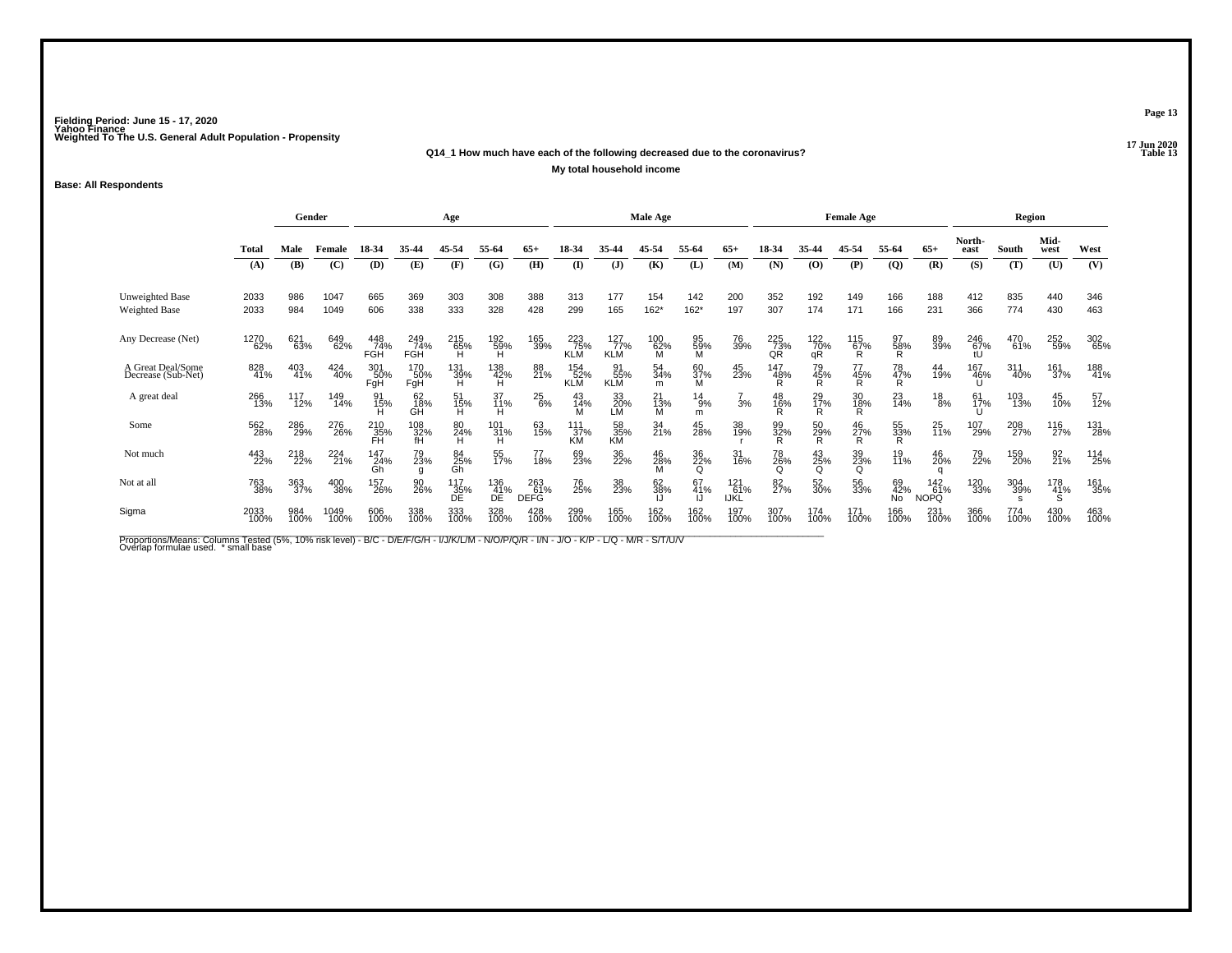## **17 Jun 2020Q14\_1 How much have each of the following decreased due to the coronavirus?**

### **My total household income**

### **Base: All Respondents**

|                                         |              | <b>Household Income</b>                    |                     |                                         |             | <b>Education</b>               |                        | <b>Employed</b>           |                     |            | Children<br>in HH  | <b>Parent of Child</b><br>Under 18 |                 | Ownership             | Home                  |                               | Marital<br><b>Status</b>       |                              |
|-----------------------------------------|--------------|--------------------------------------------|---------------------|-----------------------------------------|-------------|--------------------------------|------------------------|---------------------------|---------------------|------------|--------------------|------------------------------------|-----------------|-----------------------|-----------------------|-------------------------------|--------------------------------|------------------------------|
|                                         | Total<br>(A) | <b>Less</b><br>Than<br><b>\$50K</b><br>(B) | <b>\$50K</b><br>(C) | \$75K<br>\$74.9K \$99.9K \$100K+<br>(D) | (E)         | <b>HS</b><br>or<br>Less<br>(F) | Some<br>College<br>(G) | College<br>$Grad+$<br>(H) | Yes<br>$\mathbf{I}$ | No.<br>(J) | Yes<br>(K)         | N <sub>0</sub><br>(L)              | Yes<br>(M)      | N <sub>0</sub><br>(N) | Home-<br>owner<br>(O) | Renter<br>(P)                 | Marr-<br>ied<br>$\overline{Q}$ | <b>Not</b><br>married<br>(R) |
| Unweighted Base<br><b>Weighted Base</b> | 2033<br>2033 | 766<br>650                                 | 369<br>351          | 337<br>279                              | 522<br>718  | 602<br>640                     | 662<br>707             | 769<br>686                | 1173<br>1181        | 860<br>852 | 796<br>785         | 1237<br>1248                       | 726<br>688      | 1307<br>1345          | 1464<br>1495          | 521<br>490                    | 1071<br>992                    | 962<br>1041                  |
| Any Decrease (Net)                      | 1270<br>62%  | 414<br>64%                                 | 212<br>60%          | 164<br>59%                              | 457<br>64%  | 399<br>62%                     | 432<br>61%             | 439<br>64%                | 826<br>70%          |            | 444 590<br>52% 75% | 680<br>55%                         | 523<br>76%<br>Ν | 747<br>56%            | 907<br>61%            | 325<br>66%<br>$\Omega$        | 598<br>60%                     | 672<br>65%                   |
| A Great Deal/Some<br>Decrease (Sub-Net) | 828<br>41%   | 279<br>43%                                 | 138<br>39%          | 107<br>38%                              | 294<br>41%  | 258<br>40%                     | 288<br>41%             | 281<br>41%                | 541<br>46%          | 286        | 408<br>34% 52%     | 419<br>34%                         | 348<br>51%<br>Ν | 479<br>36%            | 589<br>39%            | 215<br>44%                    | 394<br>40%                     | 433<br>42%                   |
| A great deal                            | 266<br>13%   | 107<br>16%<br>cD                           | 38<br>11%           | 28<br>10%                               | 92<br>13%   | 84<br>13%                      | 88<br>12%              | 94<br>14%                 | 179<br>15%          | 87<br>10%  | 141<br>18%         | 125<br>10%                         | 125<br>18%<br>Ν | 141<br>11%            | 168<br>11%            | 91<br>19%                     | 126<br>13%                     | 139<br>13%                   |
| Some                                    | 562<br>28%   | 172<br>27%                                 | 100<br>28%          | 79<br>28%                               | 202<br>28%  | 174<br>27%                     | 200<br>28%             | 188<br>27%                | 362<br>31%          |            | 199 268<br>23% 34% | 294<br>24%                         | 223<br>32%<br>N | 338<br>25%            | 421<br>28%            | <sup>124</sup> <sub>25%</sub> | 268<br>27%                     | 294<br>28%                   |
| Not much                                | 443<br>22%   | 135<br>21%                                 | 73<br>21%           | 57<br>21%                               | 164<br>23%  | 140<br>22%                     | 144<br>20%             | 158<br>23%                | 285<br>24%          | 158        | 181<br>18% 23%     | 261<br>21%                         | 175<br>25%      | 268<br>20%            | 318<br>21%            | 110<br>22%                    | 204<br>21%                     | 239<br>23%                   |
| Not at all                              | 763<br>38%   | 237<br>36%                                 | 140<br>40%          | 115<br>41%                              | 260<br>36%  | 241<br>38%                     | 276<br>39%             | 246<br>36%                | 355<br>30%          | 408<br>48% | 196<br>25%         | 567<br>45%<br>κ                    | 165<br>24%      | 598<br>44%<br>М       | 589<br>39%<br>р       | 164<br>34%                    | 394<br>40%                     | 369<br>35%                   |
| Sigma                                   | 2033<br>100% | 650<br>100%                                | 351<br>100%         | 279<br>100%                             | 718<br>100% | 640<br>100%                    | 707<br>100%            | 686                       | 1181<br>100% 100%   | 852        | 785<br>100% 100%   | 1248<br>100%                       | 688<br>100%     | 1345<br>100%          | 1495<br>100%          | 490<br>100%                   | 992<br>100%                    | 1041<br>100%                 |

Proportions/Means: Columns Tested (5%, 10% risk level) - B/C/D/E - F/G/H - I/J - K/L - M/N - O/P - Q/R<br>Overlap formulae used.

**Page 14**

17 Jun 2020<br>Table 14 **Properties and the Contract of the Contract of Table 14**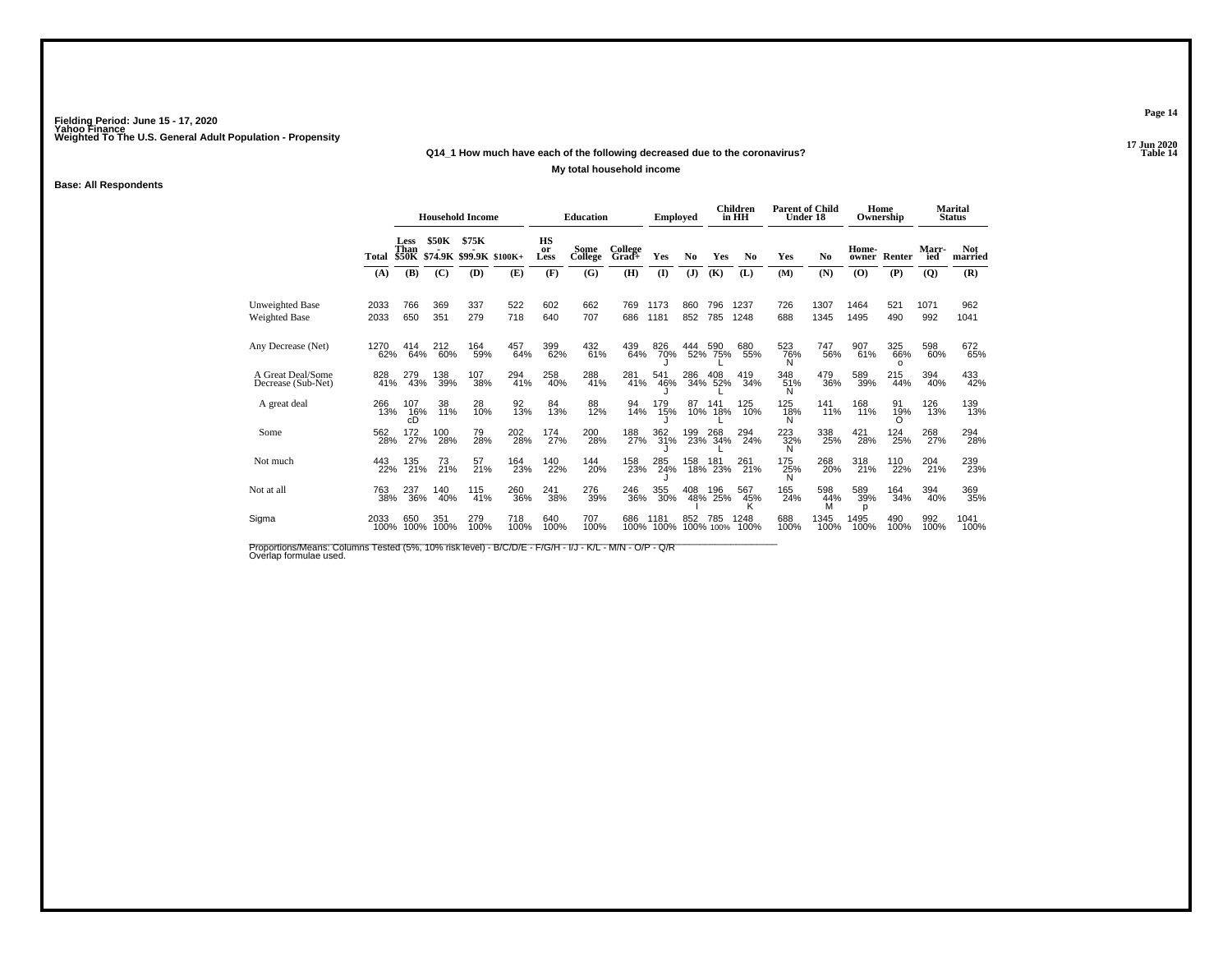### **17 Jun 2020Q14\_2 How much have each of the following decreased due to the coronavirus?P** Table 15 **My personal monthly spending**

### **Base: All Respondents**

|                                         |              | Gender      |              | Age              |                 |                 |                 |                          |                 |                  | <b>Male Age</b>       |                 |                           |             |                           | <b>Female Age</b> |                |                        |                               | Region       |              |             |
|-----------------------------------------|--------------|-------------|--------------|------------------|-----------------|-----------------|-----------------|--------------------------|-----------------|------------------|-----------------------|-----------------|---------------------------|-------------|---------------------------|-------------------|----------------|------------------------|-------------------------------|--------------|--------------|-------------|
|                                         | <b>Total</b> | Male        | Female       | 18-34            | 35-44           | 45-54           | 55-64           | 65+                      | 18-34           | 35.44            | 45-54                 | 55-64           | $65+$                     | 18-34       | 35-44                     | 45-54             | 55-64          | $65+$                  | North-<br>east                | <b>South</b> | Mid-<br>west | West        |
|                                         | (A)          | (B)         | (C)          | (D)              | (E)             | (F)             | (G)             | (H)                      | $\mathbf{I}$    | $\mathbf{J}$     | (K)                   | (L)             | (M)                       | (N)         | (0)                       | (P)               | $\overline{Q}$ | (R)                    | (S)                           | (T)          | (U)          | (V)         |
| <b>Unweighted Base</b><br>Weighted Base | 2033<br>2033 | 986<br>984  | 1047<br>1049 | 665<br>606       | 369<br>338      | 303<br>333      | 308<br>328      | 388<br>428               | 313<br>299      | 177<br>165       | 154<br>$162*$         | 142<br>$162*$   | 200<br>197                | 352<br>307  | 192<br>174                | 149<br>171        | 166<br>166     | 188<br>231             | 412<br>366                    | 835<br>774   | 440<br>430   | 346<br>463  |
| Any Decrease (Net)                      | 1660<br>82%  | 793<br>81%  | 867<br>83%   | 510<br>84%       | 285<br>84%      | 279<br>84%<br>н | 262<br>80%      | 324<br>76%               | 252<br>84%      | 141<br>86%<br>M  | 134<br>$\frac{83}{9}$ | 130<br>80%<br>m | 136<br>69%                | 258<br>84%  | 144<br>83%                | 145<br>85%        | 132<br>80%     | 188<br>$\frac{81}{14}$ | 316<br>$\frac{86}{10}$        | 622<br>80%   | 347<br>81%   | 376<br>81%  |
| A Great Deal/Some<br>Decrease (Sub-Net) | 1266<br>62%  | 596<br>61%  | 671<br>64%   | 394<br>65%       | 219<br>65%<br>н | 217<br>65%<br>н | 208<br>63%<br>н | 227<br>53%               | 195<br>65%      | 115<br>70%<br>IM | 99<br>62%<br>М        | 95<br>59%<br>m  | 91<br>46%                 | 199<br>65%  | 105<br>60%                | 118<br>69%        | 113<br>68%     | 135<br>58%<br>m        | 252<br>69%<br>TU <sub>v</sub> | 476<br>61%   | 252<br>58%   | 287<br>62%  |
| A great deal                            | 413<br>20%   | 193<br>20%  | 220<br>21%   | 153<br>25%<br>GĤ | 83<br>24%<br>qH | 85<br>26%<br>ĞĤ | 57<br>17%<br>H  | $^{35}_{8\%}$            | 74<br>25%<br>LM | 46<br>28%<br>LM  | 35<br>22%<br>M        | $^{22}_{13\%}$  | $^{15}_{8\%}$             | 79<br>26%   | 36<br>21%<br>$\mathsf{R}$ | 50<br>29%<br>Ŕ.   | 36<br>21%<br>R | $^{20}_{9\%}$          | 91<br>25%                     | 165<br>21%   | 64<br>15%    | 93<br>20%   |
| Some                                    | 853<br>42%   | 403<br>41%  | 450<br>43%   | 242<br>40%       | 137<br>40%      | 132<br>40%      | 151<br>46%      | 191<br>45%               | 121<br>40%      | 68<br>42%        | 64<br>40%             | 73<br>45%       | 76<br>39%                 | 121<br>39%  | 69<br>39%                 | 68<br>40%         | 77<br>47%      | 115<br>50%<br>nom      | 161<br>44%                    | 311<br>40%   | 188<br>44%   | 194<br>42%  |
| Not much                                | 394<br>19%   | 197<br>20%  | 196<br>19%   | 115<br>19%       | 65<br>19%       | 62<br>19%       | 54<br>16%       | 97<br>23%<br>g           | 57<br>19%       | 26<br>16%        | 35<br>22%             | 35<br>21%<br>a  | 44<br>23%                 | 59<br>19%   | 39<br>22%<br>$\Omega$     | 27<br>16%         | 19<br>11%      | 53<br>23%<br>Q         | 64<br>17%                     | 146<br>19%   | 95<br>22%    | 89<br>19%   |
| Not at all                              | 373<br>18%   | 191<br>19%  | 182<br>17%   | 96<br>16%        | 54<br>16%       | 53<br>16%       | 67<br>20%       | 104<br>24%<br><b>DEF</b> | 47<br>16%       | 24<br>14%        | 27<br>17%             | 33<br>20%       | 61<br>31%<br><b>IJKIR</b> | 49<br>16%   | 30<br>17%                 | 26<br>15%         | 34<br>20%      | 43<br>19%              | 50<br>14%                     | 152<br>20%   | 84<br>19%    | 88<br>19%   |
| Sigma                                   | 2033<br>100% | 984<br>100% | 1049<br>100% | 606<br>100%      | 338<br>100%     | 333<br>100%     | 328<br>100%     | 428<br>100%              | 299<br>100%     | 165<br>100%      | 162<br>100%           | 162<br>100%     | 197<br>100%               | 307<br>100% | 174<br>100%               | 171<br>100%       | 166<br>100%    | 231<br>100%            | 366<br>100%                   | 774<br>100%  | 430<br>100%  | 463<br>100% |

Proportions/Means: Columns Tested (5%, 10% risk level) - B/C - D/E/F/G/H - I/J/K/L/M - N/O/P/Q/R - I/N - J/O - K/P - L/Q - M/R - S/T/U/V<br>Overlap formulae used. \*small base

**Page 15**

17 Jun 2020<br>Table 15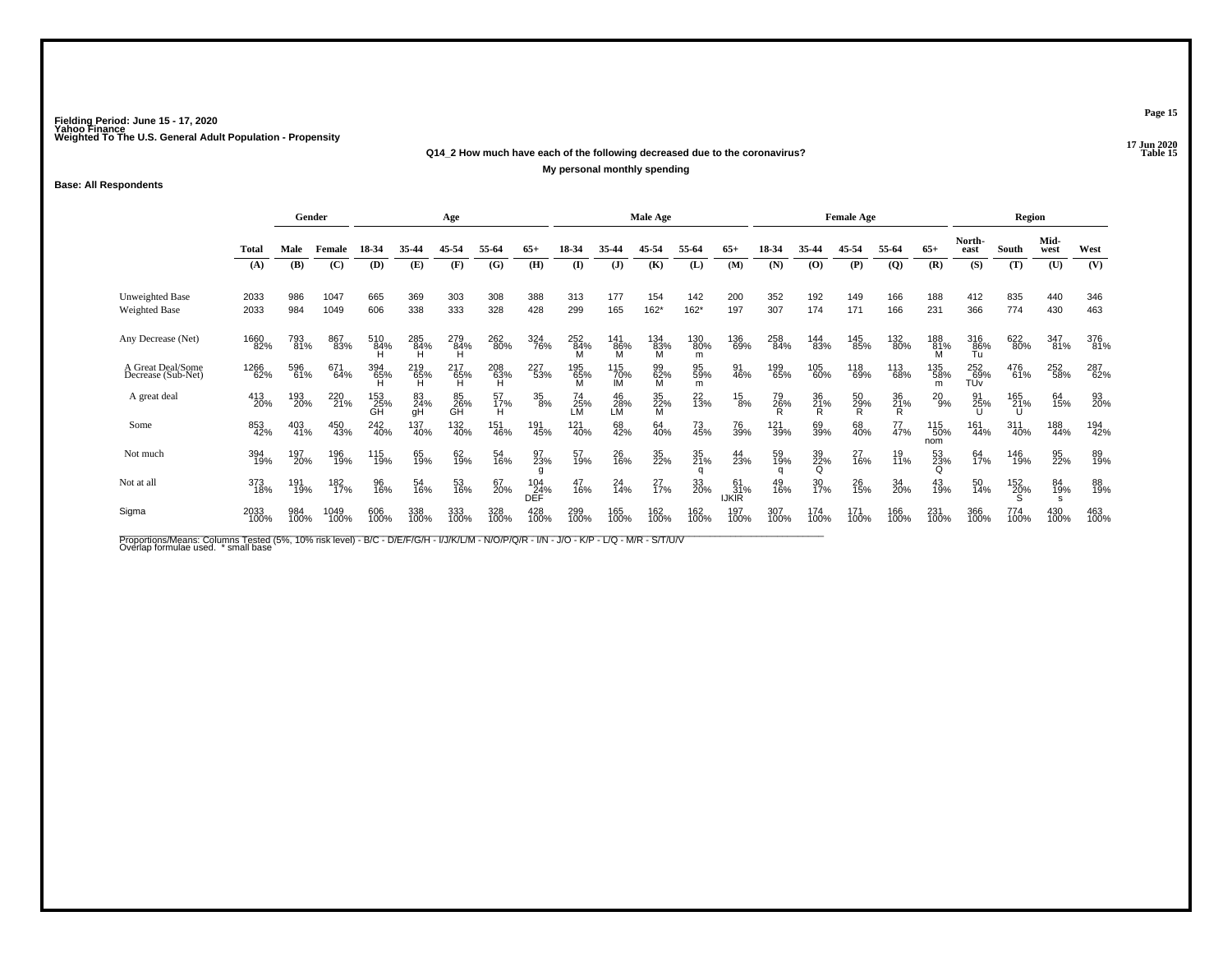## **17 Jun 2020Q14\_2 How much have each of the following decreased due to the coronavirus?**

### **My personal monthly spending**

### **Base: All Respondents**

|                                                |              | <b>Household Income</b>             |                 |                                         |                         | <b>Education</b> |                 | <b>Employed</b>    |                   |                | Children<br>in HH | <b>Parent of Child</b><br>Under 18 |                 | Ownership       | Home           |                 | Marital<br><b>Status</b> |                       |
|------------------------------------------------|--------------|-------------------------------------|-----------------|-----------------------------------------|-------------------------|------------------|-----------------|--------------------|-------------------|----------------|-------------------|------------------------------------|-----------------|-----------------|----------------|-----------------|--------------------------|-----------------------|
|                                                | Total        | <b>Less</b><br>Than<br><b>\$50K</b> | \$50K           | <b>\$75K</b><br>\$74.9K \$99.9K \$100K+ |                         | HS<br>or<br>Less | Some<br>College | College<br>$Grad+$ | Yes               | N <sub>0</sub> | Yes               | N <sub>0</sub>                     | Yes             | No              | Home-<br>owner | Renter          | Marr-<br>ied             | <b>Not</b><br>married |
|                                                | (A)          | (B)                                 | (C)             | (D)                                     | (E)                     | (F)              | (G)             | (H)                | $\mathbf{I}$      | (J)            | (K)               | (L)                                | (M)             | (N)             | (O)            | (P)             | (Q)                      | (R)                   |
| <b>Unweighted Base</b><br><b>Weighted Base</b> | 2033<br>2033 | 766<br>650                          | 369<br>351      | 337<br>279                              | 522<br>718              | 602<br>640       | 662<br>707      | 769<br>686         | 1173<br>1181      | 860<br>852     | 796<br>785        | 1237<br>1248                       | 726<br>688      | 1307<br>1345    | 1464<br>1495   | 521<br>490      | 1071<br>992              | 962<br>1041           |
| Any Decrease (Net)                             | 1660<br>82%  | 526<br>81%                          | 290<br>82%      | 220<br>79%                              | 593<br>83%              | 505<br>79%       | $^{571}_{81\%}$ | 584<br>85%<br>Fg   | 1001<br>85%       | 658            | 675<br>77% 86%    | 985<br>79%                         | 587<br>85%<br>Ν | 1072<br>80%     | 1207<br>81%    | 412<br>84%      | 809<br>82%               | 851<br>82%            |
| A Great Deal/Some<br>Decrease (Sub-Net)        | 1266<br>62%  | 386<br>59%                          | 215<br>61%      | 178<br>64%                              | 469<br>65%<br>h         | 377<br>59%       | 430<br>61%      | 459<br>67%<br>Fg   | 777<br>66%        | 489            | 520<br>57% 66%    | 746<br>60%                         | 444<br>64%      | 822<br>61%      | 920<br>61%     | 322<br>66%      | 637<br>64%               | 629<br>60%            |
| A great deal                                   | 413<br>20%   | 146<br>22%                          | 61<br>17%       | 51<br>18%                               | 154<br>21%              | 140<br>22%<br>g  | 120<br>17%      | 153<br>22%         | 264<br>22%        | 149<br>18%     | 209<br>27%        | 204<br>16%                         | 175<br>25%<br>N | 238<br>18%      | 284<br>19%     | 121<br>25%      | 204<br>21%               | 209<br>20%            |
| Some                                           | 853<br>42%   | 240<br>37%                          | 154<br>44%<br>h | 128<br>46%<br>в                         | $\frac{315}{44\%}$<br>B | 237 <sub>%</sub> | 310<br>44%      | 306<br>45%         | 514<br>43%        | 339            | 312<br>40% 40%    | 541<br>43%                         | 268<br>39%      | 585<br>43%      | 635<br>42%     | $^{202}_{41\%}$ | 432<br>44%               | 421<br>40%            |
| Not much                                       | 394<br>19%   | 140<br>22%<br>D                     | 75<br>21%<br>d  | 41<br>15%                               | 124<br>17%              | 128<br>20%       | 140<br>20%      | 125<br>18%         | 224<br>19%        | 170            | 154<br>20% 20%    | 239<br>19%                         | 144<br>21%      | 250<br>19%      | 288<br>19%     | 90<br>18%       | 173<br>17%               | 221<br>21%            |
| Not at all                                     | 373<br>18%   | 124<br>19%                          | 61<br>18%       | 59<br>21%                               | 124<br>17%              | 135<br>21%<br>н  | 137<br>19%<br>h | 102<br>15%         | 180<br>15%        | 194            | 111<br>23% 14%    | 263<br>21%<br>ĸ                    | 101<br>15%      | 272<br>20%<br>M | 288<br>19%     | 78<br>16%       | 183<br>18%               | 190<br>18%            |
| Sigma                                          | 2033<br>100% | 650<br>100%                         | 351<br>100%     | 279<br>100%                             | 718<br>100%             | 640<br>100%      | 707<br>100%     | 686                | 1181<br>100% 100% | 852            | 785<br>100% 100%  | 1248<br>100%                       | 688<br>100%     | 1345<br>100%    | 1495<br>100%   | 490<br>100%     | 992<br>100%              | 1041<br>100%          |

Proportions/Means: Columns Tested (5%, 10% risk level) - B/C/D/E - F/G/H - I/J - K/L - M/N - O/P - Q/R<br>Overlap formulae used.

**Page 16**

17 Jun 2020<br>Table 16 **P** Table 16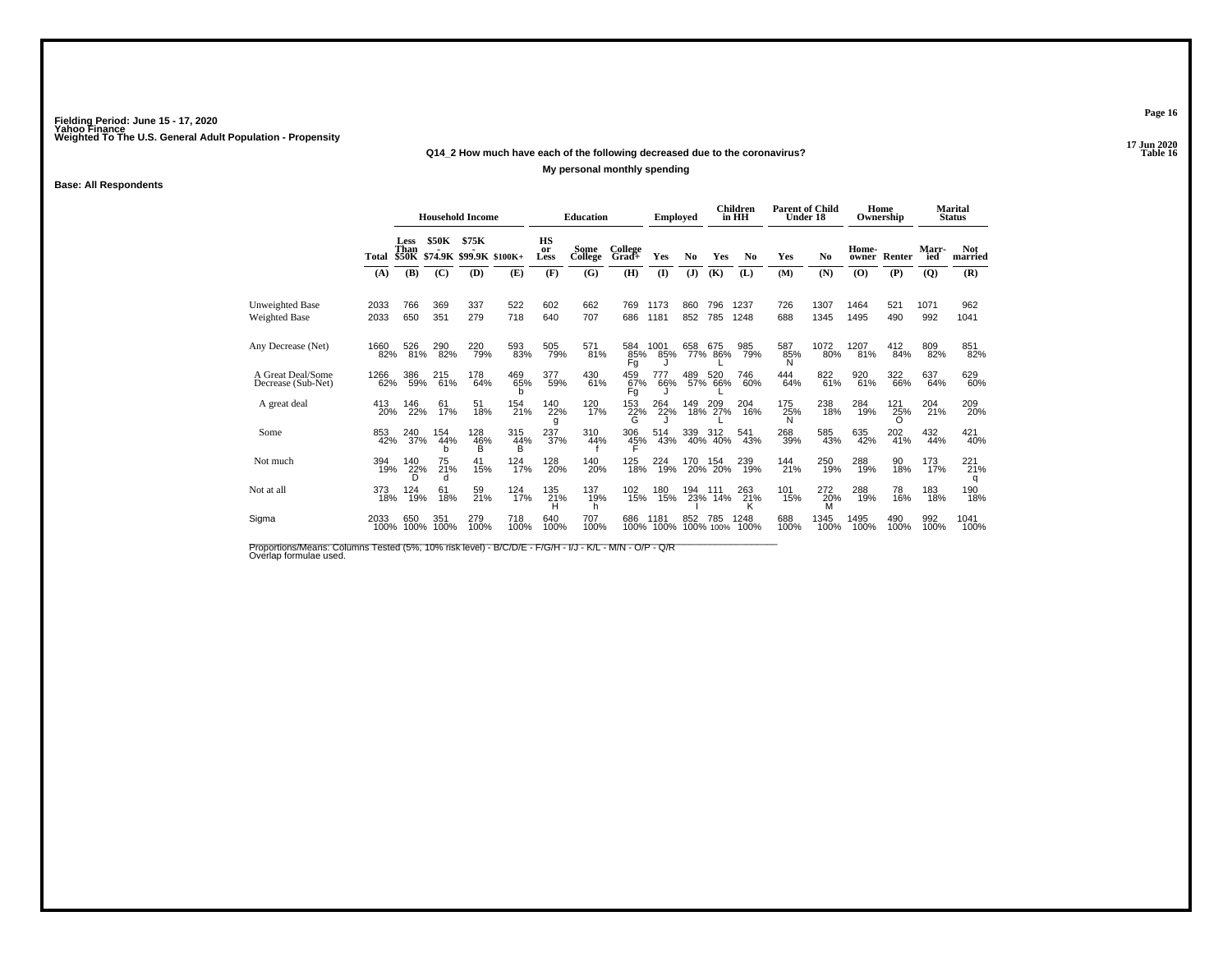**17 Jun 2020Q15 When do you expect your spending will return to normal (i.e., the amount you were spending pre COVID-19)?**

**Base: Personal Spending Decreased Due To Coronavirus**

|                                         |                  | Gender          |                  | Age                           |                  |                 |                         |                      |                       | Male Age                   |                    |                       |                           |                           | <b>Female Age</b>       |                       |                         |                      | Region           |                 |                  |                  |
|-----------------------------------------|------------------|-----------------|------------------|-------------------------------|------------------|-----------------|-------------------------|----------------------|-----------------------|----------------------------|--------------------|-----------------------|---------------------------|---------------------------|-------------------------|-----------------------|-------------------------|----------------------|------------------|-----------------|------------------|------------------|
|                                         | <b>Total</b>     | Male            | Female           | 18-34                         | 35-44            | 45-54           | 55-64                   | $65+$                | 18-34                 | 35.44                      | 45-54              | 55-64                 | $65+$                     | 18-34                     | 35-44                   | 45-54                 | 55-64                   | $65+$                | North-<br>east   | South           | Mid-<br>west     | West             |
|                                         | (A)              | (B)             | (C)              | (D)                           | (E)              | (F)             | (G)                     | (H)                  | $\mathbf{I}$          | $\mathbf{J}$               | (K)                | (L)                   | (M)                       | (N)                       | (0)                     | (P)                   | $\overline{Q}$          | (R)                  | (S)              | (T)             | (U)              | (V)              |
| <b>Unweighted Base</b><br>Weighted Base | 1676<br>1660     | 808<br>793      | 868<br>867       | 567<br>510                    | 327<br>285       | 251<br>279      | 244<br>262              | 287<br>324           | 272<br>252            | 161<br>141                 | 129<br>134'        | 110<br>$130*$         | 136<br>136*               | 295<br>258                | 166<br>144              | 122<br>$145*$         | 134<br>$132*$           | 151<br>188*          | 355<br>316       | 672<br>622      | 354<br>347       | 295<br>376       |
| Ever (Net)                              | 1380<br>83%      | 678<br>86%<br>C | 702<br>81%       | 457<br>90%<br>eFGH            | 240<br>84%<br>G  | 225<br>80%      | 197<br>75%              | 262<br>81%           | 228<br>91%<br>LM      | 132<br>94%<br><b>KLMO</b>  | <sup>112</sup> 83% | 105<br>81%            | 102<br>75%                | 229<br>89%<br>OPQ         | 108<br>75%              | 113<br>78%            | 92 <sub>%</sub>         | 160<br>85%<br>oQm    | 268<br>85%       | 510<br>82%      | 274<br>79%       | 329<br>87%<br>tU |
| Within 12 Months<br>(Sub-Net)           | 1093<br>66%      | 560<br>71%<br>C | 533<br>62%       | 367<br>$\frac{72}{\text{FG}}$ | 195<br>68%<br>FG | 163<br>58%      | 149<br>57%              | $^{219}_{68\%}$ fG   | 183<br>73%            | 119<br>84%<br><b>IKLMO</b> | 87<br>65%          | 80<br>62%             | 91<br>67%                 | $\frac{184}{71\%}$<br>OPQ | 76<br>53%               | 76<br>52%             | 69<br>52%               | 128<br>68%<br>OPQ    | 222<br>70%       | 394<br>63%      | 222<br>64%       | 255<br>68%       |
| Within 6 Months<br>(Sub-Sub-Net)        | 718<br>43%       | 392<br>49%<br>Ċ | 326<br>38%       | 260<br>51%<br>FGH             | 132<br>46%       | 90<br>32%       | 102<br>39%              | 134<br>41%           | 135<br>54%<br>K       | 84<br>59%<br><b>KIMO</b>   | 51<br>38%          | 61<br>47%<br>Q        | 61<br>45%                 | 125<br>48%<br><b>OPQ</b>  | 48<br>34%               | 39<br>27%             | 41<br>31%               | 73<br>39%<br>p       | 144<br>46%       | 263<br>42%      | 138<br>40%       | 173<br>46%       |
| Within 1-2 months<br>from now           | 255<br>15%       | 127<br>16%      | 127<br>15%       | 88<br>$\frac{17}{5}$          | 46<br>16%        | 27<br>10%       | 36<br>14%               | 57<br>$\frac{18}{5}$ | 42<br>17%             | 26<br>18%<br>Κ             | 11<br>8%           | 25<br>19%<br>kq       | 24<br>17%                 | 46<br>$^{18}_{\text{Q}}$  | 20<br>14%               | 16<br>11%             | $^{11}_{9\%}$           | 34<br>18%<br>q       | 41<br>13%        | 108<br>17%      | 47<br>14%        | 59<br>16%        |
| Within 3-6 months<br>from now           | 463<br>28%       | $^{264}_{33\%}$ | 199<br>23%       | 172<br>34%<br>FqH             | 86<br>30%        | 63<br>23%       | 66<br>25%               | 77<br>24%            | 93<br>37%             | 58<br>41%<br>klmO          | 40<br>29%<br>P     | 36<br>28%             | 38 <sub>%</sub>           | 79<br>31%<br>OPr          | 28<br>20%               | 23<br>16%             | 29 <sub>%</sub>         | 39<br>21%            | 103<br>33%       | 155<br>25%      | 91<br>26%        | 114<br>30%       |
| Within 7-12 months<br>from now          | 375<br>23%       | 168<br>21%      | 207<br>24%       | 107<br>21%                    | 63<br>22%        | 73<br>26%<br>g  | 47<br>18%               | 85<br>26%<br>g       | 48<br>19%             | 35<br>25%                  | 37<br>27%          | 19<br>15%             | 29<br>21%                 | 59<br>23%                 | 28<br>19%               | 37<br>25%             | 28<br>21%               | 56<br>30%<br>$\circ$ | 78<br>25%        | 131<br>21%      | 83<br>24%        | 82<br>22%        |
| 1 Year Or More<br>(Sub-Net)             | 288<br>17%       | 119<br>15%      | 169<br>19%<br>h  | 90<br>18%                     | 45<br>16%        | 62<br>22%<br>H  | 48<br>18%               | 43<br>13%            | 45<br>$\frac{18}{10}$ | $^{13}_{9\%}$              | 25<br>18%<br>im    | 25<br>19%<br>iМ       | 11<br>$\dot{}8\%$         | 45<br>17%                 | 32<br>22%               | 37<br>26%             | 23<br>18%               | 32<br>17%<br>m       | 46<br>15%        | 116<br>19%      | 52<br>15%        | 73<br>19%        |
| Within 1-2 years from<br>now            | 206<br>12%       | $^{73}_{9\%}$   | 133<br>15%<br>B  | 54<br>11%                     | 34<br>12%        | 45<br>16%<br>dh | 40<br>15%               | 33<br>10%            | $^{22}_{9\%}$         | $\frac{7}{5}$ %            | 16<br>12%          | 19 <sub>%</sub><br>Jm | $\frac{9}{6\%}$           | 32<br>12%                 | 28<br>19%               | 28<br>19%             | 21<br>16%               | 24<br>13%            | 32 <sub>0%</sub> | 79<br>13%       | 41<br>12%        | 55<br>15%        |
| More than 2 years from<br>now           | $\frac{81}{5\%}$ | $^{46}_{6\%}$   | $\frac{35}{4\%}$ | $\frac{35}{7}\%$<br>gh        | 11<br>4%         | 17<br>6%        | $\frac{8}{3%}$          | $^{10}_{3\%}$        | $^{23}_{9\%}$<br>M    | 6/5%                       | 8<br>6%            | 6<br>4%               | $\frac{3}{2\%}$           | $^{13}_{\ 5\%}$           | $\overline{4}$<br>3%    | $\frac{9}{6\%}$       | $\frac{2}{2}$ %         | $\frac{8}{4%}$       | $\frac{14}{5\%}$ | 37<br>6%        | $\frac{12}{3\%}$ | $^{18}_{\ 5\%}$  |
| Never                                   | $\frac{84}{5\%}$ | $^{36}_{5\%}$   | $^{48}_{6\%}$    | $^{12}_{2\%}$                 | 11<br>4%         | 21<br>8%<br>D   | 29<br>11%<br><b>DEH</b> | $\frac{12}{4%}$      | $\frac{6}{2}$ %       | $\frac{7}{5%}$             | $^{10}_{7\%}$      | 10<br>8%              | 4<br>3%                   | $6\over 2%$               | 4<br>3%                 | $\frac{12}{8%}$<br>No | 19<br>14%<br><b>NOR</b> | $\frac{8}{4\%}$      | $\frac{12}{4%}$  | $^{33}_{\ 5\%}$ | $^{22}_{6\%}$    | $\frac{16}{4%}$  |
| Not at all sure                         | 195<br>12%       | 79<br>10%       | 117<br>13%<br>b  | 41<br>8%                      | 34<br>12%        | 33<br>12%       | 36<br>14%<br>n          | 50<br>16%<br>D       | $\frac{18}{7\%}$      | $\frac{2}{1\%}$            | 13<br>10%          | 15<br>12%             | 30<br>22%<br><b>IJKIR</b> | $^{23}_{9\%}$             | 32<br>22%<br><b>NRJ</b> | 20<br>14%             | 21<br>16%<br>n          | 20<br><b>11%</b>     | 36<br>11%        | 78<br>13%       | 51<br>15%        | $\frac{31}{8\%}$ |
| Sigma                                   | 1660<br>100%     | 793<br>100%     | 867<br>100%      | 510<br>100%                   | 285<br>100%      | 279<br>100%     | 262<br>100%             | 324<br>100%          | 252<br>100%           | 141<br>100%                | 134<br>100%        | 130<br>100%           | 136<br>100%               | 258<br>100%               | 144<br>100%             | 145<br>100%           | 132<br>100%             | 188<br>100%          | 316<br>100%      | 622<br>100%     | 100%             | 376<br>100%      |

Proportions/Means: Columns Tested (5%, 10% risk level) - B/C - D/E/F/G/H - I/J/K/L/M - N/O/P/Q/R - I/N - J/O - K/P - L/Q - M/R - S/T/U/V<br>Overlap formulae used. \*small base

**Page 17**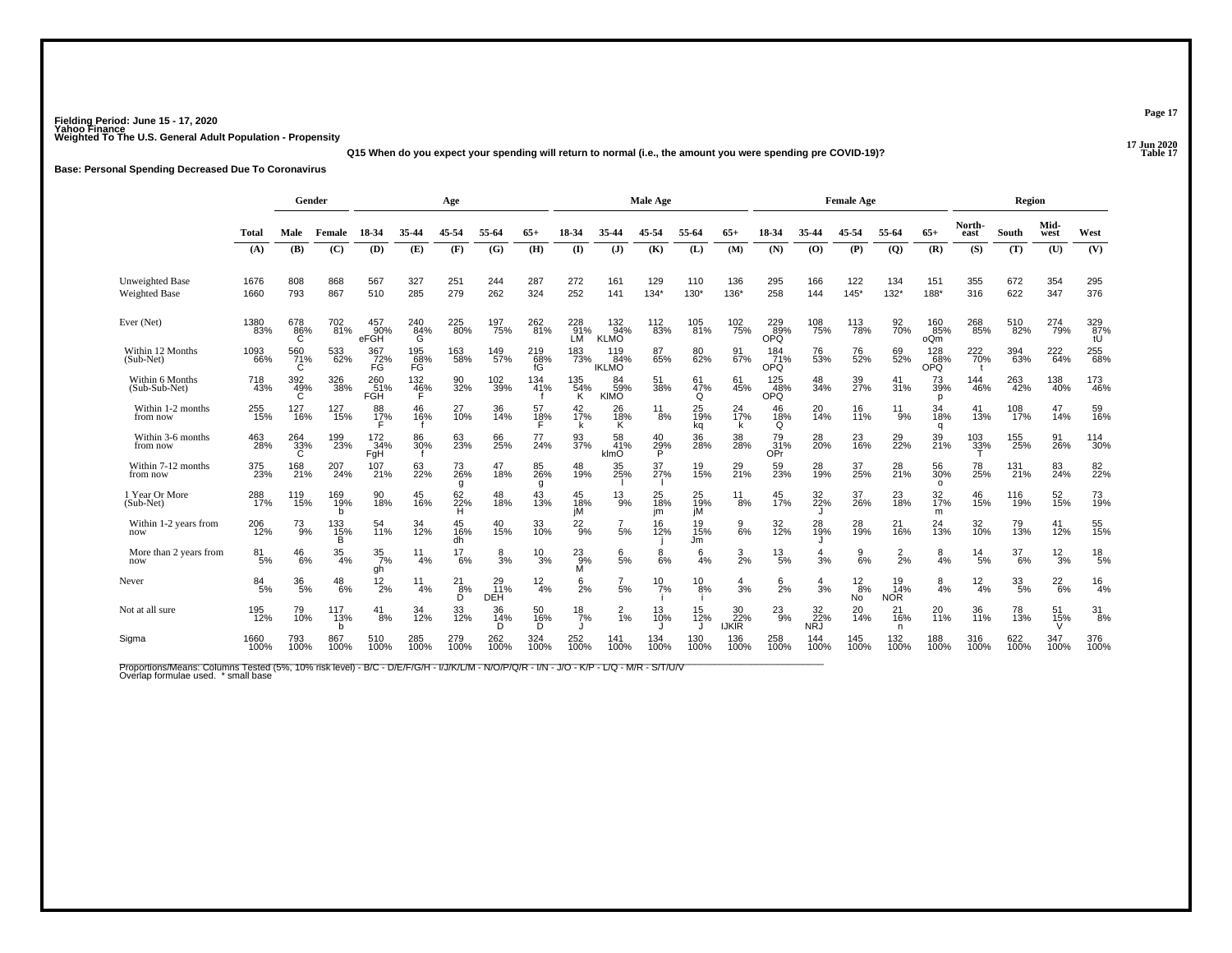## **17 Jun 2020Q15 When do you expect your spending will return to normal (i.e., the amount you were spending pre COVID-19)?**

**Base: Personal Spending Decreased Due To Coronavirus**

|                                                                                                                                  |                  |                                     | <b>Household Income</b> |                                  |                   |                  | <b>Education</b> |                  | <b>Employed</b>   |               |                  | <b>Children</b><br>in HH |                       | <b>Parent of Child</b><br>Under 18 |                | Home<br>Ownership |                     | <b>Marital</b><br><b>Status</b> |
|----------------------------------------------------------------------------------------------------------------------------------|------------------|-------------------------------------|-------------------------|----------------------------------|-------------------|------------------|------------------|------------------|-------------------|---------------|------------------|--------------------------|-----------------------|------------------------------------|----------------|-------------------|---------------------|---------------------------------|
|                                                                                                                                  | Total            | <b>Less</b><br>Than<br><b>\$50K</b> | <b>\$50K</b>            | \$75K<br>\$74.9K \$99.9K \$100K+ |                   | HS<br>or<br>Less | Some<br>College  | College<br>Grad+ | Yes               | No            | Yes              | No                       | Yes                   | No                                 | Home-<br>owner | Renter            | <b>Marr-</b><br>ied | <b>Not</b><br>married           |
|                                                                                                                                  | (A)              | (B)                                 | (C)                     | (D)                              | (E)               | (F)              | (G)              | (H)              | $\mathbf{I}$      | (J)           | (K)              | (L)                      | (M)                   | (N)                                | (O)            | (P)               | $\overline{Q}$      | (R)                             |
| Unweighted Base<br><b>Weighted Base</b>                                                                                          | 1676<br>1660     | 622<br>526                          | 303<br>290              | 270<br>220                       | 447<br>593        | 473<br>505       | 540<br>571       | 663<br>584       | 1013<br>1001      | 663<br>658    | 694<br>675       | 982<br>985               | 632<br>587            | 1044<br>1072                       | 1197<br>1207   | 442<br>412        | 880<br>809          | 796<br>851                      |
| Ever (Net)                                                                                                                       | 1380<br>83%      | 420<br>80%                          | 234<br>81%              | 192<br>87%<br>Bc.                | 516<br>87%<br>Bc. | 387<br>77%       | 462<br>81%       | 532<br>91%<br>FG | 870<br>87%<br>J   | 511           | 590<br>78% 87%   | 790<br>80%               | 528<br>90%<br>N       | 852<br>79%                         | 1023<br>85%    | 334<br>81%        | 690<br>85%<br>г     | 690<br>81%                      |
| Within 12 Months<br>(Sub-Net)                                                                                                    | 1093<br>66%      | 309<br>59%                          | 185<br>64%              | 151<br>69%<br>в                  | 440<br>74%<br>BC  | 299%             | 372<br>65%       | 422<br>72%<br>FG | 691<br>69%        | 402           | 475<br>61% 70%   | 618<br>63%               | 417<br>71%<br>N       | 676<br>63%                         | 816<br>68%     | 261<br>63%        | 564<br>70%<br>R     | 529<br>62%                      |
| Within 6 Months<br>$(Sub-Sub-Net)$                                                                                               | 718<br>43%       | 196<br>37%                          | 112<br>39%              | 102<br>47%<br>B.                 | 304<br>51%<br>BC  | 195<br>39%       | 246<br>43%       | 276<br>47%       | 453<br>45%        | 264           | 334<br>40% 49%   | 384<br>39%               | 278<br>47%<br>N       | 440<br>41%                         | 542<br>45%     | 166<br>40%        | 358<br>44%          | 360<br>42%                      |
| Within 1-2 months<br>from now                                                                                                    | 255<br>15%       | 64<br>12%                           | 37<br>13%               | 33<br>15%                        | 118<br>20%<br>БČ  | 80<br>16%        | 79<br>14%        | 95<br>16%        | 151<br>15%        | 103<br>16%    | 117<br>17%       | 138<br>14%               | 98<br>17%             | 157<br>15%                         | 196<br>16%     | 57<br>14%         | 116<br>14%          | 139<br>16%                      |
| Within 3-6 months<br>from now                                                                                                    | 463<br>28%       | 132<br>25%                          | 75<br>26%               | 69<br>31%                        | 186<br>31%<br>b   | 115<br>23%       | 167<br>29%       | 181<br>31%<br>F  | 302<br>30%        | 161           | 217<br>25% 32%   | 247<br>25%               | 180<br>31%            | 283<br>26%                         | 346<br>29%     | 110<br>27%        | 242<br>30%          | 221<br>26%                      |
| Within 7-12 months<br>from now                                                                                                   | 375<br>23%       | 113<br>22%                          | 73<br>25%               | 48<br>22%                        | 136<br>23%        | 104<br>21%       | 126<br>22%       | 146<br>25%       | 238<br>24%        | 137<br>21%    | 141<br>21%       | 234<br>24%               | 139<br>24%            | 236<br>22%                         | 275<br>23%     | 95<br>23%         | 206<br>25%<br>R     | 169<br>20%                      |
| 1 Year Or More<br>(Sub-Net)                                                                                                      | 288<br>17%       | 111<br>$\frac{21}{5}$               | 49<br>17%               | 41<br>19%<br>e                   | 76<br>13%         | 87<br>17%        | 90<br>16%        | 110<br>19%       | 179<br>18%        | 109           | 116<br>17% 17%   | 172<br>17%               | 112<br>19%            | 176<br>16%                         | 207<br>17%     | 73<br>18%         | 126<br>16%          | 161<br>19%                      |
| Within 1-2 years from<br>now                                                                                                     | 206<br>12%       | 74<br>14%<br>Е                      | 41<br>14%<br>e          | 34<br>16%<br>Е                   | 55<br>9%          | 54<br>11%        | 76<br>13%        | 76<br>13%        | 126<br>13%        | 80<br>12%     | 78<br>12%        | 128<br>13%               | 72<br>12%             | 134<br>12%                         | 155<br>13%     | 51<br>12%         | 101<br>12%          | 105<br>12%                      |
| More than 2 years from<br>now                                                                                                    | $\frac{81}{5\%}$ | $\frac{37}{7}\%$<br>CdE             | 8<br>$\frac{8}{3}$ %    | $\overline{7}$<br>3%             | $^{21}_{4\%}$     | 33/7%<br>G       | $^{14}_{2\%}$    | 34<br>6%<br>G    | 53<br>5%          | $^{29}_{4\%}$ | $^{38}_{\ 6\%}$  | $^{44}_{4\%}$            | $\frac{39}{7}\%$<br>N | $^{42}_{4\%}$                      | 51<br>4%       | $^{22}_{5\%}$     | $^{25}_{3\%}$       | $\frac{56}{7}\%$<br>Q           |
| Never                                                                                                                            | 84<br>5%         | 27<br>5%                            | 18<br>6%<br>d           | 5<br>2%                          | 33<br>6%<br>d     | 34<br>7%<br>н    | 31<br>5%         | 19<br>3%         | 46<br>5%          | 38<br>6%      | 18<br>3%         | 66<br>7%<br>K            | $^{12}_{2\%}$         | $^{72}_{7\%}$<br>M                 | 54<br>4%       | $^{28}_{7\%}$     | 35<br>4%            | 49<br>6%                        |
| Not at all sure                                                                                                                  | 195<br>12%       | 79<br>15%<br>Е                      | 38<br>$\frac{13}{5}$    | 23<br>10%                        | 44<br>7%          | 84<br>17%<br>н   | 78<br>14%<br>н   | 34<br>6%         | 86<br>9%          | 110<br>17%    | 66<br>10%        | 129<br>13%               | 47<br>8%              | 148<br>14%<br>M                    | 130<br>11%     | 50<br>12%         | 84<br>10%           | 111<br>13%                      |
| Sigma                                                                                                                            | 1660<br>100%     | 526<br>100%                         | 290<br>100%             | 220<br>100%                      | 593<br>100%       | 505<br>100%      | 571<br>100%      | 584              | 1001<br>100% 100% | 658           | 675<br>100% 100% | 985<br>100%              | 587<br>100%           | 1072<br>100%                       | 1207<br>100%   | 412<br>100%       | 809<br>100%         | 851<br>100%                     |
| Proportions/Means: Columns Tested (5%, 10% risk level) - B/C/D/E - F/G/H - I/J - K/L - M/N - O/P - Q/R<br>Overlap formulae used. |                  |                                     |                         |                                  |                   |                  |                  |                  |                   |               |                  |                          |                       |                                    |                |                   |                     |                                 |

**Page 18**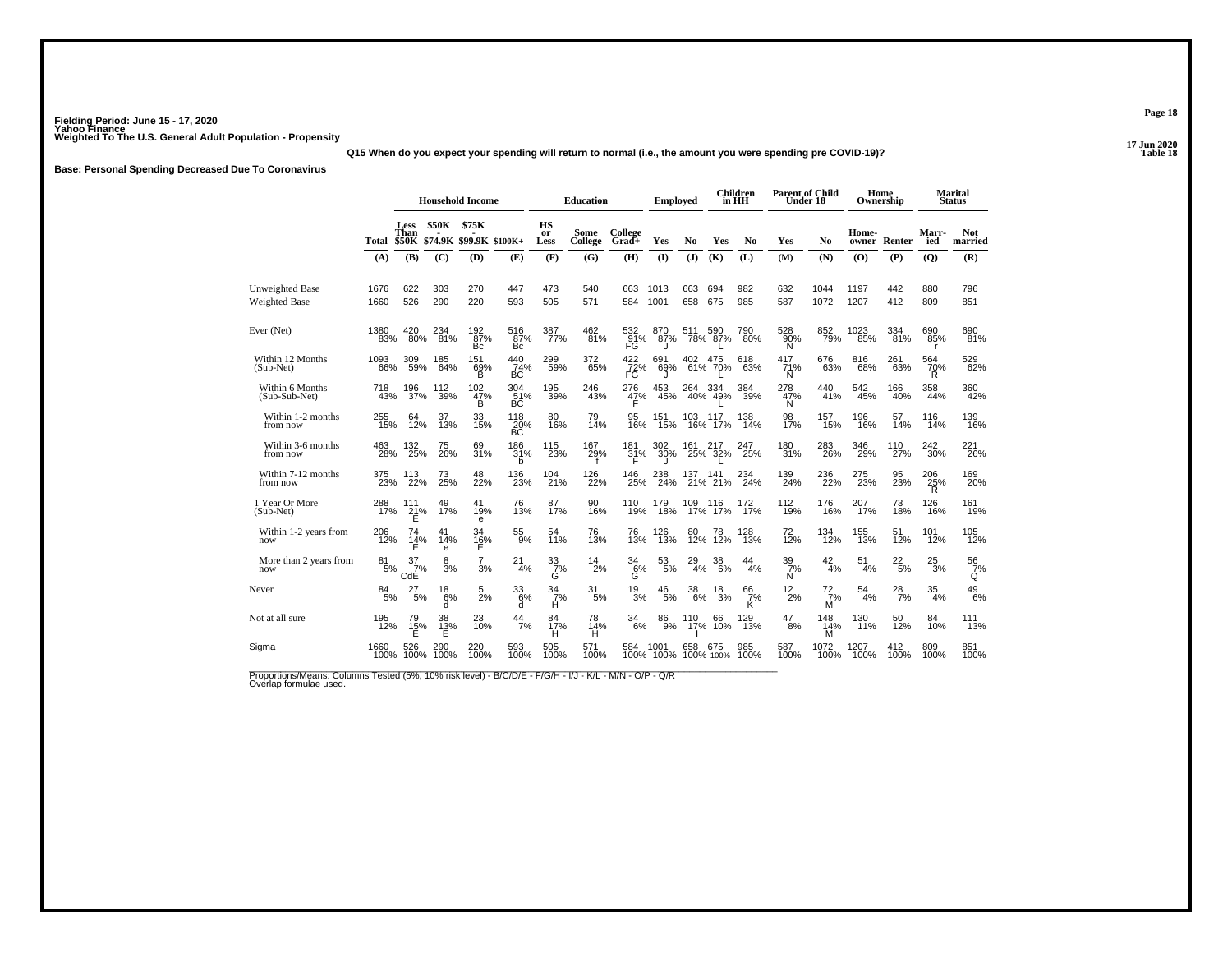**17 Jun 2020Q16 Have you received a government stimulus payment or unemployment support of any kind since the start of the coronavirus pandemic? Please select all that apply.**

### **Base: All Respondents**

|                                                                          |              | Gender       |                 |                    |                  | Age                        |                            |                           |                           |                      | <b>Male Age</b>  |                       |                    |                         |                             | <b>Female Age</b> |                      |                           |                 | Region        |                  |                 |
|--------------------------------------------------------------------------|--------------|--------------|-----------------|--------------------|------------------|----------------------------|----------------------------|---------------------------|---------------------------|----------------------|------------------|-----------------------|--------------------|-------------------------|-----------------------------|-------------------|----------------------|---------------------------|-----------------|---------------|------------------|-----------------|
|                                                                          | <b>Total</b> | Male         | Female          | 18-34              | 35-44            | 45-54                      | 55-64                      | $65+$                     | IX.                       |                      |                  | 55.64                 | 65+                | 18-34                   | 35-44                       | 45-54             | 55-64                | $65+$                     | North-<br>east  | South         | Mid-<br>west     | West            |
|                                                                          | (A)          | (B)          | (C)             | (D)                | Œ                | (F)                        | (G)                        | (H)                       | <b>(I)</b>                | $\mathbf{J}$         | (K)              | (L)                   | (M)                | (N)                     | $\boldsymbol{\mathrm{(O)}}$ | (P)               | (Q)                  | (R)                       | (S)             | (T)           | (U)              | (V)             |
| <b>Unweighted Base</b><br>Weighted Base                                  | 2033<br>2033 | 986<br>984   | 1047<br>1049    | 665<br>606         | 369<br>338       | 303<br>333                 | 308<br>328                 | 388<br>428                | 313<br>299                | 177<br>165           | 154<br>$162*$    | 142<br>$162*$         | 200<br>197         | 352<br>307              | 192<br>174                  | 149<br>171        | 166<br>166           | 188<br>231                | 412<br>366      | 835<br>774    | 440<br>430       | 346<br>463      |
|                                                                          |              |              |                 |                    |                  |                            |                            |                           |                           |                      |                  |                       |                    |                         |                             |                   |                      |                           |                 |               |                  |                 |
| Received Government<br>Stimulus<br>Payment/Unemployment<br>Support (Net) | 1487<br>73%  | 692<br>70%   | 795<br>76%<br>R | 368<br>61%         | 259<br>77%       | 232<br>7 <u>0</u> %        | $\frac{254}{77\%}$         | 373<br>87%<br><b>DEFG</b> | 170<br>57%                | 120<br>73%           | 101<br>63%       | 128<br>79%            | 173<br>88%<br>IJKI | 198<br>65%              | 139<br>80%                  | 131<br>77%<br>NK  | 126<br>76%<br>N      | 201<br>87%<br><b>NPQ</b>  | 272<br>74%      | 572<br>74%    | 334<br>78%       | 309<br>67%      |
| Yes, received government<br>stimulus payment                             | 1396<br>69%  | 645<br>66%   | 751<br>72%<br>B | 315<br>52%         | 246<br>73%<br>Df | 215<br>65%<br><sub>D</sub> | 247<br>75%<br>DF           | 373<br>87%<br><b>DEFG</b> | 138<br>46%                | 114<br>69%           | 95<br>59%        | $^{125}_{77\%}$<br>IK | 172<br>87%<br>IJKL | 177<br>58%              | 132<br>76%<br>N             | 120<br>70%<br>Nk  | $^{122}_{73\%}$<br>N | 201<br>87%<br><b>NOPQ</b> | 250<br>68%      | 545<br>70%    | 323<br>75%<br>sV | 279<br>60%      |
| Yes, received<br>unemployment support                                    | 200<br>10%   | 103<br>10%   | 97<br>9%        | 87<br>14%<br>GH    | 43<br>13%<br>gН  | 36<br>11%<br>н             | $^{24}$ <sub>7%</sub><br>н | 11<br>3%                  | 50<br>17%<br>LM           | 21<br>$\frac{73}{M}$ | 17<br>11%<br>м   | 11<br>7%<br>m         | 2%                 | 37<br>12%               | $^{22}_{12\%}$              | 19<br>11%<br>R    | 13<br>8%             | 3%                        | 45<br>12%       | $^{62}_{8\%}$ | 36<br>8%         | 56<br>12%       |
| N <sub>o</sub>                                                           | 478<br>24%   | 266<br>27%   | 212<br>20%      | 213<br>35%<br>EfGH | 69<br>20%        | 94<br>28%<br>eGH           | 62<br>19%<br>Ĥ             | $^{40}_{9\%}$             | 123<br>41%<br><b>JLMN</b> | 40<br>24%<br>M       | 55<br>34%<br>LMp | 30<br>18%<br>m        | 19<br>9%           | 91<br>29%<br><b>OQR</b> | 29<br>17%                   | 39<br>23%         | 32<br>19%<br>Ŕ       | $^{21}_{9\%}$             | 84<br>23%       | 181<br>23%    | 78<br>18%        | 135<br>29%      |
| Not at all sure                                                          | 68<br>3%     | 26<br>3%     | $^{42}_{4\%}$   | 24<br>4%           | 11<br>3%         | $^{6}_{2\%}$               | $\frac{12}{4%}$            | $\frac{15}{4\%}$          | $\frac{6}{2}$ %           | 5<br>3%              | 5<br>3%          | 3%                    | 6<br>3%            | $^{18}_{6\%}$<br>PI     | $\frac{5}{3\%}$             | 1%                | 8<br>5%              | $\frac{9}{4%}$            | $\frac{10}{3%}$ | $^{21}_{3\%}$ | 18<br>4%         | $\frac{19}{4%}$ |
| Sigma                                                                    | 2142<br>105% | 1040<br>106% | 1102<br>105%    | 639<br>105%        | 368<br>109%      | 351<br>106%                | 345<br>105%                | 438<br>102%               | 317<br>106%               | 180<br>109%          | 172<br>107%      | 171<br>105%           | 200<br>102%        | 322<br>105%             | 188<br>108%                 | 179<br>104%       | 174<br>105%          | 238<br>103%               | 388<br>106%     | 809<br>105%   | 456<br>106%      | 489<br>106%     |

Proportions/Means: Columns Tested (5%, 10% risk level) - B/C - D/E/F/G/H - I/J/K/L/M - N/O/P/Q/R - I/N - J/O - K/P - L/Q - M/R - S/T/U/V<br>Overlap formulae used. \*small base

**Page 19**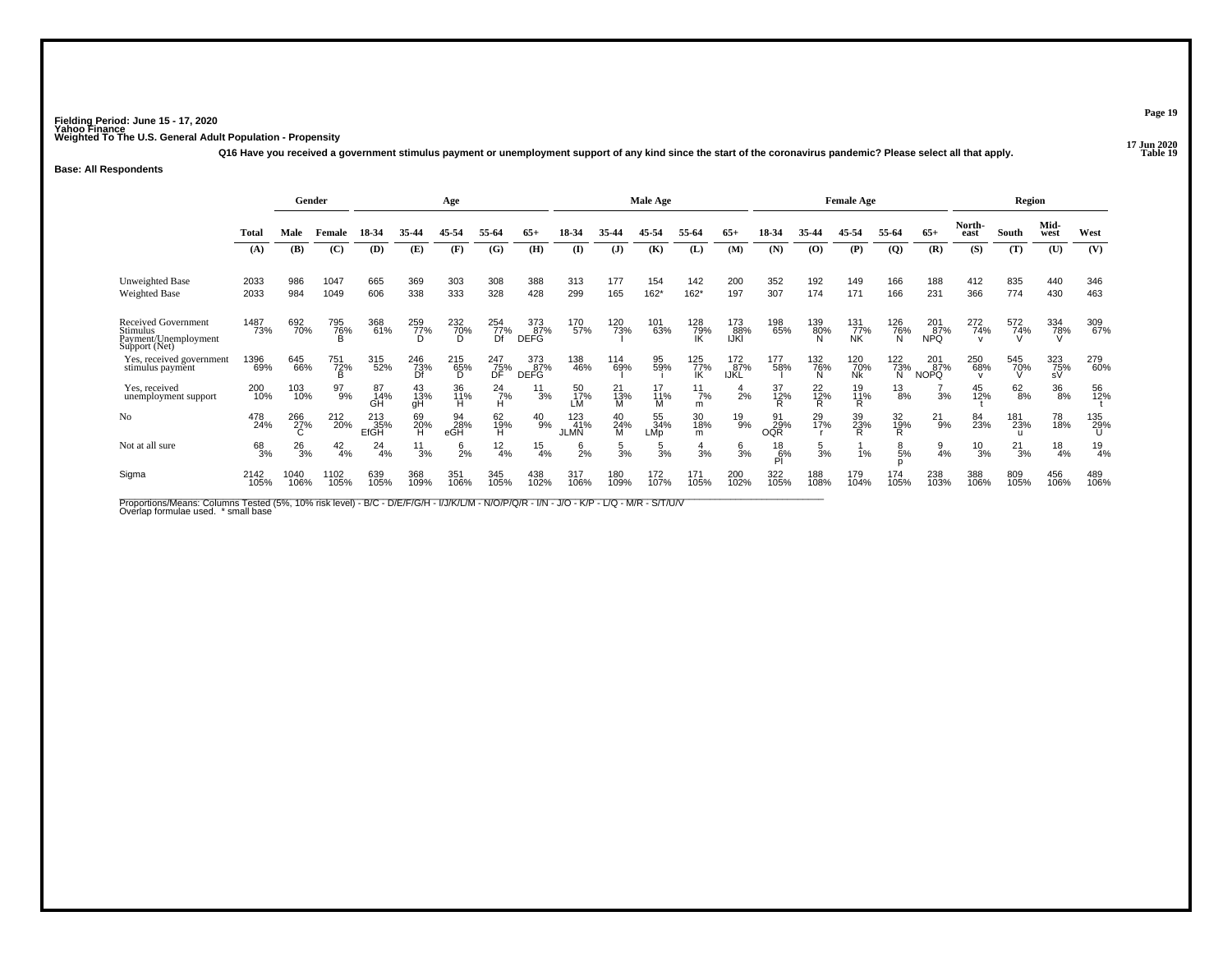**17 Jun 2020Q16 Have you received a government stimulus payment or unemployment support of any kind since the start of the coronavirus pandemic? Please select all that apply.**

### **Base: All Respondents**

|                                                                          |              | <b>Household Income</b>             |                  |                          |                          |                  | <b>Education</b> |                    | <b>Employed</b> |                  |                    | Children<br>in HH | <b>Parent of Child</b><br>Under 18 |                 |                  | Home<br>Ownership    |                 | <b>Marital</b><br><b>Status</b> |
|--------------------------------------------------------------------------|--------------|-------------------------------------|------------------|--------------------------|--------------------------|------------------|------------------|--------------------|-----------------|------------------|--------------------|-------------------|------------------------------------|-----------------|------------------|----------------------|-----------------|---------------------------------|
|                                                                          | Total        | <b>Less</b><br>Than<br><b>\$50K</b> | <b>\$50K</b>     | \$75K<br>\$74.9K \$99.9K | $$100K+$                 | HS<br>or<br>Less | Some<br>College  | College<br>$Grad+$ | Yes             | No               | Yes                | N <sub>0</sub>    | Yes                                | N <sub>0</sub>  | Home-<br>owner   | Renter               | Marr-<br>ied    | <b>Not</b><br>married           |
|                                                                          | (A)          | (B)                                 | (C)              | (D)                      | (E)                      | (F)              | (G)              | (H)                | $($ $\Gamma$    | (J)              | (K)                | (L)               | (M)                                | (N)             | (0)              | (P)                  | (Q)             | (R)                             |
| Unweighted Base<br><b>Weighted Base</b>                                  | 2033<br>2033 | 766<br>650                          | 369<br>351       | 337<br>279               | 522<br>718               | 602<br>640       | 662<br>707       | 769<br>686         | 1173<br>1181    | 860<br>852       | 796<br>785         | 1237<br>1248      | 726<br>688                         | 1307<br>1345    | 1464<br>1495     | 521<br>490           | 1071<br>992     | 962<br>1041                     |
|                                                                          |              |                                     |                  |                          |                          |                  |                  |                    |                 |                  |                    |                   |                                    |                 |                  |                      |                 |                                 |
| Received Government<br>Stimulus<br>Payment/Unemployment<br>Support (Net) | 1487<br>73%  | 498<br>77%                          | 281<br>80%<br>E  | 226<br>81%<br>Е          | 470<br>65%               | 465<br>73%       | 526<br>74%       | 496<br>72%         | 860<br>73%      | 627              | 567<br>74% 72%     | 919<br>74%        | 537<br>78%<br>N                    | 949<br>71%      | 1143<br>76%      | 327<br>67%           | 792<br>80%      | 694<br>67%                      |
| Yes, received government<br>stimulus payment                             | 1396<br>69%  | 455<br>70%<br>Е                     | 267<br>76%<br>bĚ | 212<br>76%<br>bĚ         | 449<br>63%               | 434<br>68%       | 502<br>71%       | 459<br>67%         | 781<br>66%      | 614              | i14 512<br>72% 65% | 884<br>71%<br>ĸ   | 480<br>70%                         | 916<br>68%      | 1070<br>72%<br>D | 310<br>63%           | 775<br>78%<br>R | 620<br>60%                      |
| Yes, received<br>unemployment support                                    | 200<br>10%   | 75<br>12%<br>e                      | 35<br>10%        | 32<br>12%                | 57<br>8%                 | 72<br>11%        | $^{57}_{\ 8\%}$  | 71<br>10%          | 162<br>14%      | $\frac{38}{4\%}$ | 112<br>14%         | $\frac{88}{7%}$   | $^{112}_{16\%}$<br>N               | $^{87}_{7\%}$   | 156<br>10%       | $^{42}_{9\%}$        | $^{71}_{7\%}$   | 129<br>12%<br>Q                 |
| No                                                                       | 478<br>24%   | 128<br>20%                          | 62<br>18%        | 51<br>18%                | 222<br>31%<br><b>BCD</b> | 140<br>22%       | 161<br>23%       | 177<br>26%         | 298<br>25%      | 180<br>21%       | 188<br>24%         | 289<br>23%        | 139<br>20%                         | 339<br>25%<br>M | 322<br>22%       | 144<br>29%           | 178<br>18%      | 300<br>29%                      |
| Not at all sure                                                          | 68<br>3%     | 24<br>4%<br>D                       | 8<br>2%          | 3<br>1%                  | 26<br>4%<br>d            | 34<br>5%<br>gH   | 21<br>3%         | $^{13}_{2\%}$      | 24<br>2%        | $^{44}_{5\%}$    | 30<br>4%           | $\frac{39}{3%}$   | $^{12}_{2\%}$                      | 56<br>4%<br>M   | $^{30}_{2\%}$    | 19<br>4%<br>$\Omega$ | 21<br>2%        | 47<br>5%<br>Q                   |
| Sigma                                                                    | 2142<br>105% | 683<br>105%                         | 372<br>106%      | 297<br>107%              | 754<br>105%              | 681<br>106%      | 741<br>105%      | 720<br>105%        | 1265<br>107%    | 877              | 841<br>103% 107%   | 1300<br>104%      | 743<br>108%                        | 1399<br>104%    | 1579<br>106%     | 515<br>105%          | 1046<br>105%    | 1096<br>105%                    |

Proportions/Means: Columns Tested (5%, 10% risk level) - B/C/D/E - F/G/H - I/J - K/L - M/N - O/P - Q/R<br>Overlap formulae used.

**Page 20**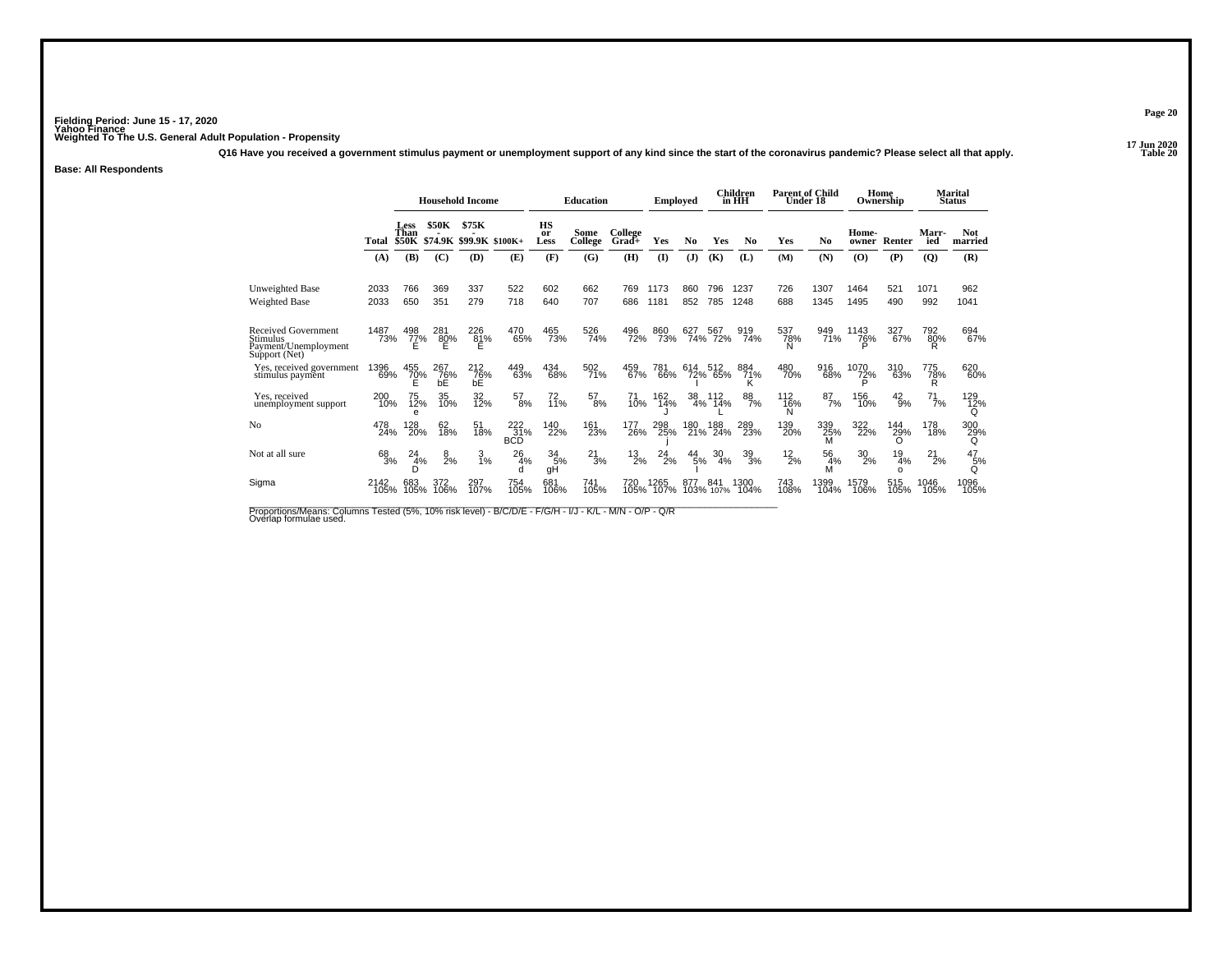**17 Jun 2020Q17 How much did the government stimulus payment or unemployment support help with your financial position?**

**Base: Received Government Stimulus Payment/Unemployment Support**

|                                |              |                 | Gender<br>Age |                  |                  |                 |                          |                   |                     | Male Age                   |                  |                 |                   |                  | <b>Female Age</b> |                 |                 |                    | Region         |                 |                  |                 |
|--------------------------------|--------------|-----------------|---------------|------------------|------------------|-----------------|--------------------------|-------------------|---------------------|----------------------------|------------------|-----------------|-------------------|------------------|-------------------|-----------------|-----------------|--------------------|----------------|-----------------|------------------|-----------------|
|                                | Total        | Male            | Female        | 18-34            | 35-44            | 45-54           | 55-64                    | $65+$             | 18-34               | 35-44                      | 45-54            | 55-64           | $65+$             | 18-34            | 35-44             | 45-54           | 55-64           | $65+$              | North-<br>east | South           | Mid-<br>west     | West            |
|                                | (A)          | <b>(B)</b>      | (C)           | (D)              | (E)              | (F)             | (G)                      | (H)               | (I)                 | $\mathbf{J}$               | (K)              | (L)             | (M)               | (N)              | (0)               | (P)             | $\overline{Q}$  | (R)                | (S)            | (T)             | (U)              | (V)             |
| Unweighted Base                | 1555         | 741             | 814           | 420              | 298              | 227             | 253                      | 357               | 189                 | 140                        | 109              | 120             | 183               | 231              | 158               | 118             | 133             | 174                | 318            | 639             | 352              | 246             |
| Weighted Base                  | 1487         | 692             | 795           | 368              | 259              | 232             | 254                      | 373               | 170                 | 120                        | $101*$           | $128*$          | 173               | 198              | 139*              | $131*$          | $126*$          | 201                | 272            | 572             | 334              | 309             |
| Any (Net)                      | 1369<br>92%  | 634<br>92%      | 735<br>92%    | 342<br>93%       | 249<br>96%<br>FH | 204<br>88%      | 238<br>94%               | 336<br>90%        | 158<br>93%<br>m     | 118<br>99%<br><b>IKIMO</b> | 91<br>90%        | 120<br>94%<br>m | 146<br>85%        | 184<br>93%       | 131%              | 113<br>86%      | 118<br>94%      | 189<br>94%<br>pM   | 256<br>94%     | 520<br>91%      | 318<br>95%<br>TV | 275<br>89%      |
| A Great Deal/Some<br>(Sub-Net) | 1019<br>69%  | 481<br>70%      | 538<br>68%    | 235<br>64%       | 182<br>70%       | 145<br>63%      | 185<br>73%<br>dF         | 272<br>73%<br>DF  | 118<br>69%          | 88<br>74%                  | 64<br>63%        | 95<br>74%       | 116<br>67%        | 117<br>59%       | 94<br>67%         | 81<br>62%       | 90<br>71%<br>n  | 156<br>78%<br>NoPm | 195<br>72%     | 393<br>69%      | $^{242}_{73\%}$  | 190<br>61%      |
| A great deal                   | 331<br>22%   | 164<br>24%      | 167<br>21%    | 75<br>20%        | 76<br>29%<br>DgH | 52<br>23%       | 55<br>21%                | 73<br>20%         | $^{42}_{25\%}$<br>M | 45<br>38%<br>ILMO          | $^{27}_{27\%}$ M | 31<br>24%<br>M  | 19<br>11%         | 33<br>17%        | 31<br>22%         | 25<br>19%       | 24<br>19%       | 54<br>27%<br>nM    | 69<br>25%      | 141<br>25%<br>V | 74<br>22%        | 47<br>15%       |
| Some                           | 689<br>46%   | 317<br>46%      | 372<br>47%    | 160<br>43%       | 106<br>41%       | 93<br>40%       | $\frac{131}{51\%}$<br>ÉF | 199<br>53%<br>DÉF | 76<br>45%           | 43<br>36%                  | 37<br>36%        | 65<br>51%       | 96<br>56%<br>iJK  | 84<br>42%        | 63<br>45%         | 56<br>43%       | 66<br>52%       | 102<br>51%         | 126<br>46%     | 252<br>44%      | 169<br>51%       | 142<br>46%      |
| Not much                       | 350<br>24%   | 153<br>22%      | 197<br>25%    | 107<br>29%<br>gH | 67<br>26%        | 59<br>25%<br>H  | 53<br>21%                | 64<br>17%         | 40<br>24%           | 30<br>25%                  | 27 <sub>%</sub>  | 25<br>19%       | 31<br>18%         | 67<br>34%<br>aŘi | 37<br>26%         | 32 <sub>%</sub> | 28 <sub>%</sub> | $\frac{33}{17\%}$  | 61<br>22%      | 127<br>22%      | 76<br>23%        | 85<br>28%       |
| Not at all                     | 117<br>8%    | $^{58}_{\ 8\%}$ | 60<br>8%      | $^{27}_{7\%}$    | $^{10}_{4\%}$    | 28<br>12%<br>Eg | $^{16}_{6\%}$            | 38<br>10%<br>E    | $^{12}$ 7%          | 1%                         | 10<br>10%        | $8\over 6%$     | 26<br>15%<br>jJIR | $^{14}$ 7%       | $\frac{9}{6\%}$   | 18<br>14%       | $_{6\%}^8$      | $^{11}_{6\%}$      | $^{16}_{6\%}$  | $^{52}_{.9\%}$  | $^{15}_{\ 5\%}$  | 34<br>11%<br>sU |
| Sigma                          | 1487<br>100% | 692<br>100%     | 795<br>100%   | 368<br>100%      | 259<br>100%      | 232<br>100%     | 254<br>100%              | 373<br>100%       | 170<br>100%         | 120<br>100%                | 101<br>100%      | 128<br>100%     | 173<br>100%       | 198<br>100%      | 139<br>100%       | 131<br>100%     | 126<br>100%     | 201<br>100%        | 272<br>100%    | 572<br>100%     | 334<br>100%      | 309<br>100%     |

Proportions/Means: Columns Tested (5%, 10% risk level) - B/C - D/E/F/G/H - I/J/K/L/M - N/O/P/Q/R - I/N - J/O - K/P - L/Q - M/R - S/T/U/V<br>Overlap formulae used. \*small base

**Page 21**

**P Table 21**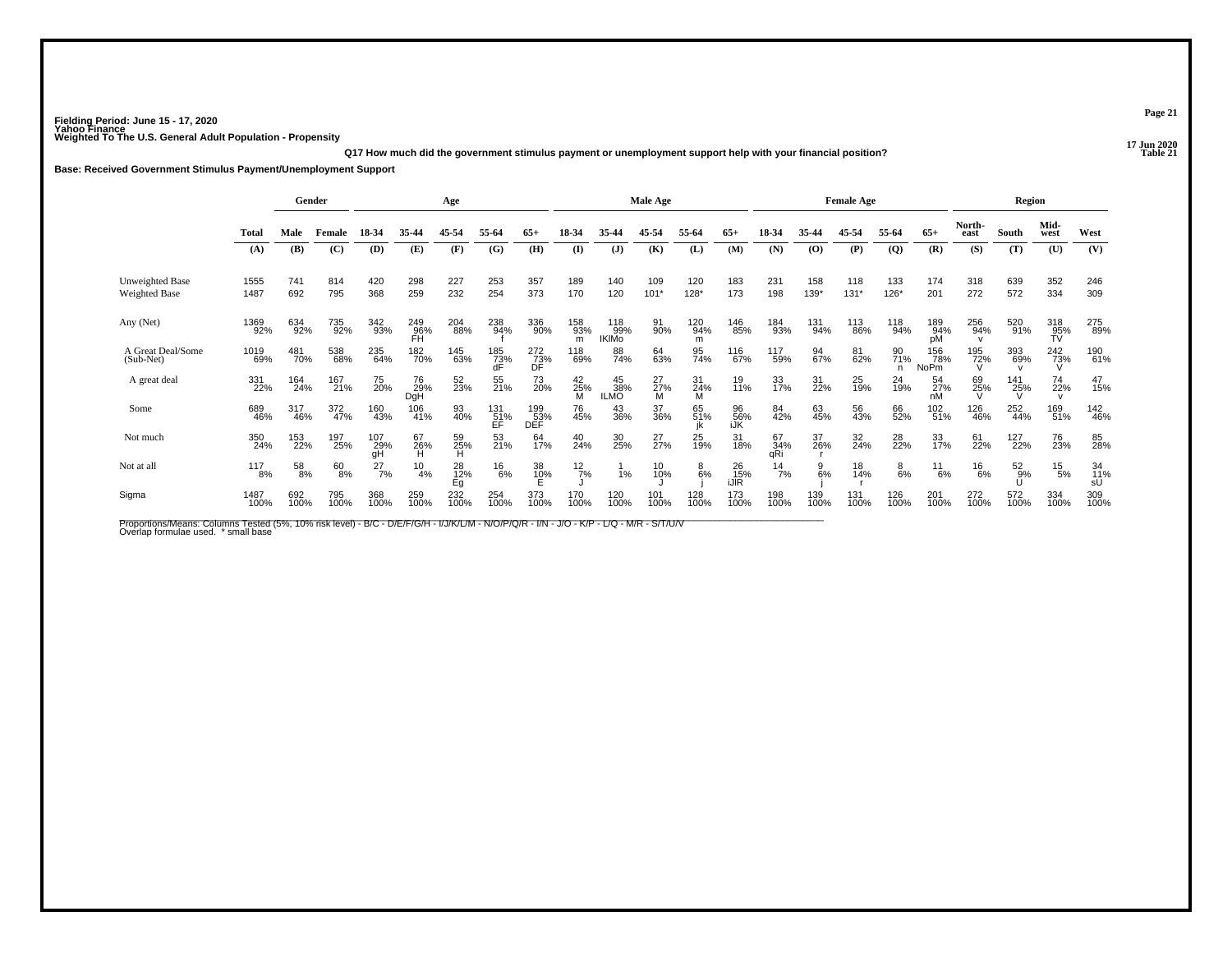**17 Jun 2020Q17 How much did the government stimulus payment or unemployment support help with your financial position?**

**Base: Received Government Stimulus Payment/Unemployment Support**

|                                  |              | <b>Household Income</b> |                 |                                        |                  | <b>Education</b>              |                  | <b>Employed</b>       |               |               | <b>Children</b><br>in HH | <b>Parent of Child</b><br>Under 18 |                  |                 | Home<br>Ownership |                       | <b>Marital</b><br><b>Status</b> |                       |
|----------------------------------|--------------|-------------------------|-----------------|----------------------------------------|------------------|-------------------------------|------------------|-----------------------|---------------|---------------|--------------------------|------------------------------------|------------------|-----------------|-------------------|-----------------------|---------------------------------|-----------------------|
|                                  | Total        | Less<br>Than            | <b>\$50K</b>    | \$75K<br>\$50K \$74.9K \$99.9K \$100K+ |                  | HS<br>or<br>Less              | Some<br>College  | College<br>Grad+      | Yes           | No            | Yes                      | N <sub>0</sub>                     | Yes              | No              | Home-<br>owner    | Renter                | Marr-<br>ied                    | <b>Not</b><br>married |
|                                  | (A)          | (B)                     | (C)             | (D)                                    | (E)              | (F)                           | (G)              | (H)                   | $\mathbf{I}$  | (J)           | (K)                      | (L)                                | (M)              | (N)             | (0)               | (P)                   | (Q)                             | (R)                   |
| Unweighted Base<br>Weighted Base | 1555<br>1487 | 598<br>498              | 301<br>281      | 282<br>226                             | 357<br>470       | 456<br>465                    | 510<br>526       | 589<br>496            | 893<br>860    | 662<br>627    | 602<br>567               | 953<br>919                         | 584<br>537       | 971<br>949      | 1155<br>1143      | 380<br>327            | 899<br>792                      | 656<br>694            |
| Any (Net)                        | 1369<br>92%  | 465<br>93%              | 261<br>93%      | 209<br>93%                             | 424<br>90%       | 433<br>93%                    | 489<br>93%       | 447<br>90%            | 800<br>93%    | 569           | 533<br>91% 94%           | 836<br>91%                         | 503<br>94%       | 866<br>91%      | 1053<br>92%       | 303<br>93%            | 732<br>92%                      | 638<br>92%            |
| A Great Deal/Some<br>$(Sub-Net)$ | 1019<br>69%  | 346<br>70%              | 192<br>68%      | 161%                                   | 315<br>67%       | 331<br>71%<br>g               | 340<br>65%       | 349<br>70%            | 592<br>69%    |               | 427 389<br>68% 69%       | 630<br>69%                         | 354<br>66%       | 665<br>70%      | 807<br>71%<br>Þ   | 201 <sub>%</sub>      | 585<br>74%                      | 434<br>63%            |
| A great deal                     | 331<br>22%   | 95<br>19%               | 56<br>20%       | 49<br>22%                              | 127<br>27%<br>Бc | 118<br>${}^{25\%}_{\text{G}}$ | 89<br>17%        | 123<br>$\frac{25}{9}$ | 205<br>24%    | 126<br>20%    | 141<br>25%               | 190<br>21%                         | $^{127}_{24\%}$  | 204<br>21%      | 275<br>24%        | 54<br>16%             | 193<br>24%                      | 137<br>20%            |
| Some                             | 689<br>46%   | 251<br>50%              | 136<br>48%<br>e | 112<br>50%<br>Е                        | 188<br>40%       | 212<br>46%                    | 250<br>48%       | 226<br>46%            | 388<br>45%    | 301           | 248<br>48% 44%           | 440<br>48%                         | 227<br>42%       | 461<br>49%<br>m | 532<br>47%        | 147<br>45%            | 392<br>49%<br>R                 | 297<br>43%            |
| Not much                         | 350<br>24%   | 119<br>24%              | 69<br>24%       | 49<br>22%                              | 110<br>23%       | 102<br>22%                    | 149<br>28%<br>fH | 99<br>20%             | 208<br>24%    | 142           | 144<br>23% 25%           | 206<br>22%                         | 150<br>28%<br>N  | 200<br>21%      | 246<br>21%        | 102<br>31%<br>O       | 146<br>18%                      | 203<br>29%<br>Q       |
| Not at all                       | 117<br>8%    | $\frac{33}{7\%}$        | $^{21}_{7\%}$   | $\frac{16}{7%}$                        | 45<br>10%        | $\frac{32}{7}\%$              | $\frac{37}{7\%}$ | 48<br>10%             | $^{60}_{7\%}$ | $^{58}_{9\%}$ | $\frac{35}{6\%}$         | $83\%$                             | $\frac{34}{6\%}$ | $84_{9\%}$      | $^{90}_{8\%}$     | $^{24}$ <sup>7%</sup> | 61<br>8%                        | $^{57}_{\ 8\%}$       |
| Sigma                            | 1487<br>100% | 498<br>100%             | 281<br>100%     | 226<br>100%                            | 470<br>100%      | 465<br>100%                   | 526<br>100%      | 496<br>100%           | 860<br>100%   | 627           | 567<br>100% 100%         | 919<br>100%                        | 537<br>100%      | 949<br>100%     | 1143<br>100%      | 327<br>100%           | 792<br>100%                     | 694<br>100%           |

Proportions/Means: Columns Tested (5%, 10% risk level) - B/C/D/E - F/G/H - I/J - K/L - M/N - O/P - Q/R<br>Overlap formulae used.

**Page 22**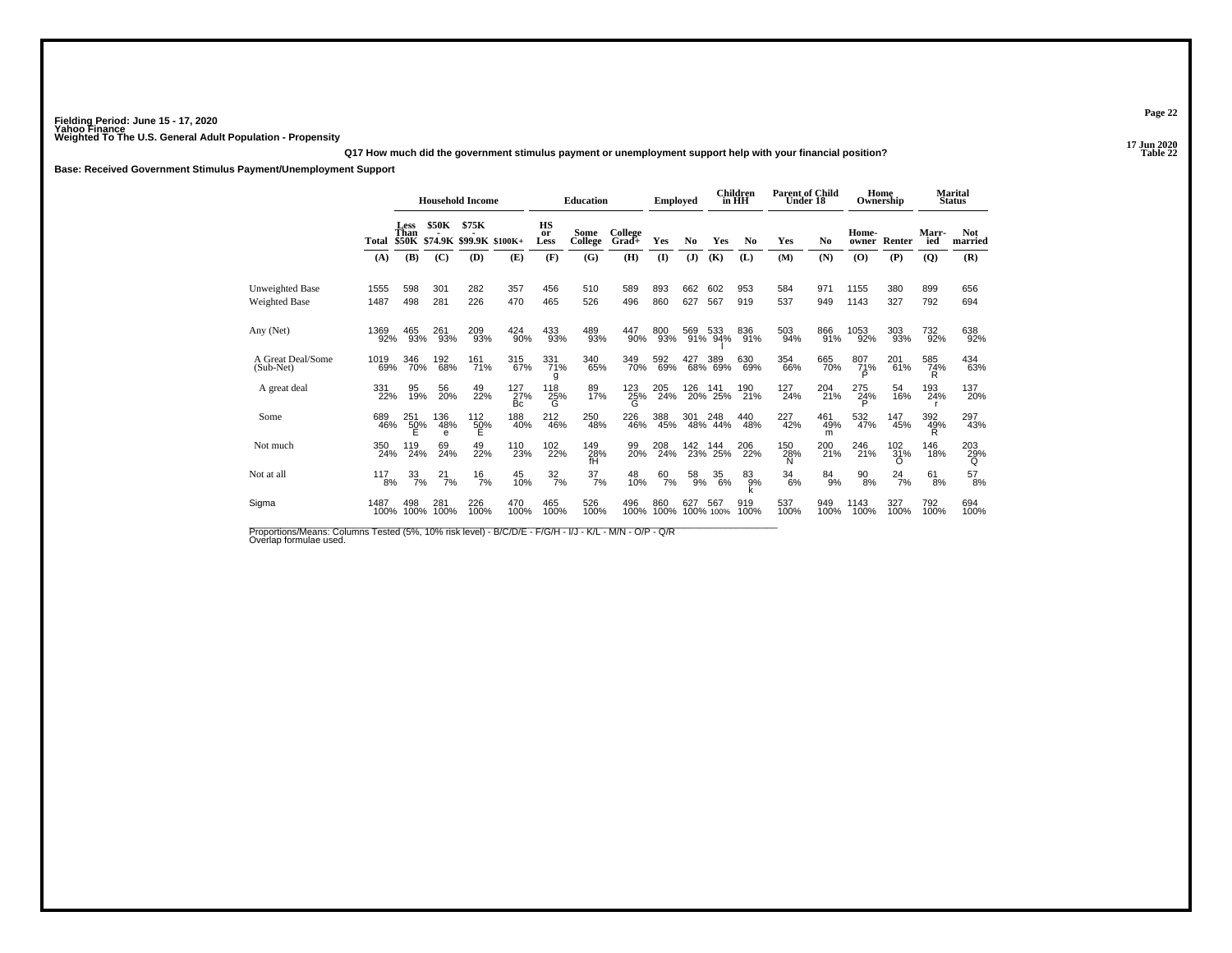**17 Jun 2020Q17 How much did the government stimulus payment or unemployment support help with your financial position?**

### **Base: Received Government Stimulus Payment**

|                                  |              |               | Gender           | Age           |                 |                          |                  |                  |                 | <b>Male Age</b>     |                |                  |                    |                | <b>Female Age</b> |             |                |                      | Region         |               |                       |                |
|----------------------------------|--------------|---------------|------------------|---------------|-----------------|--------------------------|------------------|------------------|-----------------|---------------------|----------------|------------------|--------------------|----------------|-------------------|-------------|----------------|----------------------|----------------|---------------|-----------------------|----------------|
|                                  | <b>Total</b> | Male          | Female           | 18-34         | 35-44           | 45-54                    | 55-64            | $65+$            | 18-34           | 35.44               | 45-54          | 55-64            | $65+$              | 18-34          | 35-44             | 45-54       | 55-64          | $65+$                | North-<br>east | South         | Mid-<br>west          | West           |
|                                  | (A)          | (B)           | (C)              | (D)           | (E)             | (F)                      | (G)              | (H)              | $\mathbf{I}$    | $($ $\bf{J}$        | (K)            | (L)              | (M)                | (N)            | (O)               | (P)         | $\overline{Q}$ | (R)                  | (S)            | (T)           | (U)                   | (V)            |
| <b>Unweighted Base</b>           | 1469         | 692           | 777              | 366           | 284             | 215                      | 248              | 356              | 156             | 132                 | 104            | 118              | 182                | 210            | 152               | 111         | 130            | 174                  | 299            | 606           | 338                   | 226            |
| Weighted Base                    | 1396         | 645           | 751              | 315           | 246             | 215                      | 247              | 373              | $138*$          | $114*$              | $95*$          | $125*$           | 172                | 177            | $132*$            | 120*        | $122*$         | 201                  | 250            | 545           | 323                   | 279            |
| Any (Net)                        | 1296<br>93%  | 595<br>92%    | 700<br>93%       | 296<br>94%    | 236<br>96%      | 195<br>91%               | 233<br>94%       | 336<br>90%       | 129<br>93%<br>m | 113<br>99%<br>ikIMO | 89<br>94%<br>m | 117<br>94%<br>m  | 146<br>85%         | 166<br>94%     | 123<br>93%        | 106<br>88%  | 116<br>95%     | 189<br>94%           | 234<br>94%     | 500<br>92%    | $\frac{309}{96\%}$ tV | 251<br>90%     |
| A Great Deal/Some<br>$(Sub-Net)$ | 975<br>70%   | 454<br>70%    | 520<br>69%       | 208<br>66%    | 173<br>71%      | 139<br>65%               | 182<br>74%       | 272<br>73%       | 98<br>71%       | 85<br>74%           | 63<br>66%      | 93<br>75%        | 116<br>67%         | 110<br>62%     | 89<br>67%         | 77<br>64%   | 88<br>73%      | 156<br>78%<br>NoPm   | 185<br>74%     | 380<br>70%    | 236<br>73%            | 174<br>62%     |
| A great deal                     | 308<br>22%   | 153<br>24%    | 156<br>21%       | 63<br>20%     | 70<br>29%<br>DH | 50<br>23%                | 53<br>21%        | 73<br>20%        | 34<br>24%<br>M  | $^{45}_{39\%}$      | 26<br>28%<br>M | $^{29}_{23\%}$ M | 19<br>11%          | 29<br>17%      | 26<br>20%         | 23<br>19%   | 24<br>20%      | $\frac{54}{27\%}$ nM | 64<br>25%      | 134<br>25%    | 70<br>22%             | 41<br>15%      |
| Some                             | 666<br>48%   | 302<br>47%    | 365<br>49%       | 145<br>46%    | 103<br>42%      | 90<br>42%                | 129<br>52%<br>Ef | 199<br>53%<br>EF | 64<br>46%       | 40<br>35%           | 36<br>38%      | 65<br>52%        | 96<br>56%<br>JK    | 81<br>46%      | 63<br>48%         | 54<br>45%   | 64<br>53%      | 102<br>51%           | 122<br>49%     | 246<br>45%    | 166<br>51%            | 133<br>48%     |
| Not much                         | 321<br>23%   | 141<br>22%    | 180<br>24%       | 87<br>28%     | 63<br>26%<br>H  | 55<br>26%<br>H           | $^{51}_{21\%}$   | 64<br>17%        | 31<br>23%       | 28<br>25%           | 27<br>28%      | 24<br>19%        | 31<br>18%          | 56<br>32%<br>R | 34<br>26%         | 29<br>24%   | 27<br>22%      | 33<br>17%            | 49<br>20%      | 121<br>22%    | 74<br>23%             | 77<br>28%<br>s |
| Not at all                       | 100<br>7%    | $^{49}_{8\%}$ | $\frac{51}{7\%}$ | $^{20}_{6\%}$ | $^{10}_{4\%}$   | $^{20}_{9%}$<br>$\theta$ | $^{14}_{6\%}$    | 37<br>10%<br>E   | $\frac{9}{7}$ % | 1%                  | 6<br>6%        | $_{6\%}^8$       | 26<br>15%<br>iJklR | $^{10}_{6\%}$  | $\frac{9}{7\%}$   | 14<br>12%   | 6/5%           | $^{11}_{6\%}$        | $^{15}_{6\%}$  | $^{44}_{8\%}$ | $\frac{13}{4\%}$      | 27<br>10%      |
| Sigma                            | 1396<br>100% | 645<br>100%   | 751<br>100%      | 315<br>100%   | 246<br>100%     | 215<br>100%              | 247<br>100%      | 373<br>100%      | 138<br>100%     | 114<br>100%         | 95<br>100%     | 125<br>100%      | 172<br>100%        | 177<br>100%    | 132<br>100%       | 120<br>100% | 122<br>100%    | 201<br>100%          | 250<br>100%    | 545<br>100%   | 323<br>100%           | 279<br>100%    |

Proportions/Means: Columns Tested (5%, 10% risk level) - B/C - D/E/F/G/H - I/J/K/L/M - N/O/P/Q/R - I/N - J/O - K/P - L/Q - M/R - S/T/U/V<br>Overlap formulae used. \*small base

**Page 23**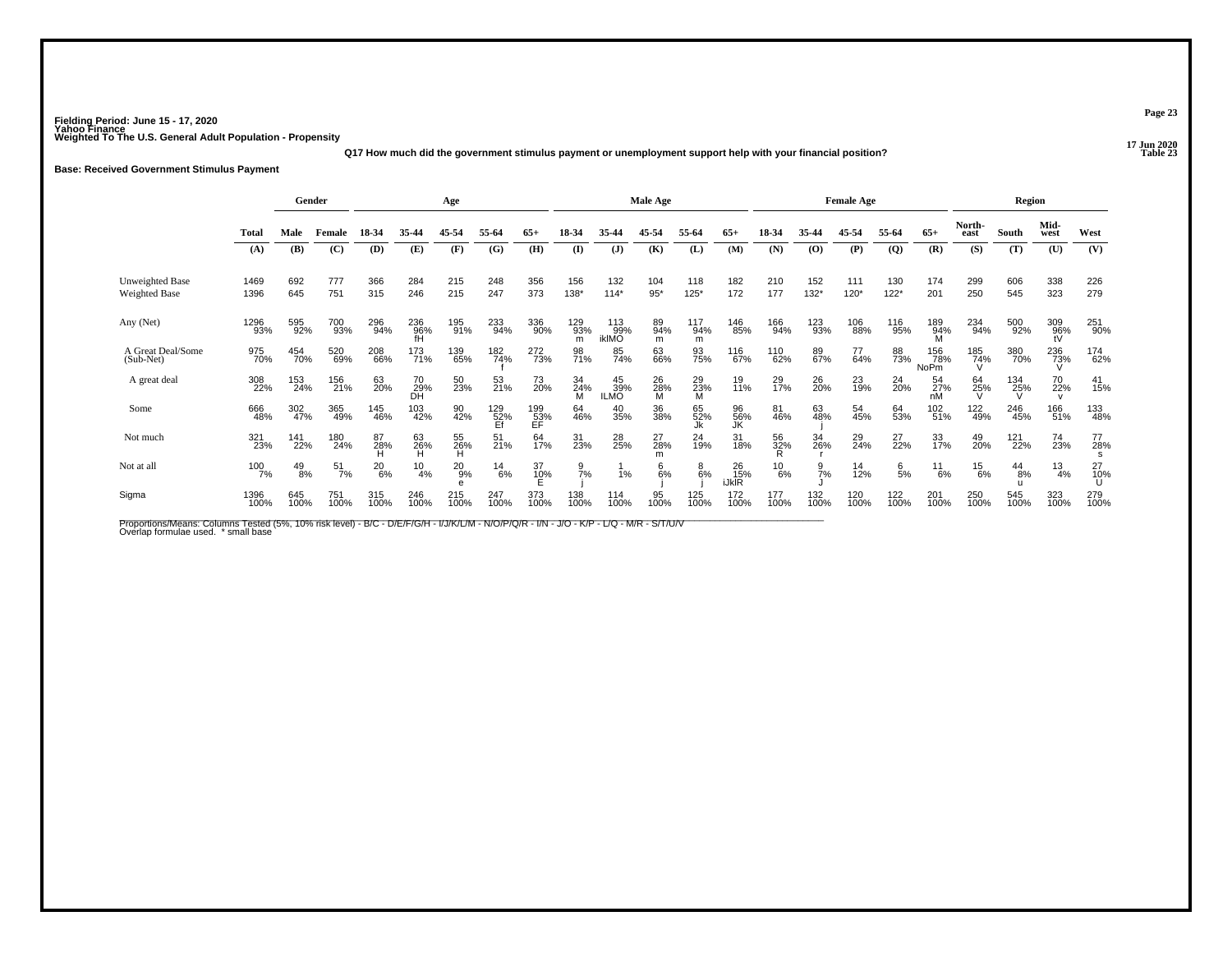**17 Jun 2020Q17 How much did the government stimulus payment or unemployment support help with your financial position?**

**Base: Received Government Stimulus Payment**

|                                         |              | <b>Household Income</b> |                 |                                        |                |                       | <b>Education</b> |                             | <b>Employed</b> |            |                    | <b>Children</b><br>in HH | <b>Parent of Child</b><br>Under 18 |                    | Home<br>Ownership                        |                |              | Marital<br><b>Status</b> |
|-----------------------------------------|--------------|-------------------------|-----------------|----------------------------------------|----------------|-----------------------|------------------|-----------------------------|-----------------|------------|--------------------|--------------------------|------------------------------------|--------------------|------------------------------------------|----------------|--------------|--------------------------|
|                                         | Total        | <b>Less</b><br>Than     | \$50K           | \$75K<br>\$50K \$74.9K \$99.9K \$100K+ |                | HS<br>or<br>Less      | Some<br>College  | College<br>Grad+            | Yes             | No         | <b>Yes</b>         | N <sub>0</sub>           | Yes                                | No                 | Home-<br>owner                           | Renter         | Marr-<br>ied | <b>Not</b><br>married    |
|                                         | (A)          | (B)                     | (C)             | (D)                                    | (E)            | (F)                   | (G)              | (H)                         | $\mathbf{I}$    | (J)        | (K)                | (L)                      | (M)                                | (N)                | $\boldsymbol{\left( \mathbf{O} \right)}$ | (P)            | (Q)          | (R)                      |
| Unweighted Base<br><b>Weighted Base</b> | 1469<br>1396 | 555<br>455              | 290<br>267      | 265<br>212                             | 342<br>449     | 433<br>434            | 488<br>502       | 548<br>459                  | 825<br>781      | 644<br>614 | 553<br>512         | 916<br>884               | 531<br>480                         | 938<br>916         | 1087<br>1070                             | 363<br>310     | 874<br>775   | 595<br>620               |
| Any (Net)                               | 1296<br>93%  | 432<br>95%              | 252<br>94%      | 197<br>93%                             | 405<br>90%     | 410<br>94%            | 468<br>93%       | 417<br>91%                  | 739<br>95%      | 557<br>91% | 490<br>96%         | 806<br>91%               | 460<br>96%<br>N                    | 836<br>91%         | 995<br>93%                               | 288<br>93%     | 716<br>92%   | 579<br>93%               |
| A Great Deal/Some<br>$(Sub-Net)$        | 975<br>70%   | 329<br>72%              | 185<br>69%      | <sup>154</sup> 73%                     | 301<br>67%     | 320<br>74%<br>G       | 326<br>65%       | 329<br>72%<br>g             | 554<br>71%      |            | 421 365<br>69% 71% | 609<br>69%               | 334<br>70%                         | 641<br>70%         | 768<br>72%                               | 197<br>63%     | 574<br>74%   | 400<br>65%               |
| A great deal                            | 308<br>22%   | 89<br>19%               | 52<br>20%       | 48<br>23%                              | 116<br>26%     | 112<br>$^{26}_{-6}$ % | 86<br>17%        | 111<br>$^{24\%}_{\text{G}}$ | 184<br>24%      | 124<br>20% | 129<br>25%         | 180<br>20%               | 118<br>25%                         | 190<br>21%         | 255<br>24%                               | 52<br>17%      | 190<br>24%   | 119<br>19%               |
| Some                                    | 666<br>48%   | 241<br>53%              | 132<br>49%<br>e | 106<br>50%<br>e                        | 184<br>41%     | 208<br>48%            | 240<br>48%       | 218<br>48%                  | 370<br>47%      | 296        | 237<br>48% 46%     | 430<br>49%               | 215<br>45%                         | 451<br>49%         | 513<br>48%                               | 144<br>47%     | 385<br>50%   | 282<br>45%               |
| Not much                                | 321<br>23%   | 103<br>23%              | 67<br>25%       | 43<br>20%                              | 104<br>23%     | 90<br>21%             | 143<br>28%<br>FĤ | 88<br>19%                   | 185<br>24%      | 136<br>22% | 125<br>24%         | 196<br>22%               | 126<br>26%<br>n                    | 195<br>21%         | 227<br>21%                               | 92<br>30%<br>O | 142<br>18%   | 179<br>29%               |
| Not at all                              | $100$ $7%$   | $^{23}_{5\%}$           | $^{16}_{6\%}$   | $^{15}_{7\%}$                          | 44<br>10%<br>в | $^{25}_{6\%}$         | $\frac{34}{7\%}$ | $^{41}_{9\%}$               | $^{43}_{\ 5\%}$ | 57<br>9%   | $^{22}_{4\%}$      | 78<br>$\bar{9}$ %        | $^{20}_{4\%}$                      | $^{80}_{9\%}$<br>м | $^{75}_{7\%}$                            | $^{21}_{7\%}$  | 59<br>8%     | $^{41}_{7\%}$            |
| Sigma                                   | 1396<br>100% | 455<br>100%             | 267<br>100%     | 212<br>100%                            | 449<br>100%    | 434<br>100%           | 502<br>100%      | 459<br>100%                 | 781<br>100%     | 614        | 512<br>100% 100%   | 884<br>100%              | 480<br>100%                        | 916<br>100%        | 1070<br>100%                             | 310<br>100%    | 775<br>100%  | 620<br>100%              |

Proportions/Means: Columns Tested (5%, 10% risk level) - B/C/D/E - F/G/H - I/J - K/L - M/N - O/P - Q/R<br>Overlap formulae used.

**Page 24**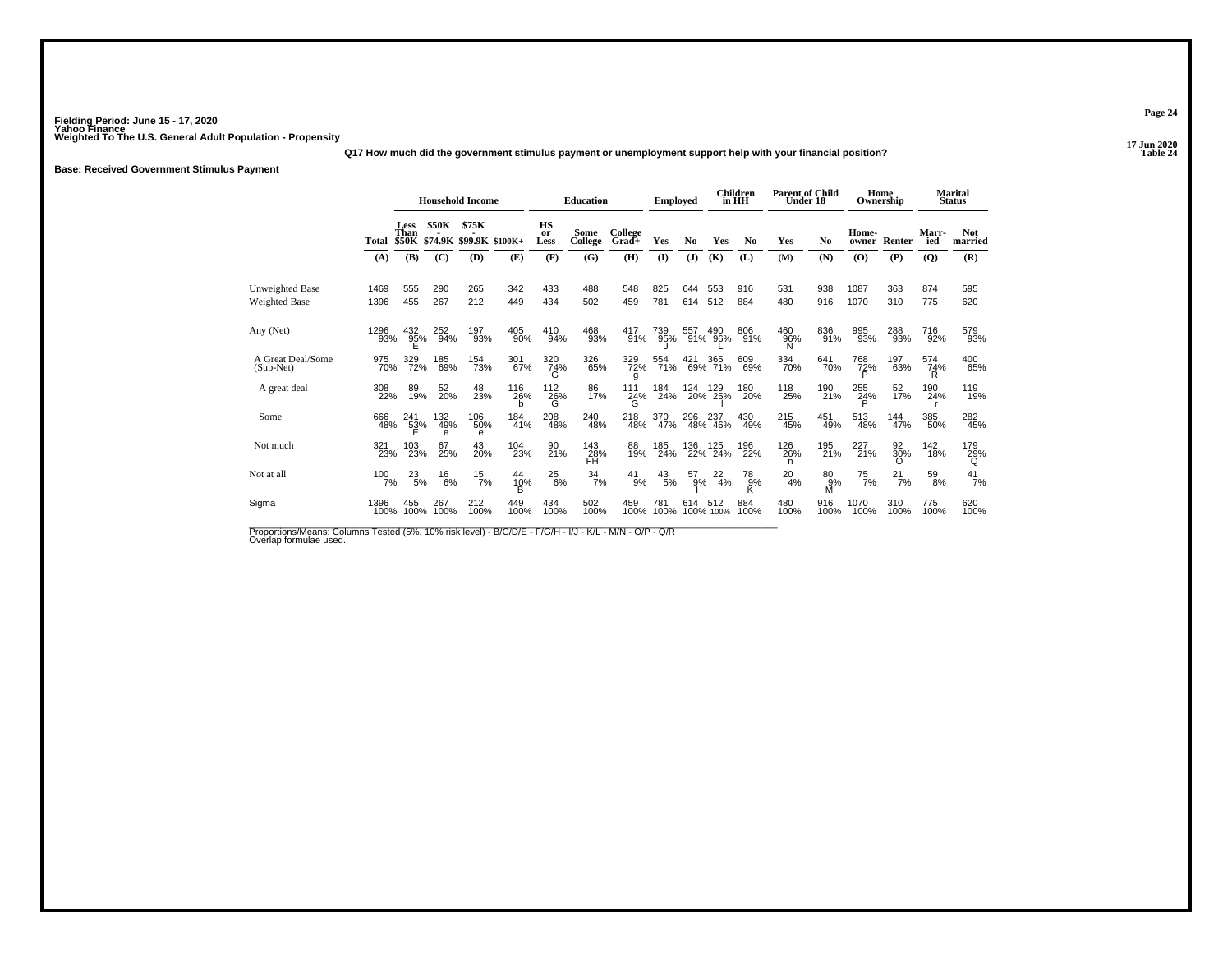**17 Jun 2020Q17 How much did the government stimulus payment or unemployment support help with your financial position?**

### **Base: Received Unemployment Support**

|                                         |              | Gender          |                 | Age         |            |                   |                  | <b>Male Age</b>    |                 |                  |                  |                    | <b>Female Age</b>        |               |                                |                   |                | Region         |                |             |                 |                   |
|-----------------------------------------|--------------|-----------------|-----------------|-------------|------------|-------------------|------------------|--------------------|-----------------|------------------|------------------|--------------------|--------------------------|---------------|--------------------------------|-------------------|----------------|----------------|----------------|-------------|-----------------|-------------------|
|                                         | <b>Total</b> | Male            | Female          | 18-34       | 35-44      | 45-54             | 55-64            | $65+$              | 18-34           | 35.44            | 45-54            | 55-64              | $65+$                    | 18-34         | 35-44                          | 45-54             | 55-64          | $65+$          | North-<br>east | South       | Mid-<br>west    | West              |
|                                         | (A)          | (B)             | (C)             | (D)         | (E)        | (F)               | (G)              | (H)                | (I)             | $\mathbf{J}$     | (K)              | (L)                | (M)                      | (N)           | (O)                            | (P)               | $\overline{Q}$ | (R)            | (S)            | (T)         | (U)             | (V)               |
| <b>Unweighted Base</b><br>Weighted Base | 198<br>200   | 107<br>$103*$   | 91<br>$97*$     | 91<br>$87*$ | 43<br>43** | 31<br>$36**$      | 23<br>$24**$     | 10<br>$11***$      | 54<br>$50**$    | 24<br>$21**$     | 14<br>$17**$     | 10<br>$11***$      | 5<br>$4**$               | 37<br>$37**$  | 19<br>$22**$                   | 17<br>$19**$      | 13<br>$13***$  | 5<br>$7**$     | 44<br>$45***$  | 79<br>$62*$ | 38<br>$36**$    | 37<br>$56***$     |
| Any (Net)                               | 182<br>91%   | 94<br>92%       | 87<br>90%       | 79<br>91%   | 42<br>99%  | 28 <sub>%</sub>   | $^{22}_{92\%}$   | 10<br>95%          | 46<br>93%       | 21<br>99%        | 13<br>74%        | 11<br>100%         | $38\%$                   | 33<br>89%     | <sup>22</sup> <sub>100</sub> % | $^{15}_{81\%}$    | 11<br>85%      | 100%           | 44<br>98%      | 54<br>87%   | 34 <sub>%</sub> | 49<br>88%         |
| A Great Deal/Some<br>(Sub-Net)          | 135<br>67%   | 74<br>72%       | 61<br>62%       | 50<br>58%   | 32<br>76%  | $^{22}_{61\%}$    | 20<br>85%        | 10<br>95%          | 33<br>66%       | 18<br>85%        | 10<br>58%        | 11<br>93%          | 385%                     | 17<br>46%     | 15<br>68%                      | $\frac{12}{64\%}$ | 10<br>78%      | 100%           | 31<br>69%      | 46<br>73%   | 29<br>81%       | 29<br>51%         |
| A great deal                            | 68<br>34%    | 38<br>37%       | 30<br>31%       | 24<br>28%   | 20<br>47%  | $\frac{12}{35\%}$ | 10<br>43%        | 15%                | 15<br>31%       | 11<br>51%        | $\frac{5}{31\%}$ | 57%                | $\overline{\phantom{a}}$ | 823%          | $\frac{9}{43%}$                | 37%               | 31%            | $2^{2}_{23\%}$ | 19<br>43%      | 25<br>41%   | 13<br>36%       | 10<br>18%         |
| Some                                    | 67<br>33%    | 36<br>35%       | 30<br>31%       | 26<br>30%   | 12<br>29%  | 10<br>27%         | $\frac{10}{41%}$ | $\frac{9}{80\%}$   | 18<br>35%       | $\frac{7}{34\%}$ | $\frac{5}{27%}$  | $\frac{4}{36\%}$   | 385%                     | $^{8}_{23\%}$ | $\frac{5}{25}$ %               | $\frac{5}{26\%}$  | $^{6}_{46\%}$  | 77%            | $12_{26\%}$    | 21<br>33%   | 16<br>45%       | 18<br>33%         |
| Not much                                | 47<br>23%    | 20 <sub>%</sub> | 27<br>28%       | 29<br>34%   | 10<br>23%  | $1\frac{6}{7}$ %  | $\frac{2}{7}$ %  | $\overline{a}$     | $^{13}_{27\%}$  | 3/14%            | 3/16%            | 7%                 |                          | 16<br>43%     | 32%                            | $1\frac{3}{7}\%$  | 7%             |                | 13<br>29%      | 14%         | 13%             | $\frac{21}{37}$ % |
| Not at all                              | $^{18}_{9%}$ | $\frac{9}{8\%}$ | 10 <sub>%</sub> | 8<br>9%     | 1%         | $^{8}_{22\%}$     | $\frac{2}{8%}$   | 5%                 | $\frac{3}{7}$ % | 1%               | $\frac{4}{26%}$  |                    | 15%                      | 4<br>11%      |                                | 19%               | 15%            |                | 2%             | 13%         | $^{2}_{6\%}$    | $\frac{7}{12\%}$  |
| Sigma                                   | 200<br>100%  | 103<br>100%     | 97<br>100%      | 87<br>100%  | 43<br>100% | 36<br>100%        | $^{24}_{100\%}$  | $\frac{11}{100\%}$ | 50<br>100%      | $^{21}_{100\%}$  | 17<br>100%       | $\frac{11}{100\%}$ | 100%                     | 37<br>100%    | 22<br>100%                     | 19<br>100%        | 13<br>100%     | 100%           | 45<br>100%     | 62<br>100%  | 36<br>100%      | 56<br>100%        |

Proportions/Means: Columns Tested (5%, 10% risk level) - B/C - D/E/F/G/H - I/J/K/L/M - N/O/P/Q/R - I/N - J/O - K/P - L/Q - M/R - S/T/U/V<br>Overlap formulae used. \*small base; \* very small base (under 30) ineligible for sig t

**Page 25**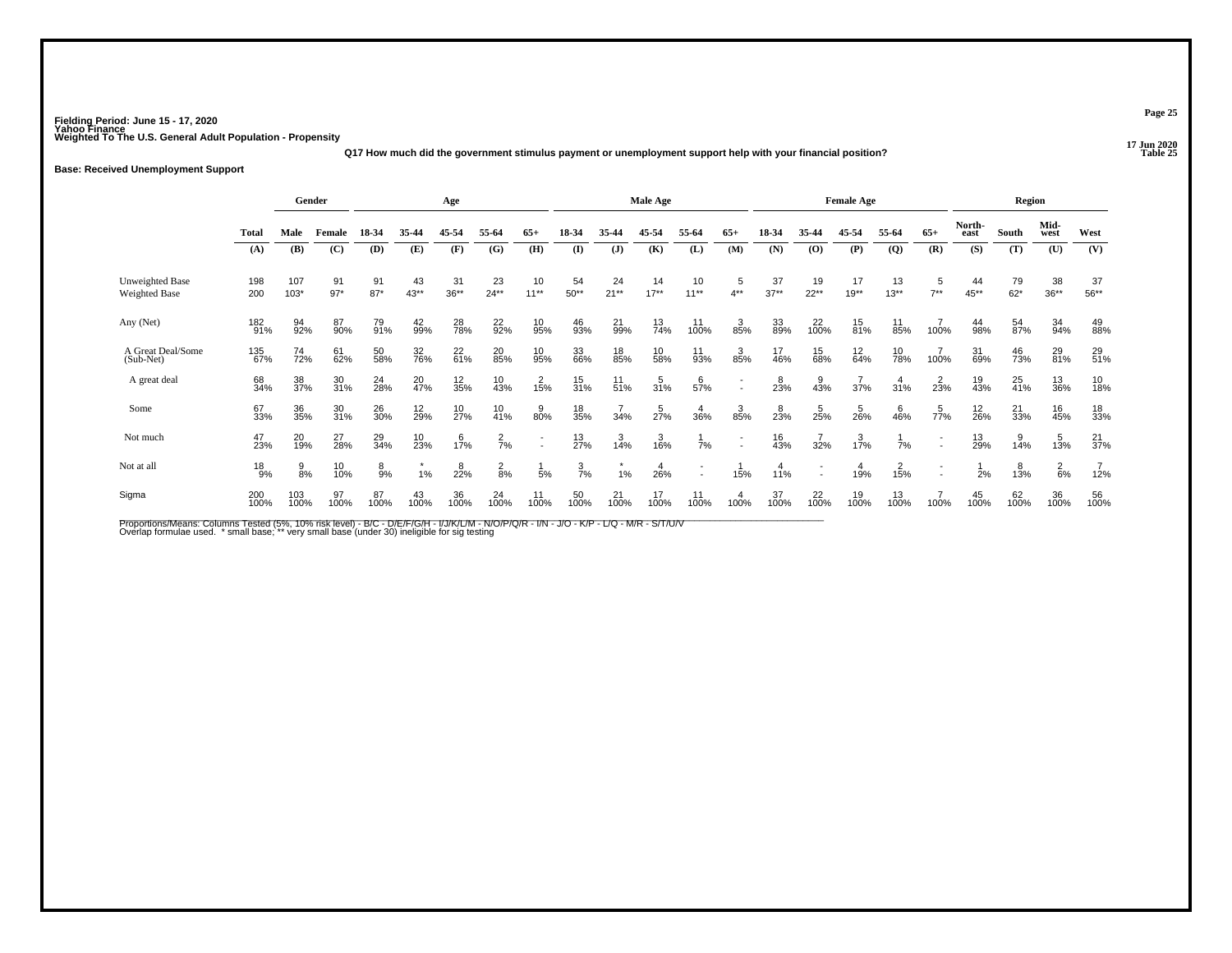**17 Jun 2020Q17 How much did the government stimulus payment or unemployment support help with your financial position?**

**Base: Received Unemployment Support**

|                                         |               |                     |               | <b>Household Income</b>                |                 | <b>Education</b> |                 |                  | <b>Employed</b> |                | <b>Children</b><br>in HH |                | <b>Parent of Child</b><br>Under 18 |                 | Home<br>Ownership |                 | <b>Marital</b><br><b>Status</b> |                 |
|-----------------------------------------|---------------|---------------------|---------------|----------------------------------------|-----------------|------------------|-----------------|------------------|-----------------|----------------|--------------------------|----------------|------------------------------------|-----------------|-------------------|-----------------|---------------------------------|-----------------|
|                                         | Total         | <b>Less</b><br>Than | <b>\$50K</b>  | \$75K<br>\$50K \$74.9K \$99.9K \$100K+ |                 | HS<br>or<br>Less | Some<br>College | College<br>Grad+ | Yes             | N <sub>0</sub> | Yes                      | N <sub>0</sub> | Yes                                | N <sub>0</sub>  | Home-<br>owner    | Renter          | Marr-<br>ied                    | Not.<br>married |
|                                         | (A)           | (B)                 | (C)           | (D)                                    | (E)             | (F)              | (G)             | (H)              | $($ $\Gamma$    | (J)            | (K)                      | (L)            | (M)                                | (N)             | (0)               | (P)             | (Q)                             | (R)             |
| Unweighted Base<br><b>Weighted Base</b> | 198<br>200    | 77<br>$75*$         | 33<br>$35***$ | 39<br>$32**$                           | 49<br>$57*$     | 60<br>$72*$      | 57<br>$57*$     | 81<br>$71*$      | 146<br>$162*$   | 52<br>$38*$    | 101<br>$112*$            | 97<br>88*      | 104<br>$112*$                      | 94<br>$87*$     | 150<br>156*       | 46<br>$42**$    | 86<br>$71*$                     | 112<br>$129*$   |
| Any (Net)                               | 182<br>91%    | 65<br>87%           | 30<br>86%     | 31<br>96%                              | 55<br>96%       | 65<br>90%        | 54<br>94%       | 63<br>89%        | 144<br>89%      | 37<br>99%      | 99<br>88%                | 83<br>94%      | 98<br>88%                          | 83<br>95%       | 141<br>90%        | 40<br>94%       | 69<br>97%                       | 113<br>88%      |
| A Great Deal/Some<br>$(Sub-Net)$        | 135<br>67%    | 41<br>54%           | 26<br>73%     | 22<br>68%                              | 46<br>81%<br>R  | 47<br>66%        | 40<br>70%       | 48<br>67%        | 108<br>67%      | 27<br>70%      | 67<br>60%                | 68<br>77%<br>κ | 61<br>54%                          | 74<br>85%<br>М  | $^{111}_{71\%}$   | 23<br>54%       | 58<br>82%                       | 77<br>59%       |
| A great deal                            | 68<br>34%     | 15<br>20%           | 10<br>29%     | 13<br>40%                              | 31<br>53%       | 24<br>33%        | $^{12}_{21\%}$  | 32<br>45%        | 60<br>37%       | $^{8}_{22\%}$  | 36<br>32%                | 32<br>36%      | 31<br>28%                          | 37<br>43%<br>m  | 61<br>39%         | 6<br>15%        | 32<br>45%                       | 36<br>28%       |
| Some                                    | 67<br>33%     | 26<br>35%           | 16<br>44%     | 9<br>28%                               | 16<br>28%       | 23<br>32%        | 28<br>48%       | 16<br>22%        | 48<br>30%       |                | 18 31<br>49% 27%         | 36<br>41%      | 30<br>27%                          | 37<br>42%<br>m  | 50<br>32%         | 16<br>39%       | 27<br>37%                       | 40<br>31%       |
| Not much                                | 47<br>23%     | 33%<br>e            | 13%           | 9<br>28%                               | 9<br>16%        | 18<br>25%        | 14<br>24%       | 16<br>22%        | 36<br>22%       | 11<br>28%      | 32<br>29%                | 15<br>17%      | 38<br>34%<br>N                     | 9<br>11%        | 30<br>19%         | 17<br>41%       | 10<br>15%                       | 37<br>28%<br>q  |
| Not at all                              | $^{18}_{9\%}$ | 10<br>13%           | 14%           | 4%                                     | $\frac{2}{4}$ % | 10%              | $\frac{4}{6%}$  | $18^{8}$         | 18<br>11%       | 1%             | 13/12%                   | $\frac{5}{6%}$ | 14<br>12%                          | $\frac{4}{5}$ % | 16<br>10%         | $\frac{2}{6}$ % | $\frac{2}{3}$ %                 | 16<br>12%<br>q  |
| Sigma                                   | 200<br>100%   | 75<br>100%          | 35<br>100%    | 32<br>100%                             | 57<br>100%      | 72<br>100%       | 57<br>100%      | 71<br>100%       | 162<br>100%     | 38             | 112<br>100% 100%         | 88<br>100%     | 112<br>100%                        | 87<br>100%      | 156<br>100%       | 42<br>100%      | 71<br>100%                      | 129<br>100%     |

Proportions/Means: Columns Tested (5%, 10% risk level) - B/C/D/E - F/G/H - I/J - K/L - M/N - O/P - Q/R<br>Overlap formulae used. \*small base; \* very small base (under 30) ineligible for sig testing

**Page 26**

**P Table 26**